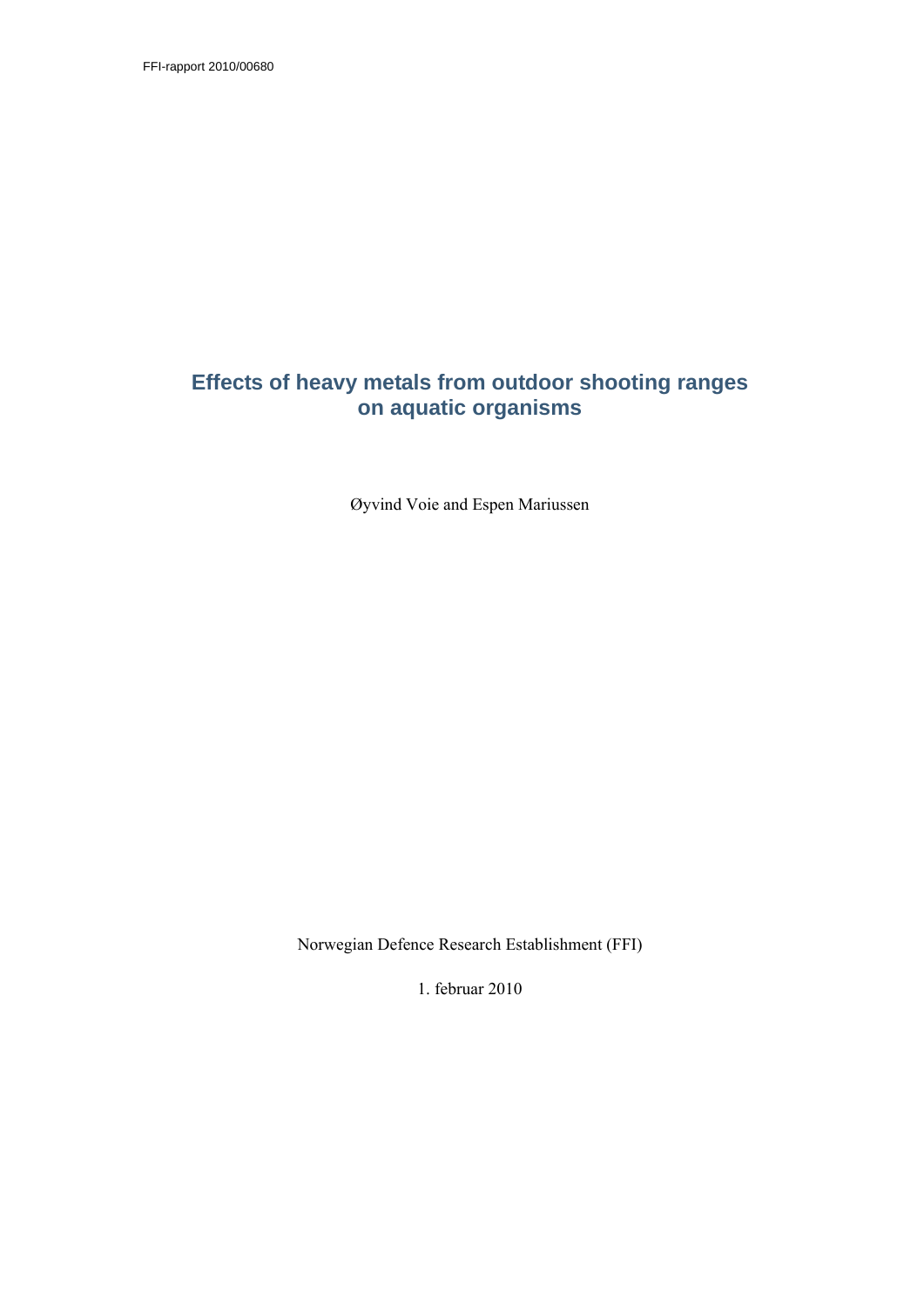FFI-rapport 2010/00680

108903

P: ISBN 978-82-464-1740-0 E: ISBN 978-82-464-1741-7

## **Emneord**

Skytebaner

Metaller

Risikovurdering

Fisk

Toksisitet

# **Godkjent av**

Kjetil S. Longva Prosjektleder

Jan Ivar Botnan Avdelingssjef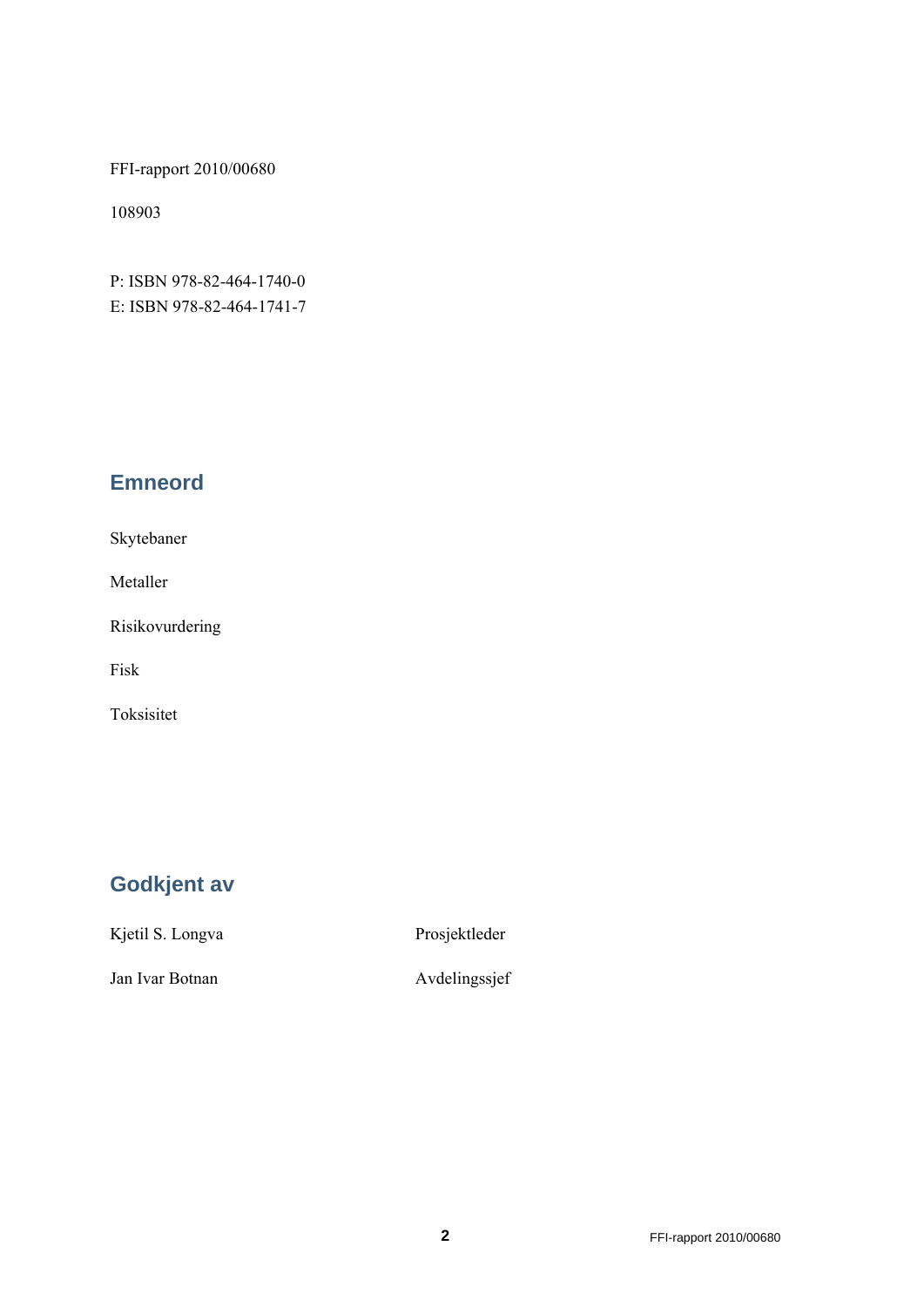## **English summary**

Metals deposited in shooting ranges (Pb, Zn, Cu and Sb) can affect fish health, fish populations and fish communities through a wide spectrum of mechanisms. In the current report the literature on the mechanisms of metal toxicity and their effects on fish are reviewed.

Some effects on fish are especially interesting since they are likely to affect the fish at a population or community level;

- 1) Effects on reproduction such as sexual maturation and larval growth and survival
- 2) Behavioural effects on spawning that again affect reproduction
- 3) Chronic stress

Effects on reproduction are interesting due to the sensitivity of the endpoints and because these effects are of ecological relevance. In addition to indirect effects on reproduction, the effects on behaviour can affect social structures that are important for the population as a whole. The stress response is interesting, since many adverse effects that show up in chronic studies are assumed to be due to chronic stress. A practical issue is that there are many biomarkers available for studying the stress response in fish.

Metal discharge from shooting ranges has a certain signature of relative concentrations of Pb, Cu, Zn and Sb. There is limited information on how this mixture affects fish. The fact that these pollutants may have additive, or even synergistic effects, is of concern. Additivity seems to be a frequent reported effect of these metals in mixture. It has been shown that metals in a mixture can give adverse effects by additivity even though the individual concentrations of the metals are below their ecotoxicological benchmark levels. This indicates that additivity is an important property of metals and should be taken into account in ecological risk assessments.

Two main strategies are currently recognized valid to predict the toxicity of a mixture: Concentration addition, also called Loewe additivity, and effect addition also called Bliss model of independent action. In order to predict a mixture effect, both models requires information on dose-response relationships of the single metals. We propose that in order to predict the mixture effects on fish of metals from shooting ranges, laboratory studies should be performed with concentrations of metals based on the signature reported from shooting ranges. Cage-exposure and field studies should then be performed in order to validate the model.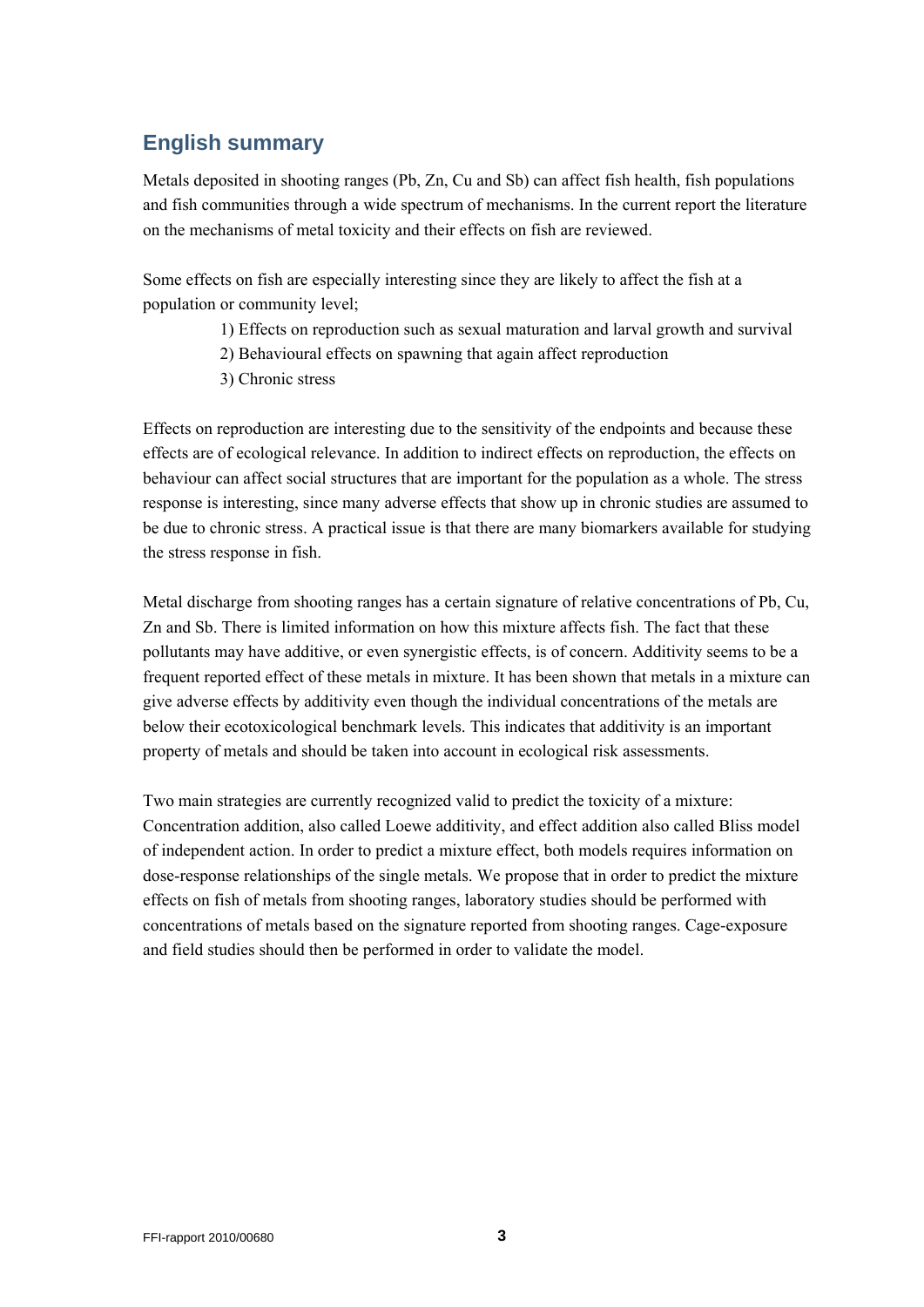# **Sammendrag**

Metaller deponert på skytebaner (Pb, Zn, Cu og Sb) kan påvirke fiskens helse, fiskepopulasjoner, og akvatiske samfunn gjennom et stort spekter av mekanismer. I denne rapporten er det gjort en litteraturstudie på metallers toksiske effekter på fisk.

Noen effekter på fisk er særlig interessante ettersom de kan innvirke på populasjons- eller samfunnsnivå;

- 1) effekter på reproduksjon slik som kjønnsmodning og vekst og overlevelse av fiskelarver
- 2) effekter på gyteadferd som indirekte har konsekvenser for reproduksjon
- 3) kronisk stress

Effekter på reproduksjon er interessant ettersom effektene inntreffer ved lave konsentrasjoner og fordi effekter på reproduksjonen kan ha konsekvenser på populasjonsnivå. I tillegg til indirekte konsekvenser for reproduksjon kan endret adferd påvirke sosiale strukturer som er viktige for populasjonen som helhet. Indusering av stressresponsen er interessant ettersom dette inntreffer ved lave konsentrasjoner og siden mange av de mer alvorlige effektene som fremkommer i kroniske studier, slik som effekter på immunsystemet, er antatt å ha bakgrunn i kronisk stress.

Avrenning av metaller fra skytebaner har en egen signatur når det gjelder relative konsentrasjoner av Pb, Cu, Zn and Sb. Det er lite kunnskap om hvordan denne blandingen av metaller virker på fisk. Potensialet for at disse stoffene har additive, eventuelt synergistiske effekter er av bekymring. Additiv effekt er hyppig rapportert for enkelte av disse metallene i blanding. Det er vist at metaller i blandning kan gi skadelige effekter på akvatiske organismer selv om konsentrasjonen av de enkelte metallene i blanding er under grensen for effekt. Dette indikerer at en kan forvente additiv effekt av metaller i blanding, noe som det bør tas hensyn til ved miljørisikovurderinger.

To hovedstrategier er per i dag anerkjent for å kunne predikere giftigheten av stoffer i blanding: Konsentrasjonsaddisjon, også kalt Loewe additivitet, og Bliss modell for uavhengige mekanismer. For å predikere en effekt av stoffer i blanding, er begge modellene avhengig av dose-respons sammenhenger for enkeltstoffene. Det anbefales å benytte laboratoriestudier med en blanding av metaller basert på den signaturen man finner i feltstudier, for å predikere effekter på fisk i forbindelse med avrenning fra skytebaner. Burforsøk i bekker som mottar vann fra skytebaner, eventuelt andre feltstudier på stedegen fisk, kan så gjennomføres for å validere modellen.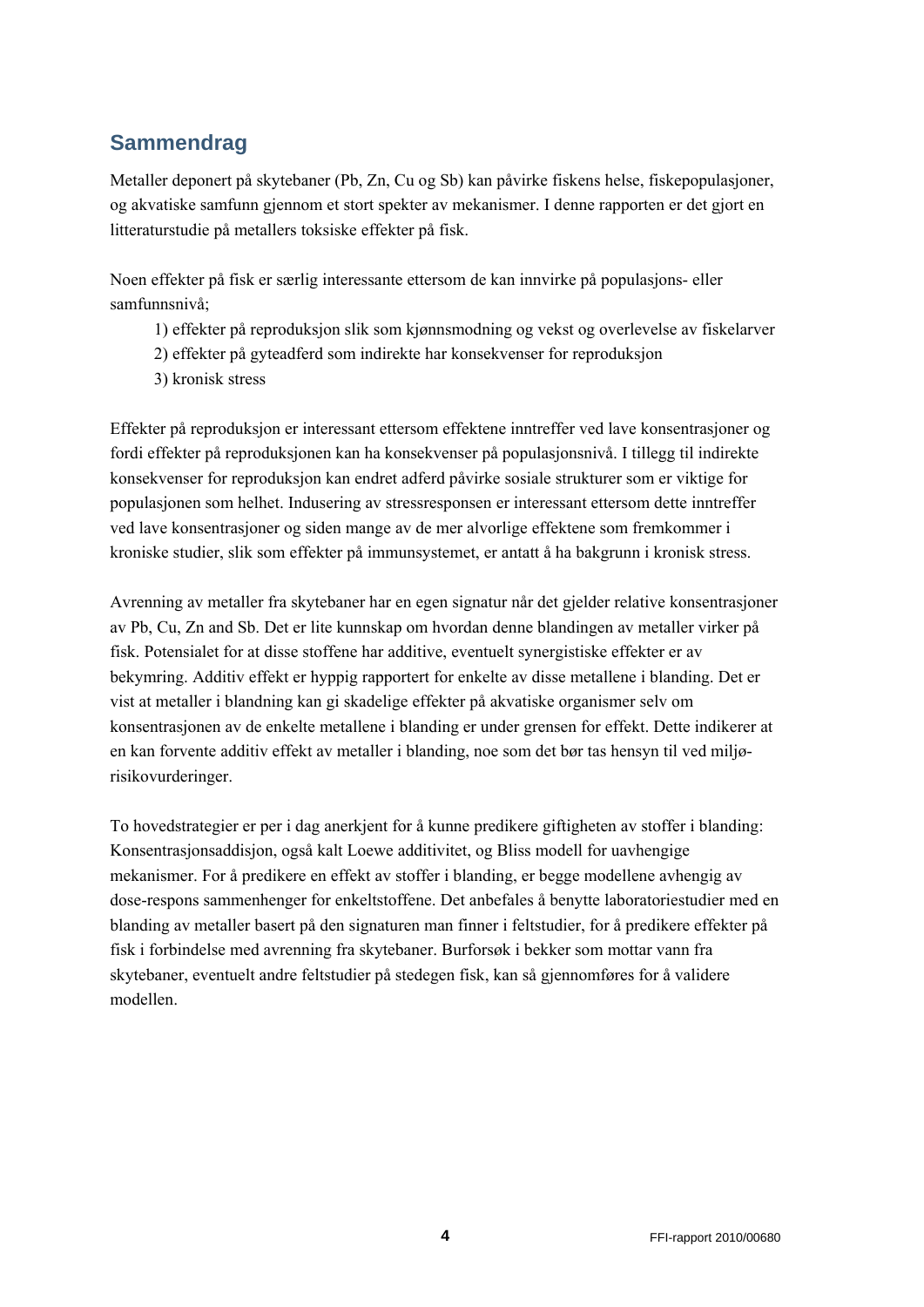## **Abbreviations**

| As                | arsenic                                   |  |  |
|-------------------|-------------------------------------------|--|--|
| Ca                | calcium                                   |  |  |
| C <sub>d</sub>    | cadmium                                   |  |  |
| C <sub>1</sub>    | chloride                                  |  |  |
| Cr                | chromium                                  |  |  |
| Cu                | copper                                    |  |  |
| Hg                | mercury                                   |  |  |
| Na                | sodium                                    |  |  |
| Ni                | nickel                                    |  |  |
| Mg                | magnesium                                 |  |  |
| Mo                | molybdenum                                |  |  |
| Pb                | lead                                      |  |  |
| Sb                | antimony                                  |  |  |
| W                 | tungsten                                  |  |  |
| Zn                | zinc                                      |  |  |
| AChE              | acetylcholine esterase                    |  |  |
| ALA-D             | δ-aminolevulinic acid dehydratase         |  |  |
| ATP               | adenosine triphosphate                    |  |  |
| APT               | antimony (III) potassium tartrate         |  |  |
| <b>BCF</b>        | bioconcentration factor                   |  |  |
| <b>BLM</b>        | biotic ligand model                       |  |  |
| <b>CAT</b>        | catalase                                  |  |  |
| CF                | concentration factor                      |  |  |
| CO <sub>2</sub>   | carbon dioxide                            |  |  |
| <b>DNA</b>        | deoxyribonucleic acid                     |  |  |
| Eco <sub>SL</sub> | ecotoxicological screening levels         |  |  |
| <b>EROD</b>       | 7-ethoxyresorufin-O-deethylase            |  |  |
| <b>GABA</b>       | gamma amino butyric acid                  |  |  |
| <b>GPx</b>        | glutathione peroxidase                    |  |  |
| <b>GR</b>         | glutathione reductase                     |  |  |
| <b>GSH</b>        | glutathione S-transferase                 |  |  |
| Hb                | hemoglobin concentration                  |  |  |
| Ht                | hematocrit value                          |  |  |
| IC                | inhibition concentration                  |  |  |
| LC                | lethal concentration                      |  |  |
| LD                | lethal dose                               |  |  |
| <b>LDH</b>        | lactate dehydrogenase                     |  |  |
| <b>LPO</b>        | lipid peroxidation                        |  |  |
| <b>LPS</b>        | lipopolysaccharide                        |  |  |
| <b>MATC</b>       | maximum acceptable toxicant concentration |  |  |
| MT                | Metallothionein                           |  |  |
| <b>NOEC</b>       | no observable effect concentration        |  |  |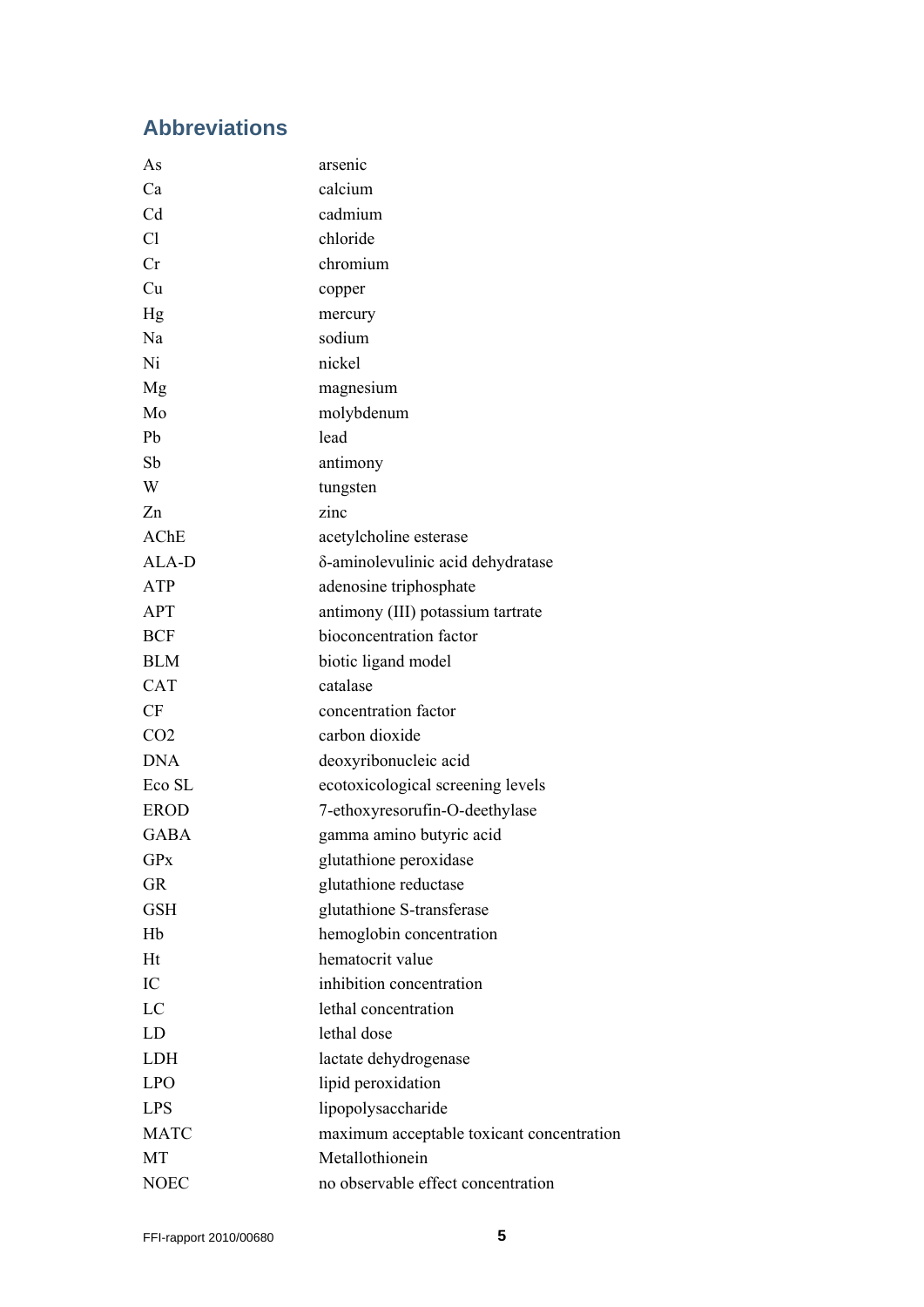| red blood cells, erythrocyte count           |
|----------------------------------------------|
| reactive oxygen species                      |
| ornithine decarboxylase                      |
| standard deviation                           |
| sulfhydryl                                   |
| superoxide dismutase                         |
| total organic carbon                         |
| United State Environmental Protection Agency |
|                                              |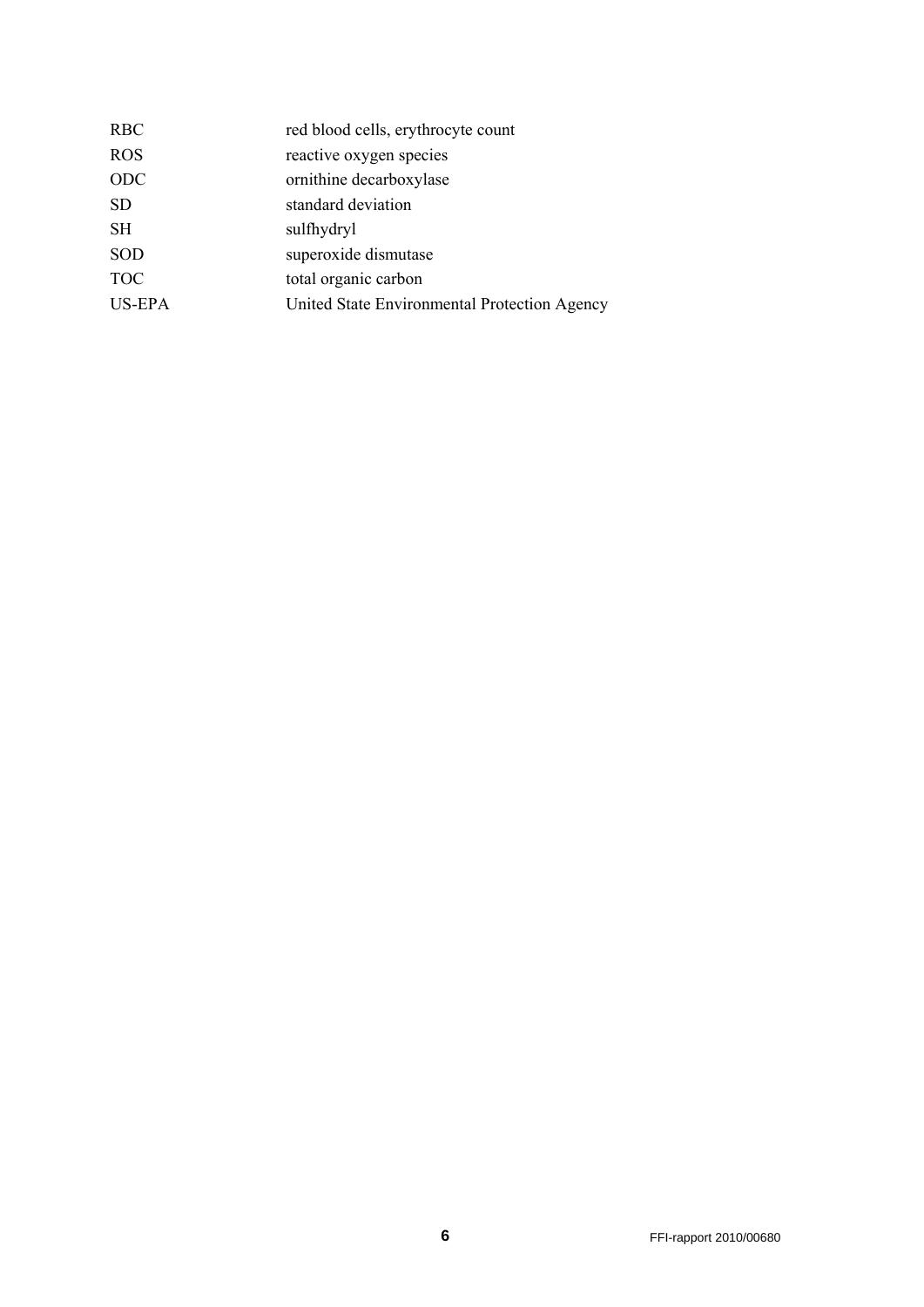# **Innhold**

| 1            | <b>Introduction</b>                                                                 | 9  |
|--------------|-------------------------------------------------------------------------------------|----|
| 1.1          | Background                                                                          | 9  |
| 1.2          | Main Objectives                                                                     | 10 |
| $\mathbf{2}$ | Effects of metals on aquatic organisms – mechanisms of<br>toxicity                  | 11 |
| 2.1          | How to measure effects of metals on fish                                            | 11 |
| 2.2          | Toxicity screening levels and bioaccumulation                                       | 14 |
| 2.2.1        | Ecotoxicological screening levels (EcoSL)                                           | 14 |
| 2.2.2        | Accumulation of metals in fish                                                      | 14 |
| 2.3          | Molecular and cellular endpoints                                                    | 14 |
| 2.3.1        | Stress response                                                                     | 14 |
| 2.3.2        | Metabolism                                                                          | 15 |
| 2.3.3        | Free radicals and reactive oxygen species (ROS)                                     | 16 |
| 2.3.4        | Metallothionein                                                                     | 16 |
| 2.4          | Physiological endpoints                                                             | 17 |
| 2.4.1        | Ionoregulatory disruption                                                           | 17 |
| 2.4.2        | Endocrine disruption                                                                | 19 |
| 2.4.3        | Anemia                                                                              | 19 |
| 2.4.4        | Immunosuppression                                                                   | 20 |
| 2.4.5        | Behaviour and neurotoxicity                                                         | 20 |
| 2.5          | Mortality and population effects                                                    | 22 |
| 2.5.1        | Growth and condition                                                                | 22 |
| 2.5.2        | Reproduction and early life stages                                                  | 22 |
| 3            | Effects of biotic and abiotic parameters on toxicity and<br>the biotic ligand model | 24 |
| 4            | <b>Effects on aquatic organisms from mixtures of metals</b>                         | 26 |
| 4.1          | Assessing mixture effects                                                           | 26 |
| 4.1.1        | Concentration addition                                                              | 27 |
| 4.1.2        | Effects (response) addition                                                         | 28 |
| 4.2          | Practical issues, how to make the mixtures used in experiments                      | 28 |
| 4.3          | Reported effects                                                                    | 29 |
| 5            | <b>Emerging contaminants in shooting ranges</b>                                     | 31 |
| 5.1          | Antimony (Sb)                                                                       | 31 |
| 5.2          | Tungsten (W)                                                                        | 32 |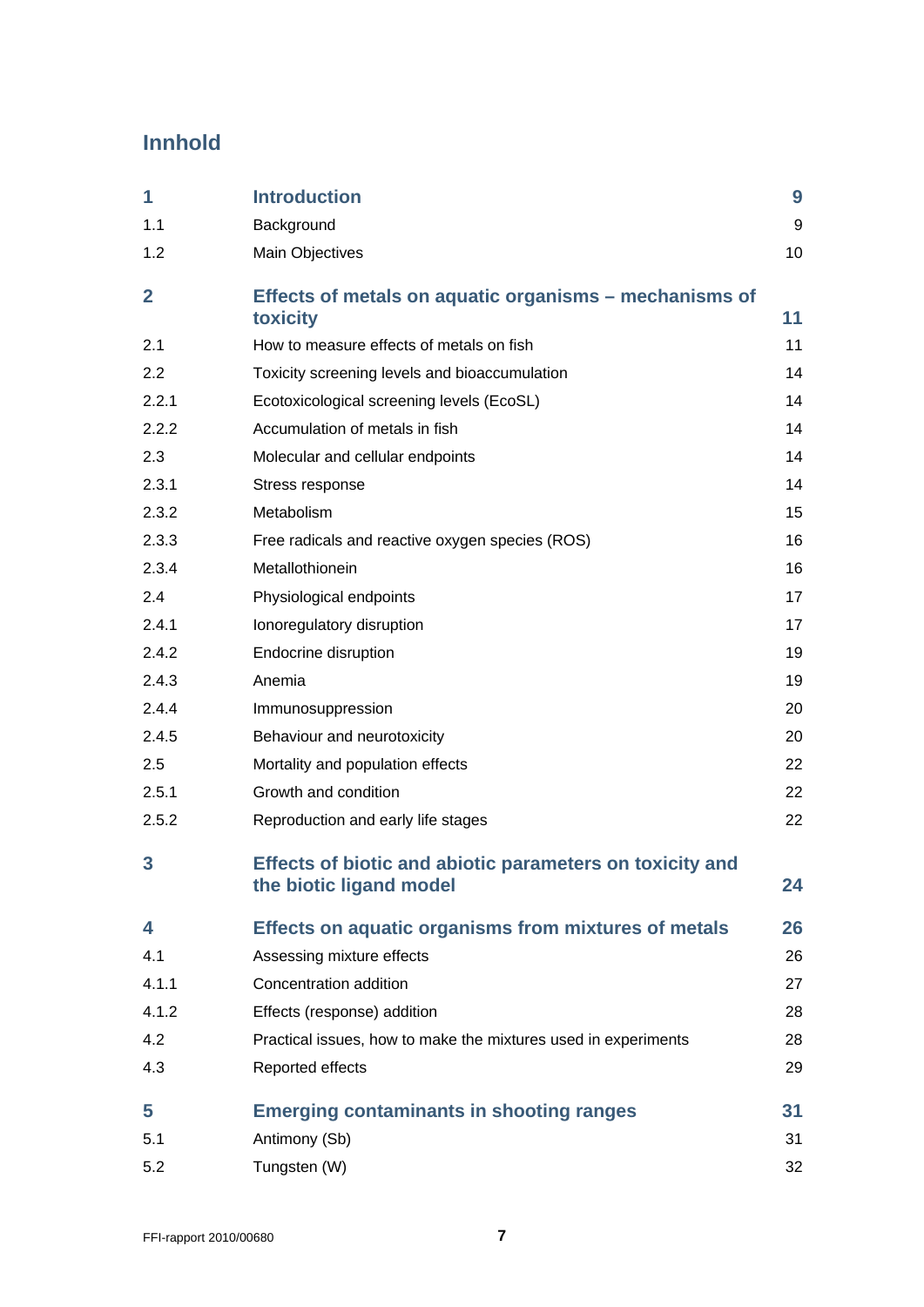| 6 | <b>Conclusion</b> | 33 |
|---|-------------------|----|
|   | <b>References</b> | 35 |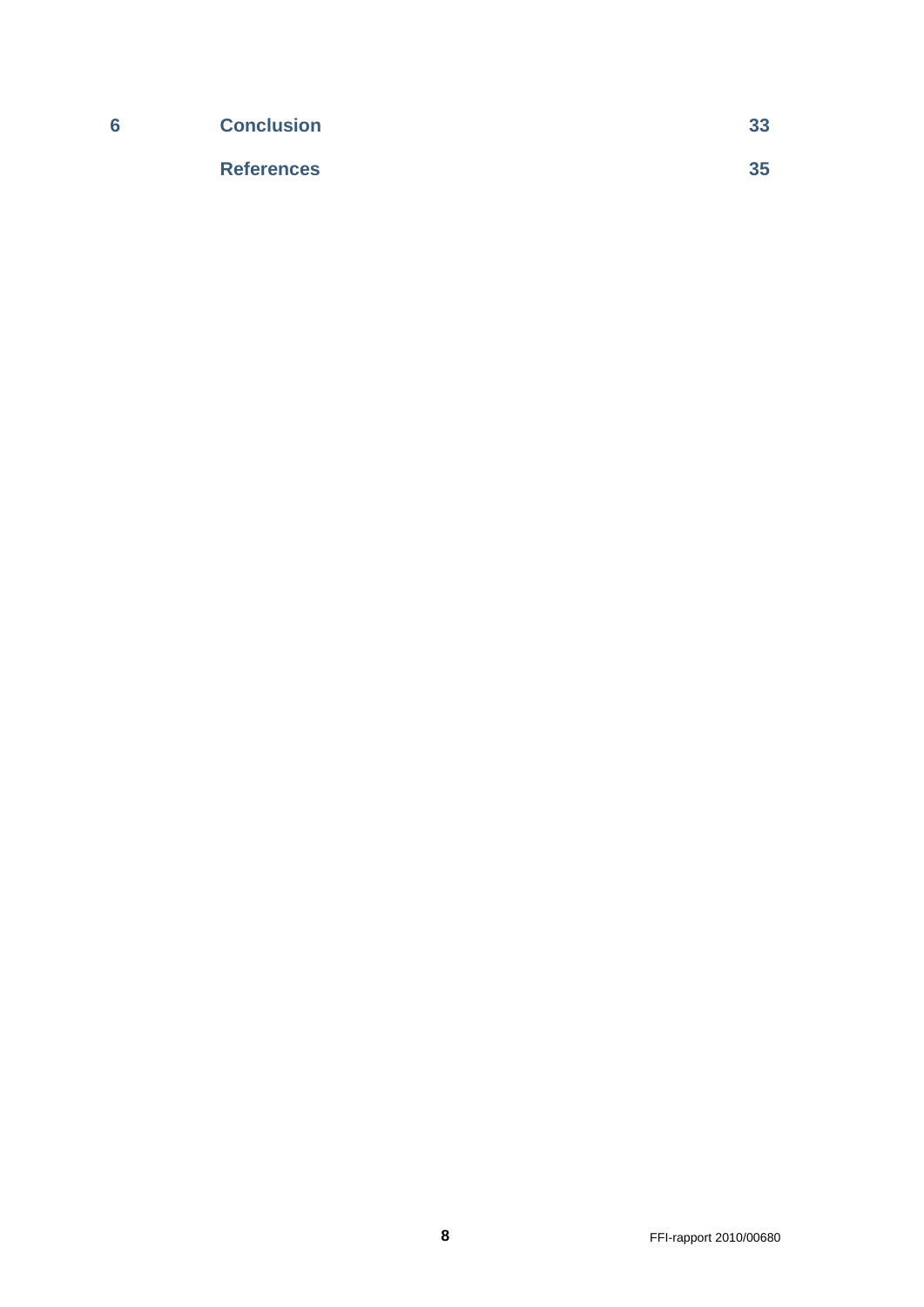### <span id="page-8-0"></span>**1 Introduction**

#### <span id="page-8-1"></span>**1.1 Background**

In Norway there are approximately 65 military areas for small arms training where more than 500 shooting ranges are distributed. In addition to the military shooting ranges, there are even more civilian ranges. Outdoor shooting ranges can be seriously contaminated by heavy metals, and metalloids. The composition of the small arms ammunition may vary, but consists typically of lead (Pb), copper (Cu), zinc (Zn), and antimony (Sb). The bullets are fragmented by hitting other bullets in the berms, or by hitting rocks. Once in the soil, the bullets and the bullet fragments gradually oxidise through the weathering actions of air, water, organic acids and microbial activity (Lin *et al*., 1995; Johnson *et al*., 2005; Labare *et al*., 2004). Metals from the ammunition residues may then leach into the soil and surrounding watercourses where they pose a threat to exposed wildlife. There is reason to believe that discharge of heavy metals into the watershed may influence organisms living there. Several studies have reported effects on the terrestrial organisms and ecosystem at outdoor shooting ranges. These effects include changes in the community of soil arthropods and litter decomposers (Migliorini *et al*., 2004; Tuomela, 2005; Rantalainen *et al*., 2006; Kähkönen *et al*., 2008), poisoning of local songbirds (Vyas *et al*., 2000; Johnson *et al*., 2007; Bennet *et al*., 2007) and calves pasturing in the target area of the shooting range (Braun *et al*., 1997). Few field studies have been performed on effects on aquatic biota from shooting ranges. The method frequently used by ecotoxicologists is to use the range of chronic toxicity data, as shown in Table 1.1, to derive toxicity screening levels or water quality criteria. When a measured value in a recipient exceeds the ecotoxicological screening level there might be aquatic organisms at risk in the recipient. A screening of 26 military training areas containing a varying number of shooting ranges revealed that concentrations of heavy metals and antimony in streams exceeded ecotoxicological screening levels (Eco SL) in about half of the surveyed areas (Mørch *et al*., 2007). In 35 % of the surveyed streams the concentrations of Cu exceeds the Eco SL and in 16 % of the streams the concentrations of Pb exceeds the Eco SL. In addition there are a few streams that exceed the Eco SL for Sb, nickel (Ni), chromium (Cr) and cadmium (Cd). The elevated levels of heavy metals are not found in the water system as a whole, but are confined to some areas in the vicinity of the shooting ranges.

The sensitivity of organisms to metals varies substantially, even within same species depending on specific conditions. Laboratory conditions, of which the water quality criteria is derived, are generally different from field conditions where all the factors affecting toxicity of metals such as water hardness, pH, organic content, episodic events, and genetic diversity come into play. An example of genetic diversity is variation in gill binding capacity of metals in different populations (Birceanu *et al*., 2008). In addition, aquatic organisms are exposed to a mixture of contaminants in the environment, making risk assessment even more complicated.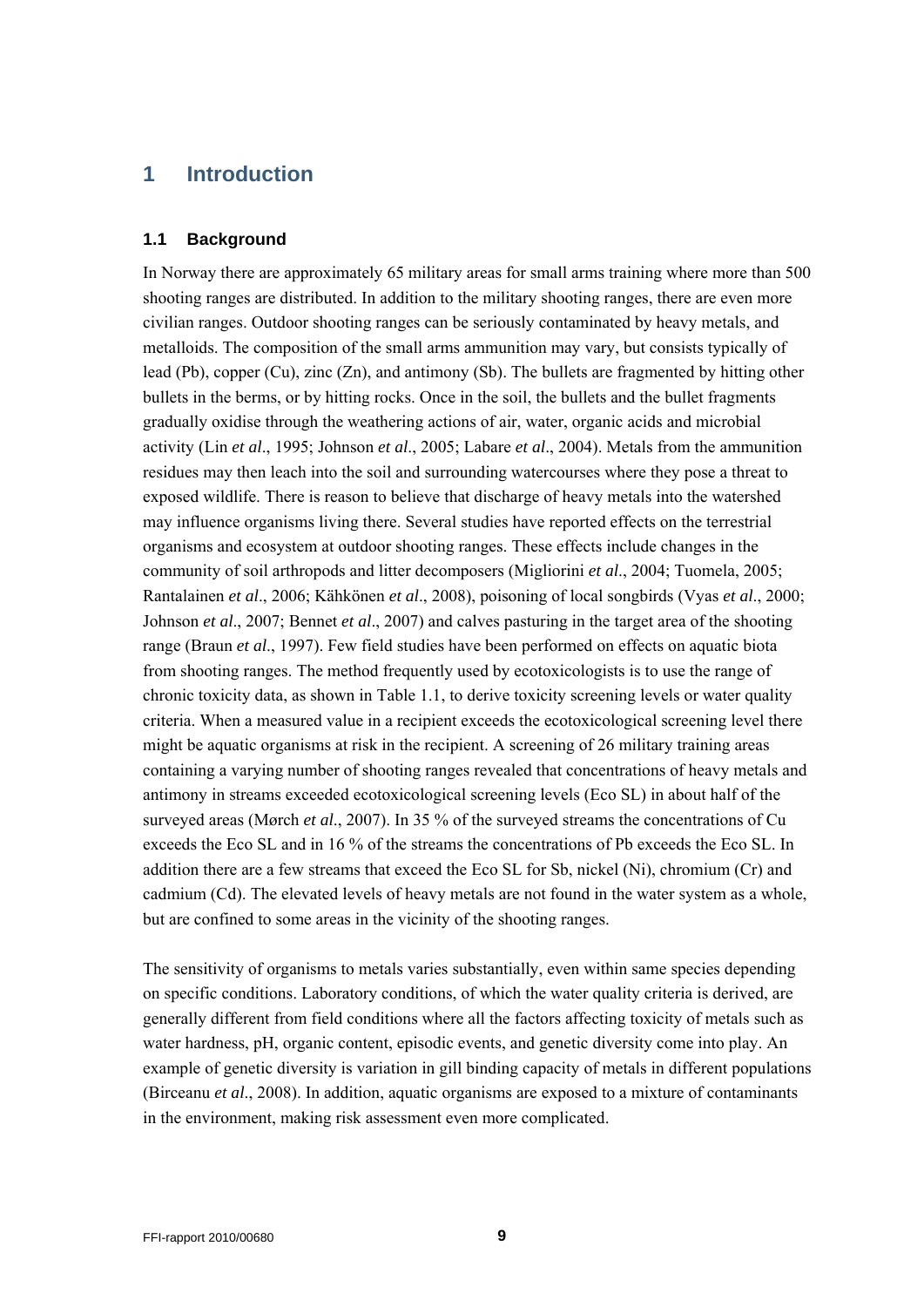*Table 1.1 Norwegian ecotoxicological screening levels (Eco SL) for protection of aquatic organisms (Lydersen, 2000), and the water directive (EU, 2000).* 

| Metal             | Pb                                                  | $\mathcal{C}u$ | Z <sub>n</sub> | Sb       |
|-------------------|-----------------------------------------------------|----------------|----------------|----------|
| $Eco SL(\mu g/l)$ | $\sim$ $\sim$<br>$\cdot$ . $\overline{\phantom{a}}$ | 3.0            | 50             | No value |

### <span id="page-9-0"></span>**1.2 Main Objectives**

The great numbers of recipients with potential hazardous concentrations of metals from shooting ranges, makes it important to have proper tools to perform risk assessment in order to reduce the uncertainty that arise when laboratory conditions are extrapolated to field conditions. In spite of numerous studies on the effects of metals on aquatic organisms it has been a challenge to make a synthesis of the findings. Still, risk assessment is generally based on the most sensitive organisms in laboratory conditions and site specific conditions in the field are not taken into account. In order to develop a tool with the purpose of characterizing the risk from metal exposure more exactly, we aim with this report to review the literature on the mechanisms of metal toxicity and their effects on aquatic organisms. In this respect it is crucial to gain knowledge about how the organisms have been exposed in the studies in addition to concentration levels and type of endpoints.

Metal discharge from shooting ranges has a certain signature of Pb, Cu and Sb, and there is limited knowledge on how they interact. The possibility that these pollutants have additive, or even synergistic effects, is of concern. In the last section we will therefore give an overview of the available literature on effects of mixtures of metals and discuss how one can approach to assess the effects of mixtures. In relation to effects of mixtures we will discuss other factor that influence the toxicity, such as water hardness, in order to achieve a better understanding of risk at site specific conditions. Although we will cover relevant information on different aquatic species, emphasis will be on fish communities. Fish is regarded as one of the most sensitive aquatic organisms (Table 1.2), and is of importance, not only in recreational fishing, but also due to their commercial value in some areas. Fish communities are in addition shown to be sensitive biomarkers of external influences, such as pollution and climate changes.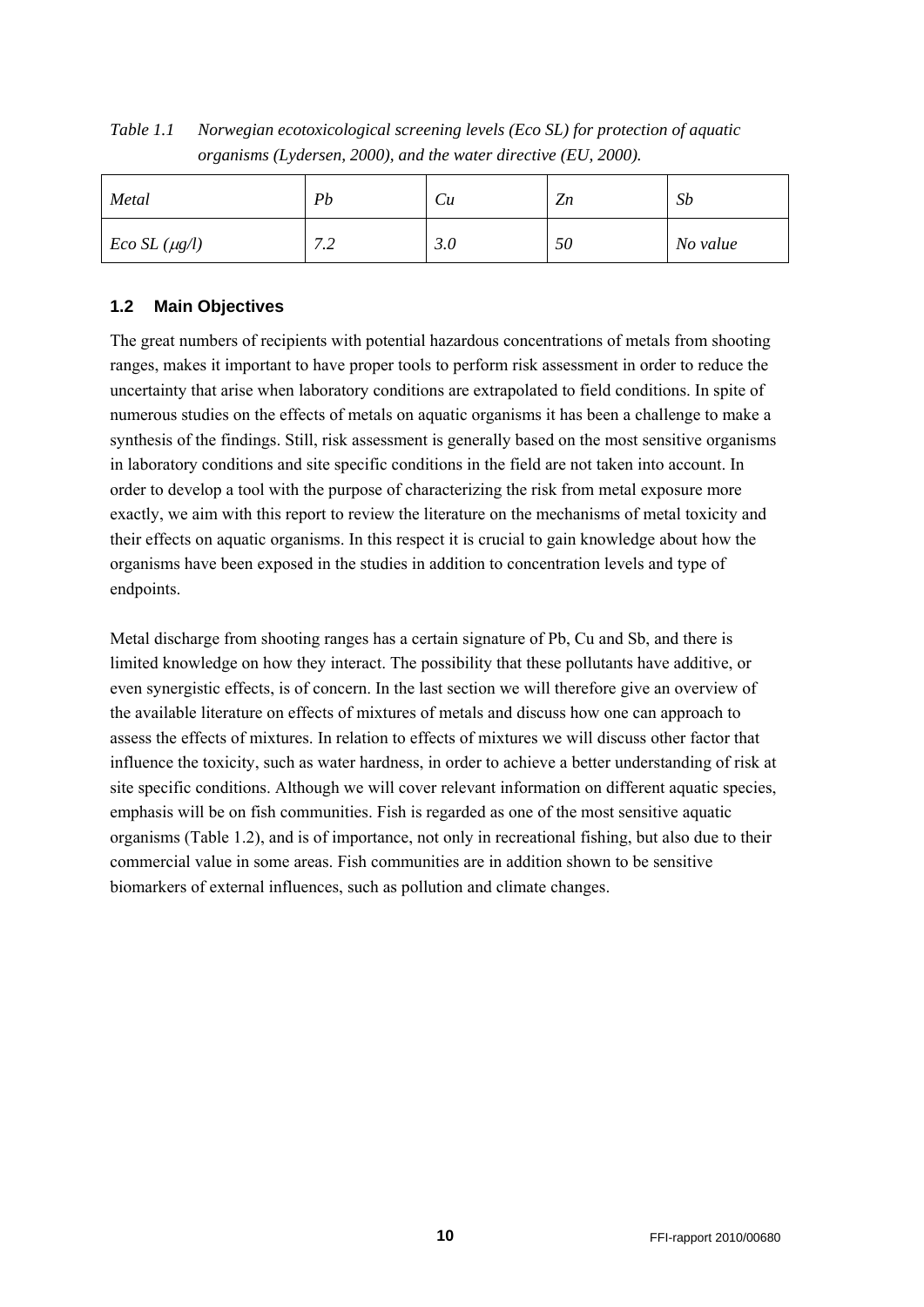| <b>Taxonomic group</b>  | NOEC $(\mu q \, Pb/L)$   |             | <b>Toxicological endpoints</b>                                          |
|-------------------------|--------------------------|-------------|-------------------------------------------------------------------------|
| Freshwater              | Mean $\pm$ SD (n)        | Range       |                                                                         |
| Bacteria                | $1,183 \pm 683$ (3)      | 450-1.800   | Growth                                                                  |
| Unicellular algae       | $10,005 \pm 55,744$ (15) | 10-200.000  | Growth                                                                  |
| Multicellular algae     | $1,033 \pm 945$ (3)      | 300-2.100   | Growth                                                                  |
| Protozoas (fresh water) | $403 \pm 604$ (4)        | 20-1.300    | Growth, reproduction                                                    |
| Molluscs                | $204 \pm 317(3)$         | 12-570      | Hatching, survival                                                      |
| Crustaceans             | $502 \pm 913(8)$         | $1 - 2.500$ | Reproduction, survival, growth                                          |
| Fish                    | $77 \pm 74(17)$          | $7 - 250$   | Reproduction, survival, growth, abnormalities,<br>development, hatching |

*Table 1.2 Overview of chronic NOECs (µg Pb/L) for freshwater and saltwater organisms (Data summarised by Tukker et al., 2001; Janus, 2000.)* 

## <span id="page-10-0"></span>**2 Effects of metals on aquatic organisms – mechanisms of toxicity**

#### <span id="page-10-1"></span>**2.1 How to measure effects of metals on fish**

Risk assessment is defined as the systematic characterization of potential adverse effects resulting from exposures to hazardous agents or situations. In order to characterize risk one has to identify the hazard and gain knowledge about dose-response, exposure and emission characteristics. Usually, intensive research is required to achieve good estimates of risk. Numerous studies are performed on aquatic organisms in order to reveal metal toxicity. However, relatively few studies can be regarded as relevant in order to do proper risk assessment. Often the study designs cannot be extrapolated to the field due to use of unrealistically high concentrations to reveal lethal dose, both from acute and chronic exposure. In a recent study by Vieira *et al.*, (2009) LD<sub>50</sub> for Cu and Hg were found to be 568 and 62  $\mu$ g/L respectively in a 96h study, whereas effects on swimming behaviour were observed at 50 and 3  $\mu$ g/L of Cu and Hg respectively. Swimming performance is obviously crucial for fish survival. Lethality tests, therefore, in general only give information about relative toxicity between different compounds. Usually aquatic organisms are exposed to sub-lethal concentrations, which can reduce the viability of a population, but less often lead to obvious visible effects in a short time frame. Another approach to investigate effects is with use of *in vitro* tests. Such studies are cost- and time effective to perform and suitable for mechanistic research, but often have small predictive power and cannot easily be extrapolated to field situations. An alternative approach is therefore to combine *in vivo* and *ex vivo* studies in laboratory of which fishes are exposed to a toxicant and subjected to e.g. behavioural or reproductive tests followed by analysis of a range of biomarkers for effects, which might have consequences for the fish condition. Such biomarkers can be extrapolated for use in the field, both as early markers for certain effects and as well as for exposure.

A range of different effects on aquatic organisms have been reported following metal exposure. These include effects on the endocrine, nervous and immune system, reproduction, growth and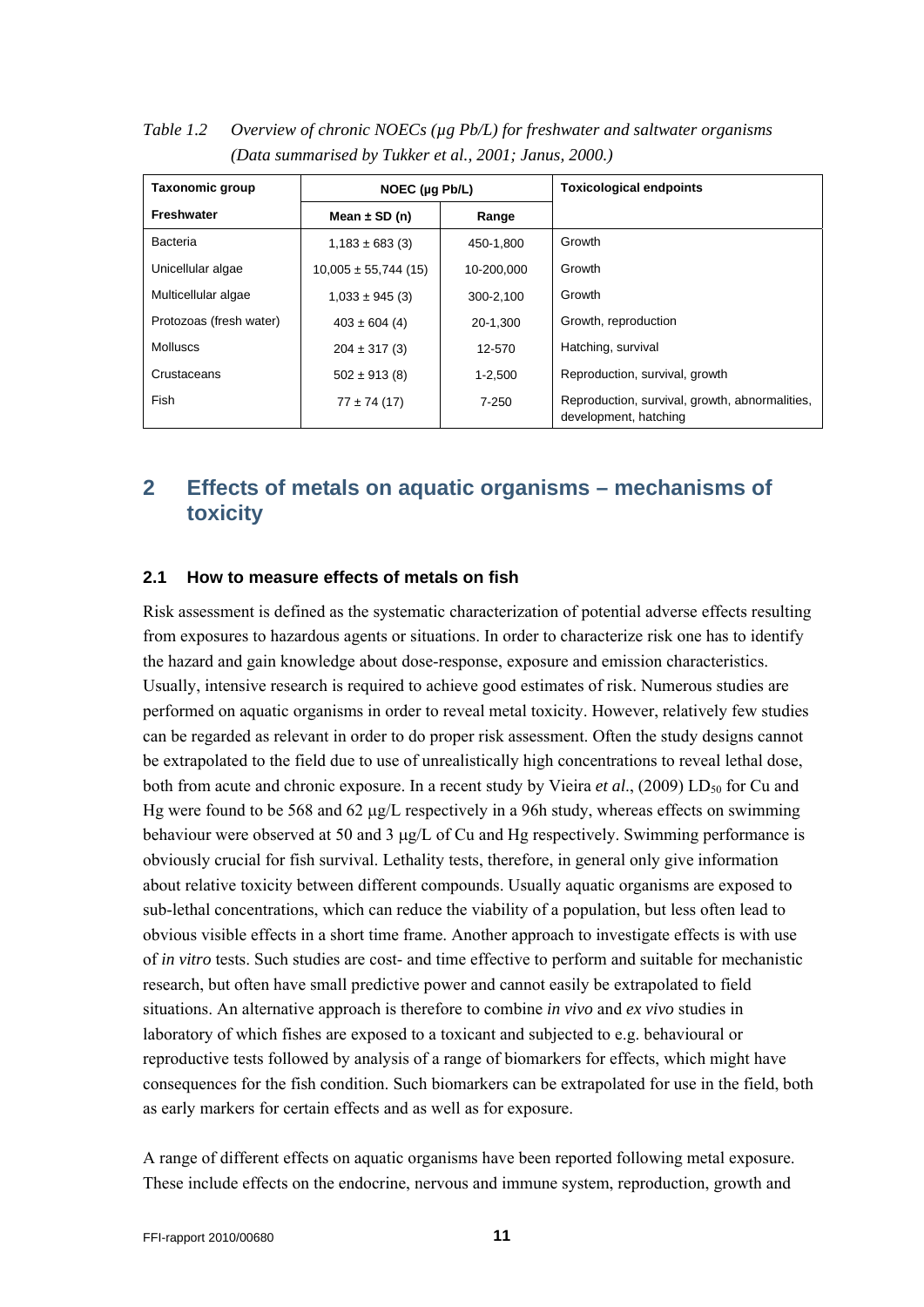condition and detrimental effects on the gills influencing ion balance and respiration. All of which may influence both individuals as well as populations. The most sensitive effect parameters at sub lethal concentrations appear to be reproduction, behaviour and immune effects, whereas at higher concentrations effects on gills are more pronounced. Effects on reproduction, behaviour and immune system may be due to a range of factors that might be interconnected, such as effects on parameters in the endocrine and nervous system, induction of oxidative stress and other stress related factors e.g. in blood, metabolism and regulation of enzymes. Effects on the gills are usually due to direct effects on ion regulating proteins, such as sodium and calcium exchange proteins or obstruction of respiration.

To reveal potential effects it is developed a set of biomarkers of effect and exposure, which are supposed to be sensitive tools to reveal potential risk following exposure. For example ALA-D (δ-aminolevulinic acid dehydratase), which is an enzyme in the heme synthesis, is a sensitive biomarker for lead exposure. ALA-D activity in fish blood is inhibited by low lead concentrations in the water. However, whereas inhibition of heme synthesis in mammals is detrimental, the significance of ALA-D inhibition in fish is still not clear, but clearly indicates that the fish are at risk. A challenge is therefore to link biomarkers to effects on a higher level, such as behavior or reproduction.

Copper is an element that has been subjected to intensive research. A range of responses have been reported from Cu exposure of which elevation of the hormone cortisol and an increase in adrenergic response, such as release of catecholamines, can explain many of the observed effects such as effects on behavior and reproduction (Handy, 2003). Vieira *et al*., (2009) made an effort to link biomarkers of effects to behavior effects following Cu and Hg exposure. They found that sub-lethal doses influenced swimming behavior of an estuarine fish (*Pomatoschistus microps*). In addition they analyzed effects on several biomarkers such as inhibition of acetylcholine esterase (AChE), lipid peroxidation (LPO), lactate dehydrogenase (LDH), glutathione S-transferase (GSH), 7-ethoxyresorufin-O-deethylase (EROD), superoxide dismutase (SOD), catalase (CAT), glutathione reductase (GR) and glutathione peroxidase (GPx). Positive correlations between behavioral effects and biomarkers were found on AChE and EROD activity and negative correlations were found for LPO and the anti oxidant enzymes. AChE activity may be directly involved in behavior, whereas effects on the anti-oxidant system may be response on stress. For Cu the effects on the biomarkers appeared at lower concentrations than the effect on behavior, indicating that these can be used as early markers for potential effects on swimming behavior.

For application in environmental risk assessment we recommend that endpoints should be selected according to some criteria. 1) The endpoint should be sensitive enough to reflect events that can occur at environmental relevant concentrations. 2) More weight should be given to endpoints that cause more severe effects. A weight of evidence approach has been suggested by Sanchez *et al*., (2008), where endpoints are ranked from low to high weight of evidence in the following order; chemical level < biochemical level < histological level < population level < community level. Further, if there is an established plausible mechanism that relates the endpoints to population or community effects they should be given more weight of evidence. This appears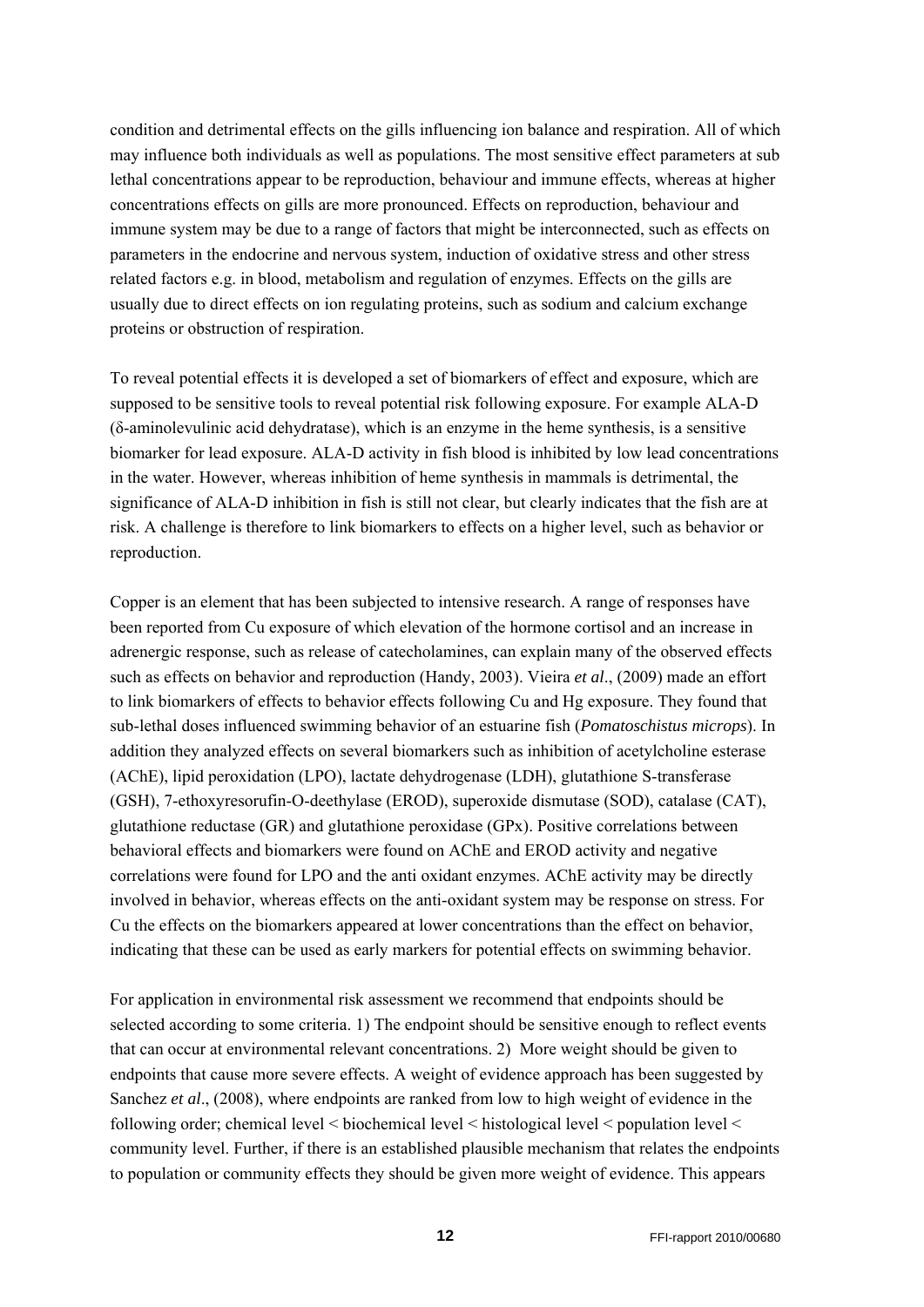difficult, but has been demonstrated in three spined sticklebacks (*Gasterosteus aculatus*) in the Rhonelle river, where effects on a set of biomarkers and physiological parameters were clearly affected by water pollution and fish assemblage was moderately disturbed and characterized by a clear decline in the number of young stickleback (Sanchez *et al*., 2008). According to these criteria endpoints on reproduction are interesting since they are both sensitive and have ecological relevance as shown in Figure 2.1 (adapted from Sanchez and Pocher, 2009). In the following chapters different effect endpoints are reviewed in respect to their ecological relevance and sensitivity with emphasis on effects of metals used in ammunition.



*Figure 2.1 Position of biomarkers among other environmental monitoring methods according to their specificity, ecological relevance and temporal sensitivity (from Sanchez and Procher, 2009).*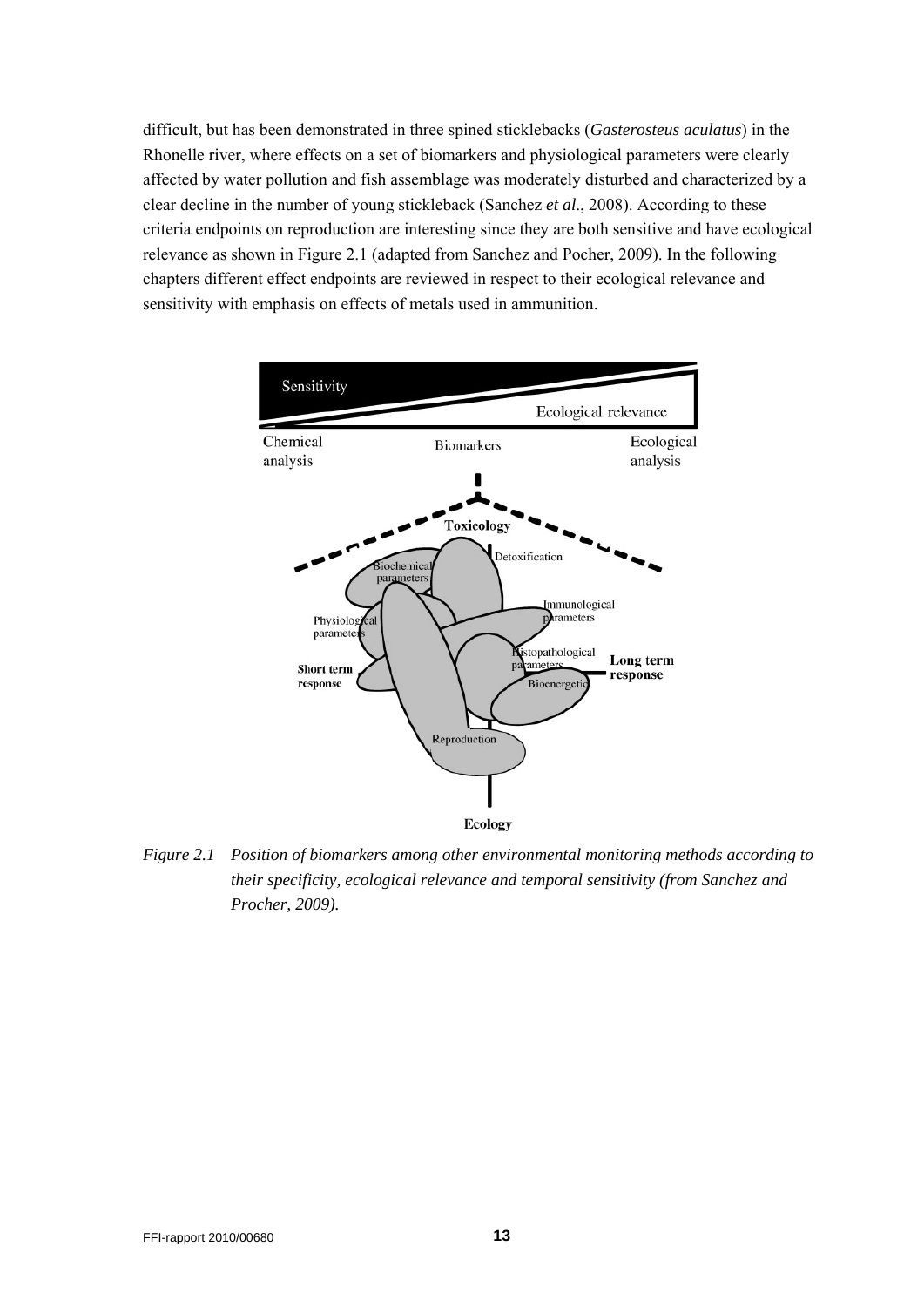### <span id="page-13-0"></span>**2.2 Toxicity screening levels and bioaccumulation**

#### <span id="page-13-1"></span>2.2.1 Ecotoxicological screening levels (EcoSL)

Measuring the concentration of metal contaminants in water and the subsequent comparison with established ecotoxicological screening levels (EcoSL) is often the initial method used to access the potentially risk in a contaminated aquatic system. EcoSLs are based upon the most sensitive laboratory studies and do not necessarily mean that effects occur above these levels. Factors such as organic content, pH, and water hardness can reduce the sensitivity of the endpoints as reviewed below in this report. EcoSLs are therefore used to screen areas and select the localities where the concentration of metals exceeds the EcoSLs for further studies. EcoSLs for Pb, Cu, and Zn are listed in Table 1.1.

### <span id="page-13-2"></span>2.2.2 Accumulation of metals in fish

Bioaccumulation of the metal are measured in whole body or selected organs. Background concentrations from the region can be used to reveal bioaccumulation that impart from naturally occurring concentrations. In Norway background levels of Pb, Cu, and Zn in freshwater fish are 0.1, 0.8 and 10 mg/kg respectively for muscle, and 0.2, 40, and 80 mg/kg for liver (Grande, 1987). Some authors also calculate the accumulation factor (CF) or bioconcentration factor (BCF). Cu shows the greatest affinity for liver, but sometimes high concentrations may be present in the gills. Also in unpolluted water fish have certain amounts of Cu in the liver since it is an essential metal. Lower concentrations of Cu are found in the spleen, kidneys, and digestive tract (Jezierska and Witeska, 2001). Lead deposits mainly in the liver, kidney and gills, but also spleen and bones may contain high levels. In some cases lead can be found in brain (Jezierska and Witeska, 2001). The highest concentrations of Zn are observed in the gills, but are also found in the liver, spleen, kidneys and digestive tract.

### <span id="page-13-3"></span>**2.3 Molecular and cellular endpoints**

Effects on the molecular and cellular level are often related to adverse effects in the fish, and should be interpreted as an early warning of potential damage and are often sensitive biomarkers. Molecular and cellular effects where the causal connection with an eventual adverse effect is understood should be given more weight. Beyond that, effects on the molecular and cellular level are useful in order to elucidate the mechanism behind the adverse effects. Some of the observed effects on the molecular level, such as changes in pH, ion, glucose and protein content in blood plasma, are secondary effects of metal-induced toxicity other places in the organism.

#### <span id="page-13-4"></span>2.3.1 Stress response

Stress response has been defined as a condition in which the dynamic equilibrium of animal organisms called homeostasis is threatened or disturbed as a result of the actions of intrinsic or extrinsic stimuli, commonly defined as stressors (Wendelaar-Bonga, 1997). The actions of stressors are twofold: they produce effects that threaten or disturb the homeostatic equilibrium, and they elicit a coordinated set of behavioural and physiological responses thought to be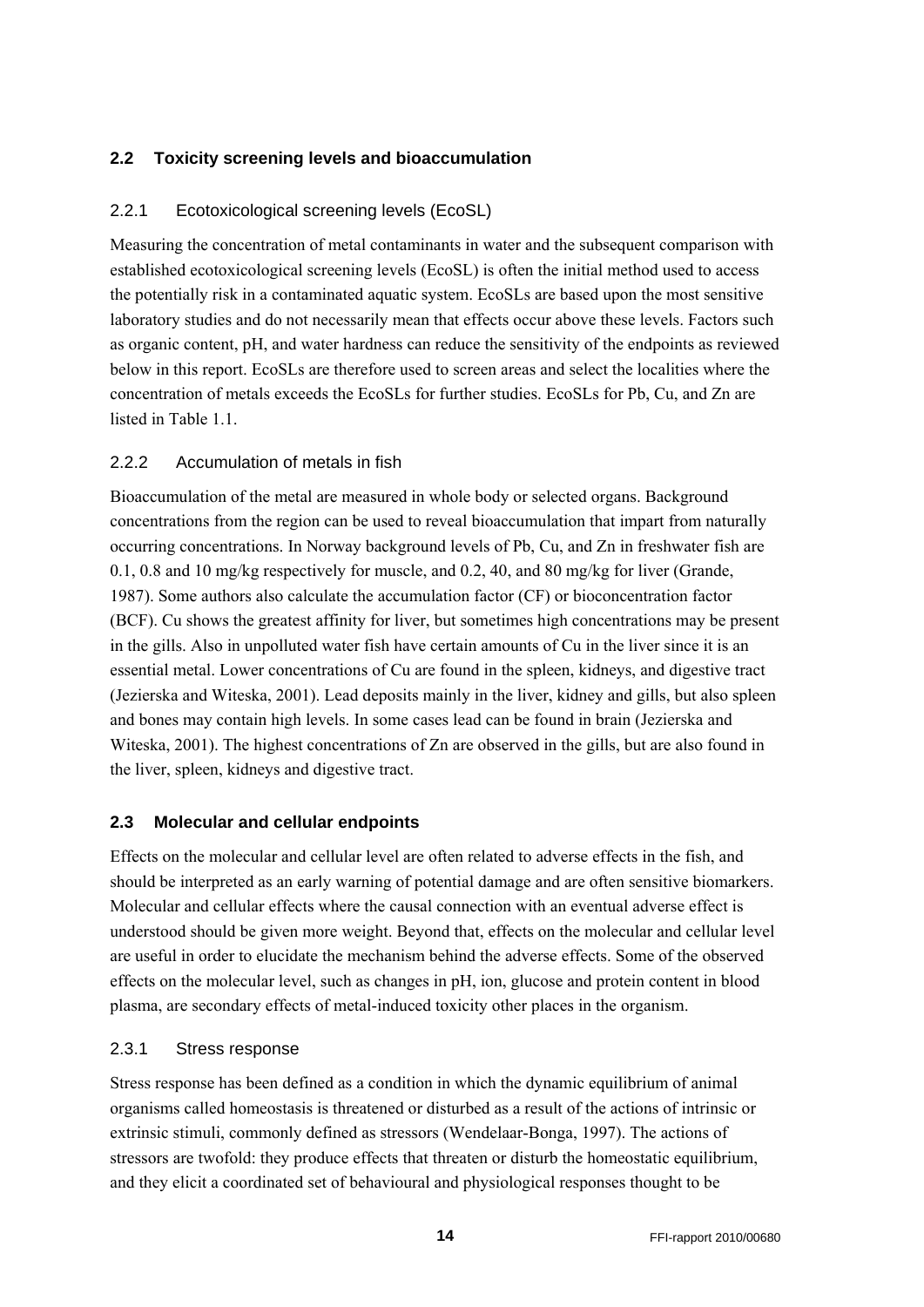compensatory and/or adaptive, enabling the animal to overcome the threat. If an animal is experiencing chronic stress, the stress response may lose its adaptive value and become dysfunctional, which may result in inhibition of growth, reproductive failure, and reduced resistance to pathogens (Wendelaar-Bonga, 1997). Stress changes are non-specific and are similar for various metals. They often involve compensatory reactions as increased glucose level, erythrocyte count (RBC), hemoglobin concentration (Hb), and hematocrit value (Ht) as well as alteration of cortisol level in fish blood. An increase of cortisol concentration in plasma has been observed in fish exposed to Cu and Pb (Jezierska and Witeska, 2001). Hematological disturbances often occur earlier than other symptoms of intoxication. The reason behind the stress response is partly due to the effect of the metals on branchial structure and, as a result, hydromineral balance. However, the most important reason is the great variety and exquisite sensitivity of the sensor systems of the integument. Fish respond to metals at intensity levels frequently far below those that can be perceived by terrestrial mammals (Wendelaar-Bonga, 1997). The stress response includes the principal messengers of the brain-sympathetic-chromaffin cell axis and the brainpituitary-interrenal axis, as well as their functions, involving stimulation of oxygen uptake and transfer, mobilization of energy substrates, reallocation of energy away from growth and reproduction, and mainly suppressive effects on immune functions. Stressors increase the permeability of the surface epithelia, including the gills, to water and ions, and thus induce systemic hydromineral disturbances. High circulating catecholamine levels as well as structural damage to the gills are prime causal factors. This is associated with increased cellular turnover in these organs (Wendelaar-Bonga, 1997).The chronic effects of Cu exposure have been suggested to be caused by interference of neuro-endocrine functions in fish. Chronic Cu exposure involves complex physiological adjustments in many body systems, including increased oxygen consumption, reduced mean swimming speed, up-regulation of ionic regulation, decreasing lymphocyte levels and increasing neutrophils, altered immunity, modulation of Cu-dependent and independent enzyme activities, and proliferation of epithelial cells in gills or intestine. These responses can occur with exposure via the food or the water and can be rationalised into three major categories: (1) up-regulation of enzymes/metabolism, (2) altered haematopoietic responses and, (3) altered cellularity (cell type, turnover or size) in tissues (Handy, 2003). As an example of up-regulation of metabolism, the metabolic rate of *Pimephales promelas* increased after exposure to Cu (96 h) (Pistole *et al*., 2008). Recent studies measures up-regulation of stress related genes and proteins as biomarkers for the stress response (Hansen *et al*., 2007).

#### <span id="page-14-0"></span>2.3.2 Metabolism

After entering the cells, metals may interfere with the cellular metabolism of proteins, carbohydrates and lipids, and change the transformation of these compounds in various ways. The effect of metals on cellular metabolism is related to metal affinity to various proteins and their function. Several metals are known to affect the  $Na<sup>+</sup>, K<sup>+</sup>-ATP$  ase which is of great physiological importance (Jezierska and Witeska, 2001). Cu and lead have been shown to inhibit the ATPase, while Zn has been shown to stimulate ATPase activity (Jezierska and Witeska, 2001). Other metabolic enzymes known to be affected by metals are transaminases, phosphatases, oxidoreductases, ribonucleases, mixed function oxidases and glutathione hydrogenase (Jezierska and Witeska, 2001). Metals are shown to affect the level of glucose in blood. Different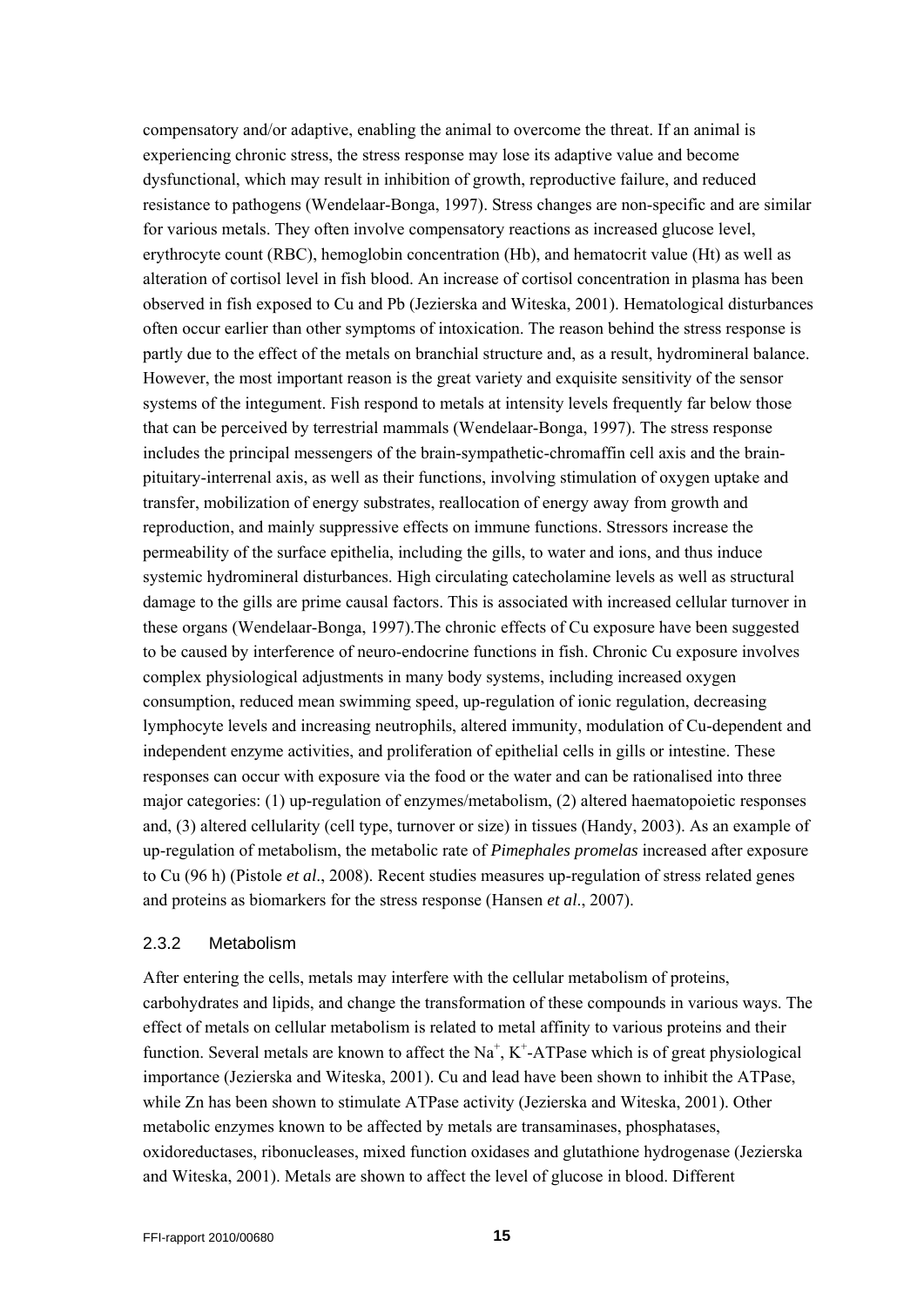mechanisms for this effect have been proposed; it is related to the stress response and increased levels of cortisol and catecholamines (Jezierska and Witeska, 2001), it is related to reduced insulin secretion (van Vuren *et al*., 1994), or metal-induced changes are related to gas-exchange processes (Banerjee, 1980). Lipid metabolism seems also to be affected by metals in a study by Tulasi *et al*. (1992), where it was found that exposure of *Anabas testudineus* to sublethal concentrations of lead reduced the total lipids, phospholipids, and cholesterol levels in liver, and ovary tissues, while the free fatty acid levels, and lipase activity increased. Effects on metabolic capacities of fish are thought to be related to several primary disorders. The observed upregulation of liver protein metabolism can be due to the need for detoxification (Couture and Kumar, 2003). Impaired aerobic capacities in the muscle and whole fish suggest that mitochondria are primary targets for Cu (Coture and Kumar, 1996). The stress response and hyperactivity as accounted for in chapter 2.3.8 will also affect the metabolic capacity. Swimming capacity and oxygen uptake during swimming has been suggested as biomarkers of metal pollutant (McKenzie *et al*., 2007).

#### <span id="page-15-0"></span>2.3.3 Free radicals and reactive oxygen species (ROS)

Metals are able to cause the generation of ROS through various mechanisms. Among these mechanisms, Fenton- and Haber-Weiss type reactions are most common (Leonard *et al*., 2004). Through ROS-mediated reactions, metals cause DNA damage, lipid peroxidation, and protein modification. Metals also cause activation of nuclear transcription factors, activation of various signalling proteins, cell cycle arrest and apoptosis (Leonard *et al*., 2004). Pb has been shown to induce the nuclear transcription factors NF-kB, and HIF-1 (Leonard *et al*., 2004). Lead is also known to have toxic effects on membrane structure and functions (Ahamed and Siddiqui, 2007). Often antioxidants such as catalase (CAT), superoxide dismutase (SOD), and glutathione peroxidase (GPx) are used as biomarkers for oxidative stress (Ferreira-Cravo *et al*., 2008; Ruas *et al*., 2008). Another characteristic is the depletion of intracellular antioxidants (GSH), free-radical scavengers (vitamin E and C) and levels of lipid peroxidation (Deviller *et al*., 2005; Ruas *et al*., 2008). An overall increased production of ROS (superoxide anion radical, hydrogen peroxide, peroxyl radical, hydroxyl radical, nitric oxide, peroxynitrite radical, etc.) will be a result of exposure to metals (Formigari *et al*. 2007). Damage to tissue will eventually occur and protein carbonyls and lipid peroxidation in the liver are demonstrated useful as biomarkers for this (Carney Almroth *et al*., 2008a; 2008b). Zn has been shown to reduce oxidative stress probably due to its ability to displace redox active metal ions from site-specific loci (Stohs and Bagchi, 1994). Several studies have shown that also Sb may induce oxidative stress, reduce cell viability and induce DNA damage (Mann *et al.* 2006; Tirmenstein *et al*., 1995; Huang *et al*., 1996; Lecureur *et al*., 2002; ).

#### <span id="page-15-1"></span>2.3.4 Metallothionein

A biochemical biomarker is usually a level of an enzyme, protein or substance that reflects normal biological processes. As such, they can be used as markers of effects on these processes caused by xenobiotics. Effects are interpreted as levels that are statistical significantly different from normal levels in control groups. Metallothionein (MT) plays an important part in the natural regulation of essential metals in an organism, as well as the detoxification of non-essential metals.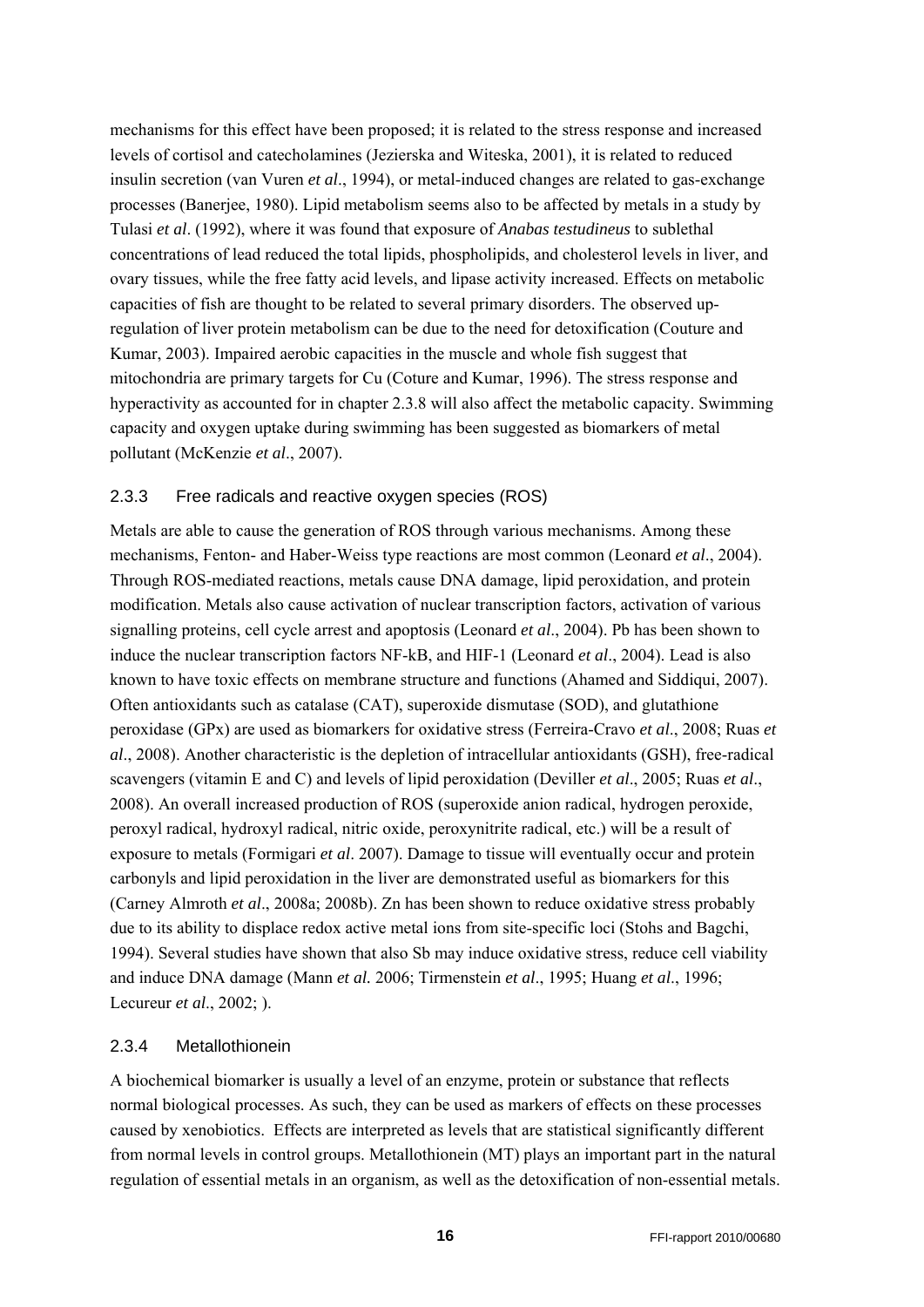They are normally present in the cells in trace amounts, and sub-lethal concentrations of metal may induce their synthesis. For this reason, MT concentrations are used as biomarkers for exposure to metals (Reynders *et al.* 2008). Several field studies with *feral* (escaped from domesticated) fish have supported the experimental data which show that MTs sequester heavy metals and that MT levels correlate with tissue levels of heavy metals (van der Oost *et al.* 2003). The induction of MT by one metal could impact the effects of another metal. This could occur through both toxicokinetics (transportation and accumulation), and toxicodynamics (sequestration) of metals (Wang and Fowler, 2008). Zn is an essential mineral and deficiency may cause reproductive dysfunction in mammals. Since MT regulates Zn homeostasis, its induction due to metal exposure could affect reproduction. This relationship has not been established by scientific evidence.

### <span id="page-16-0"></span>**2.4 Physiological endpoints**

Effects at the molecular level may be followed by effects on the physiological level, e.g. effects on the functions of an organism's organs such as gills and liver. Any disorder caused by metals in the gills, liver, kidneys or other organs is reflected in the changes of blood parameters, such as alterations of ionic composition of plasma blood, pH, protein content, and enzymatic functions (Jezierska and Witeska, 2001). Below is an overview of effects of metals on different physiological endpoints. The effects are usually not independent of each other. E.g. effects on the endocrine system may influence behaviour and reproduction, and effects on behaviour may be a consequence of neurotoxic events.

#### <span id="page-16-1"></span>2.4.1 Ionoregulatory disruption

Fish gills are the primary target of most environmental pollutants. The gills comprise over 50 % of external body surface; therefore they play an important role in the exchange of various substances between the organism and environment. Due to their structure and function, the gills are susceptible to injury by waterborne metals that are absorbed through the gill epithelium. Metals do also accumulate in the gills (Jezierska and Witeska, 2001). Although effects on gills can be detrimental for a population, it appears that effects on gills occur at relatively high metal concentrations compared to sublethal effects on the endocrine system and on behaviour. According to the literature some metals can cause pathological changes in the gills and reduce oxygen uptake in fish, however, this effect is poorly documented (Jezierska and Witeska, 2001). Fish gills, besides their respiratory function, are also involved in maintaining the water-electrolyte balance. Metal-induced impairment of ion-transport often results in osmoregulatory disorders. Several metals are shown to compete directly with  $Ca^{2+}$  for uptake at calcium binding sites (Verbost *et al*., 1987, 1989; Spry and Wood, 1985). Hence, by this mechanism hypocalcemia can occur and be lethal for the fish. Such a relationship has been proven for Zn and Cd, but not directly for Pb. Pb is thought to be a disruptor of the ion balance of  $Na^+$  and Cl as exhibited by Cu (Lauren and McDonald, 1985) and silver (Wood *et al*., 1996; Morgan *et al*., 1997). A disruption of Na<sup>+</sup> balance and a 40% inhibition of Na<sup>+</sup>/K<sup>+</sup> ATPase activity were observed in crayfish chronically exposed to 0.5 mg Pb  $1^{-1}$  (Ahern and Morris, 1998). The mechanism for acute toxicity of Pb in rainbow trout (*Oncorhynchus mykiss*) has been investigated at Pb concentrations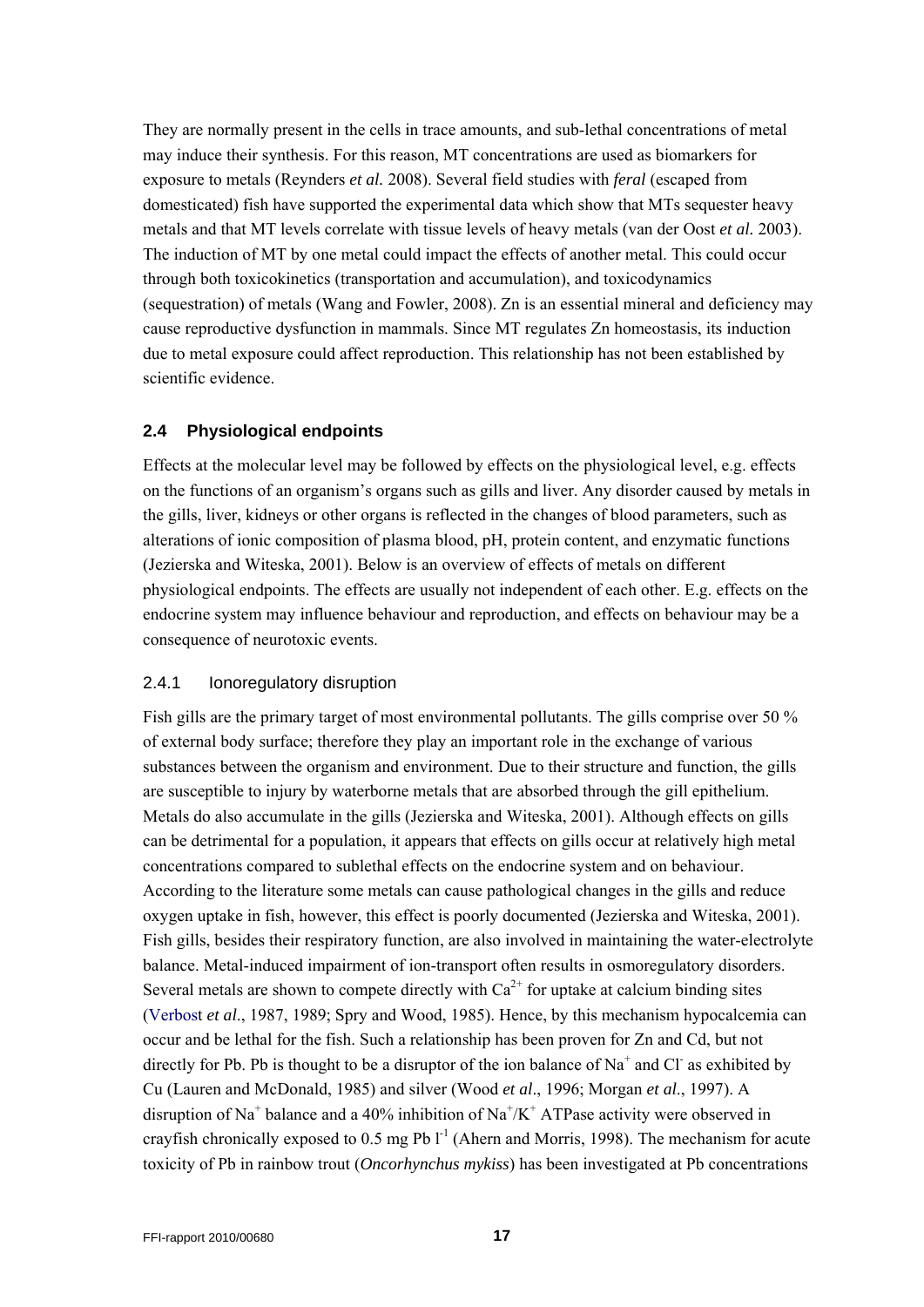close to the 96 h LC50 of 10 /Lmg/L Pb (Rogers *et al*., 2003). Tissue Pb accumulation associated with death was highest in the gill, followed by kidney and liver.

Metal-induced disturbances of ion uptake and excretion often result in alterations of plasma ion content. Significant ionoregulatory effects were observed in adult rainbow trout (200-300 g) fitted with indwelling dorsal aortic catheters and exposed to  $1.1 \pm 0.04$  mg/L dissolved Pb (Rogers *et* al., 2003). Decreased plasma  $\lbrack Ca^{2+} \rbrack$ ,  $\lbrack Na^{+} \rbrack$  and  $\lbrack Cl^{+} \rbrack$  occurred after 48 h of exposure followed after 120 h, with increases in plasma  $[Mg^{2+}]$ , ammonia, and cortisol. Branchial Na<sup>+</sup>/K<sup>+</sup> ATPase activity in juvenile trout exposed to concentrations close to the 96 h  $LC_{50}$  was inhibited by approximately 40% after 48 h of Pb exposure. Calcium ion flux measurements using  $45$ Ca as a radiotracer showed 65% inhibition of  $Ca^{2+}$  influx after 0, 12, 24 or 48 h exposure to the 96 h LC<sub>50</sub> concentration of Pb. There was also significant inhibition (40-50%) of both  $Na<sup>+</sup>$  and Cl uptake, measured with  $^{22}$ Na and  $^{36}$ Cl simultaneously. This leads to the conclusion that the mechanism of acute toxicity for Pb in rainbow trout occurs by ionoregulatory disruption rather than respiratory or acid/base distress at Pb concentrations close to the 96 h  $LC_{50}$  in moderately hard water (Rogers *et al*., 2003). Another study argue that the Pb induced ionoregulatory toxicity in rainbow trout, particularly the disturbance of  $Ca^{2+}$  homeostasis, is not exclusively a branchial phenomenon, but is in part a result of disruption of ionoregulatory mechanisms of the kidney (Patel *et al*., 2006).

In freshwater, Cu is primarily an ionoregulatory toxicant, exerting substantial pathophysiologic effects at concentrations well below 100  $\mu$ g/L. Cu exposure induces large net losses of Na<sup>+</sup> and Cl<sup>-</sup> across the gills, with internal sequelae (declining osmolality, fluid volume disturbance, cardiovascular collapse) similar to those caused by low pH and silver. There is a strong correlation between gill total Cu burden and acute toxicity (Playle *et al*., 1993). Most, but not all studies agree that both hardness and alkalinity are strongly protective against Cu burden and acute toxicity, whereas the reported influence of pH is variable, ranging from antagonism to synergism at very low pH (<5.0) and from no effect to protection in the circumneutral and alkaline pH range. There are two mechanism of action by which Cu induces ionoregulatory dysfunction. One is a mixed competitive (i.e. increased  $K_m$ ) and non-competitive (reduced  $J_{\text{max}}$ ) inhibition of Na<sup>+</sup> and Cl<sup>-</sup> influx, which occurs at much lower threshold than the other which is a stimulation of passive effluxes of these ions, e.g. 12.5 versus 100  $\mu$ g/L in the rainbow trout and at much higher levels in the more resistant tilapia. The inhibition of influx is insensitive to  $[H<sup>+</sup>]$  and develops progressively over the first 24 h, reminiscent of the actions of silver and aluminium. Like silver, Cu has a strong affinity for sulfhydryl groups which explains its well-documented ability to inhibit branchial Na<sup>+</sup>, K<sup>+</sup> -ATPase activity both *in vitro* and *in vivo*. This accounts for the influx blockade. The efflux stimulation at higher levels is more rapid and occurs because Cu is quite potent in weakening the junctions between the branchial epithelial cells, thereby increasing paracellular permeability. Effects of Cu on  $Ca^{2+}$  uptake processes appear to be minor or nonexistent.

Zn is an essential metal for fish and other aquatic organisms (Watanabe *et al*., 1997). Dietborne Zn is relatively non-toxic to fish (Clearwater *et al*., 2002) whereas excess exposure of Zn in water may influence the regulation of calcium transport through gills. It is hypothesized that  $Zn^{2+}$  and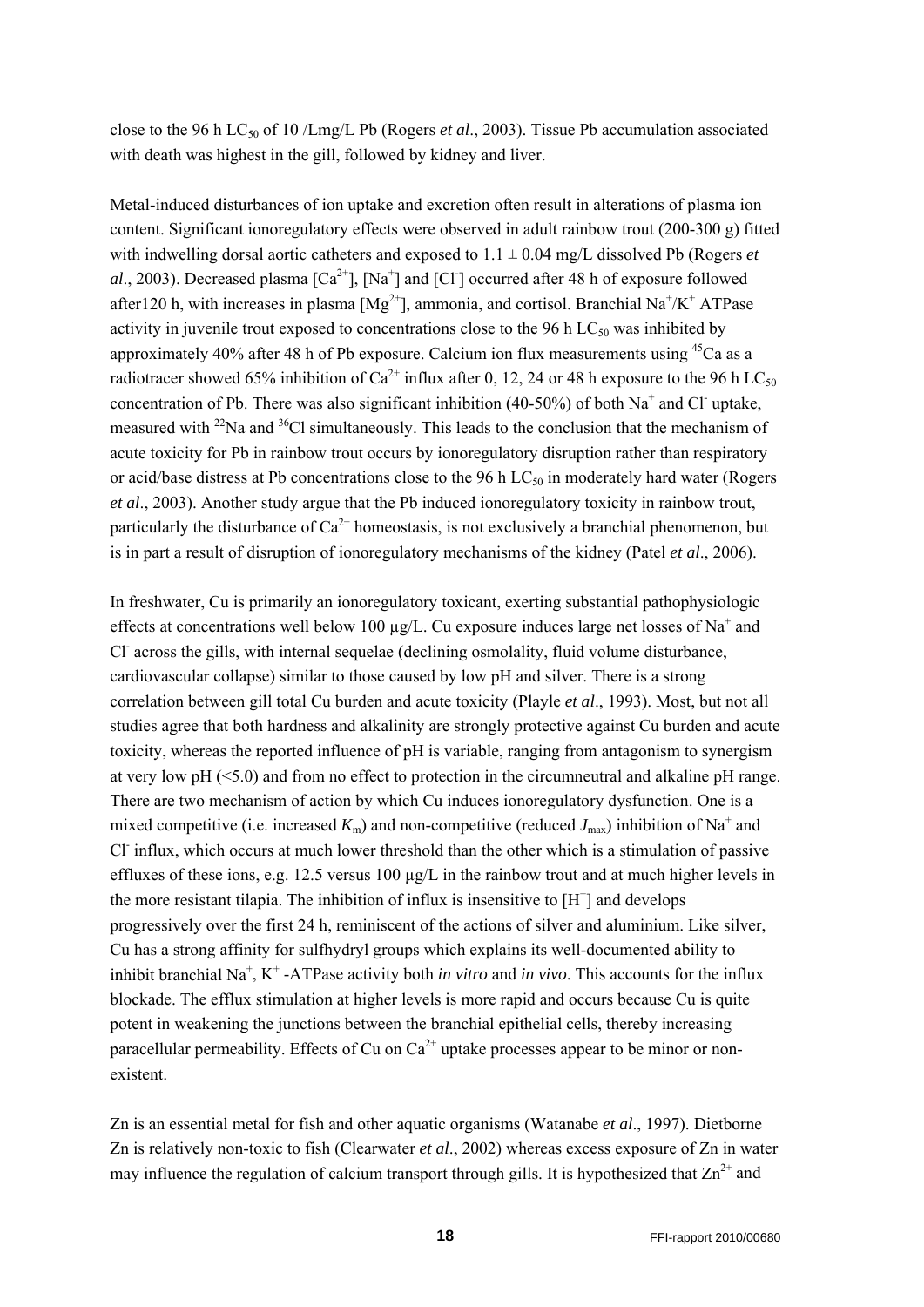$Ca^{2+}$  compete for the same ion channel (Santore *et al.*, 2002). Therefore, elevated  $Ca^{2+}$ concentrations can be protective against Zn toxicity. Magnesium (Mg) is also shown protective for the invertebrate *Daphnia magna* (Heijerick *et al*., 2002). Exposure to sub-lethal concentrations of Zn can disturb the acid-base regulation due to inhibition of carbonic acid anhydrase activity, leading to an impact on  $CO_2$  excretion (Spry and Wood, 1985). Both Zn and Cu exhibit similar properties, suggesting that metals from shooting ranges can have additive acute effects.

#### <span id="page-18-0"></span>2.4.2 Endocrine disruption

According to the Environmental Protection Agency, US, an environmental endocrine disruptor may be defined as an exogenous agent that interferes with the synthesis, secretion, transport, binding, action, or elimination of natural hormones in the body that are responsible for the maintenance of homeostasis, reproduction, development and/or behaviour (Kavlock, 1996). The fact that metals are indeed endocrine disruptors is discussed in chapter 2.3.1. The mechanisms behind endocrine disruption have not been conclusive. The question is whether 1) it involves a random series of coincidental events in individual body systems that fortuitously allow the fish to survive; that the increased concentrations of the circulating hormones are due to the natural ability of the fish to sense metals in its environment (Wenelar-Bonga, 1997), or 2) whether they are part of an ordered neuro-endocrine response leading to inevitable physiological change (Handy, 2003). As an example of the latter, Cu is thought to interfere directly with the adrenergic response leading to release of intracellular stored adrenaline and noradrenaline, and with the stimulation of the cortisol release (Handy, 2003). Besides that, a possible account of estrogenicity has been documented. In an evaluation of estrogenicity of metals, antimony chloride was found to exhibit estrogenic activity by proliferation of MCF-7 breast cancer cells, an endpoint that is estrogen dependent (Choe *et al*., 2003).

#### <span id="page-18-1"></span>2.4.3 Anemia

In lead-induced anemia, the red blood cells are microcytic (abnormal small) and hypochromic (pale). As in iron deficiency there are usually increased numbers of reticulocytes (young blood cells in the bone marrow) with stippling after staining. Anaemia results from two basic defects: shortened erythrocyte life and impairment of heme-synthesis. Shortened life span of the red blood cell is thought to be due to increased mechanical fragility of the cell membrane. The biochemical basis for this effect is not known, but the effect is accompanied by inhibition of sodium- and potassium-dependent ATPases. Because of its affinity for -SH groups, lead is known to inhibit δaminolevulinic acid dehydratase (ALA-D), an enzyme involved in heme biosynthesis. Over 99% of the lead present in the blood accumulates in erythrocytes. Of this, over 80% is bound to ALA-D (ATSDR, 1999). Inhibition of ALA-D indicates that Pb is both bioavailable and biochemically active. It is generally believed that ALA-D is not a rate limiting step in heme synthesis in fish and that most Pb concentrations in the environment are lower than those necessary to produce anemia and other haematological effects, but it might be that the use of more sensitive indicators could demonstrate a relationship between levels of ALA-D and heme status (Schmitt *et al*., 2007).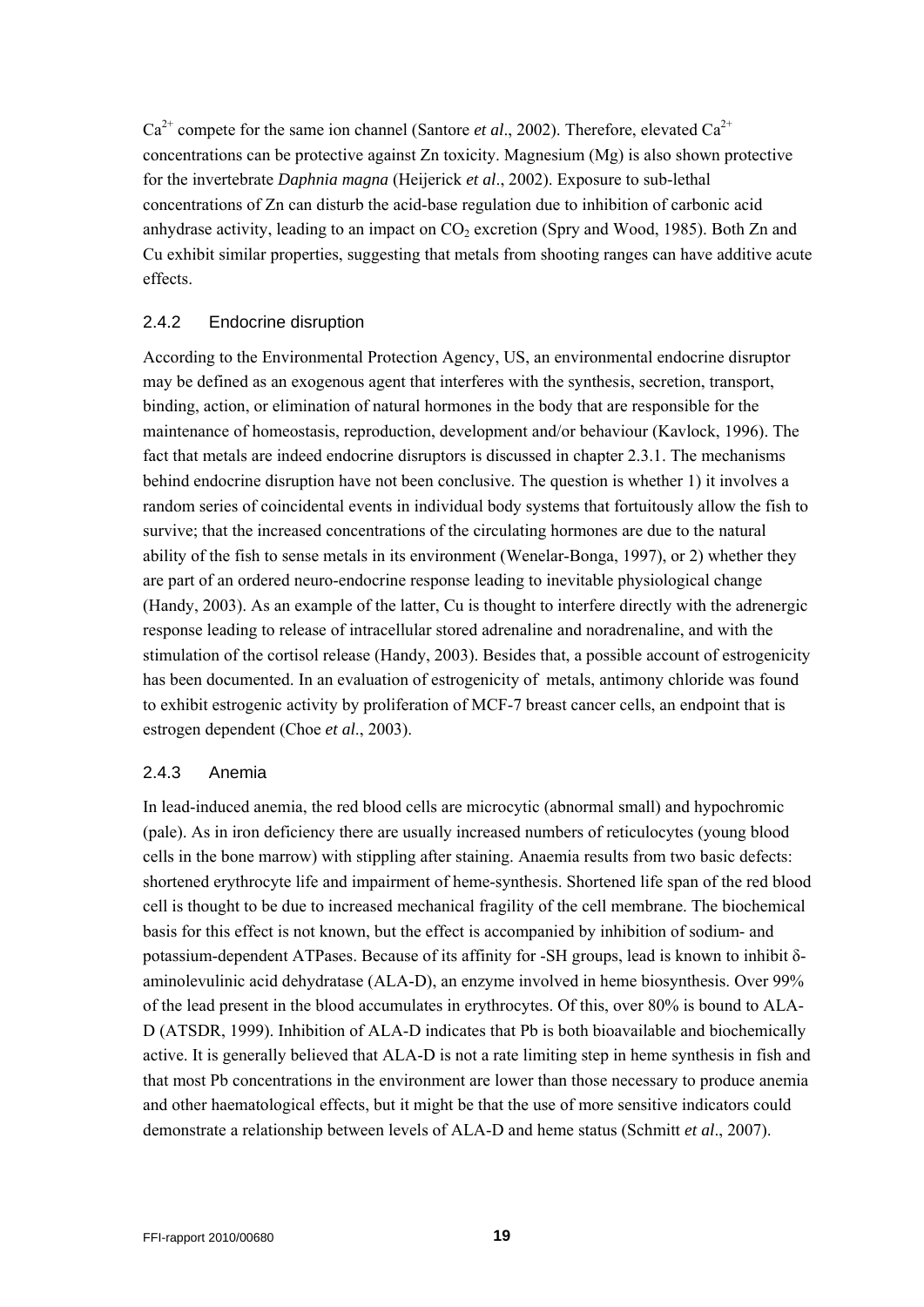There is also depression of coproporphyrinogen oxidase, resulting in increased coproporphyrin activity. Lead also decreases ferrochelatase activity. This enzyme catalyzes the incorporation of the ferrous ion into the protoporphyrin ring structure. Failure to insert iron into the protoporphyrin ring structure, results in depressed heme formation. Depressed heme synthesis is thought to be the stimulus for increasing the rate of activity of the first step in the heme synthetic pathway (ATSDR, 1999; Goyer and Thomas, 2001). Cu and Zn can also induce anemia probably through haemolysis (Jezierska and Witeska, 2001).

#### <span id="page-19-0"></span>2.4.4 Immunosuppression

Intoxication of fish with metals may result in impairment of the non-specific and the specific immune response which may result in an increased susceptibility to infections. Cu-related immunotoxicity has been reported in a number of experimental studies. Results prior to 1994 provided evidence that exposure to Cu suppressed specific antibody responses and phagocytemediated ROS production, in addition to increasing the incidence of infectious fish disease. More recent studies, not only support earlier findings, but also add to the body of knowledge about Cuinduced effects on innate and acquired immunity. In a study by Dethloff and Bailey (1998), rainbow trout (*Oncorhynchus mykiss*) were exposed to 6, 16, and 27 µg/L (in soft water) for 3, 7, 14, and 21 days and effects on circulating blood cell profiles, respiratory burst activity, and Band T-lymphocyte proliferation were examined. Cu tended to reduce both LPS-stimulated Blymphocyte proliferation (primarily at that concentration which also reduced cell survival) and head kidney  $O_2$ - production (for all doses at all time points examined). Percentages of circulating lymphocytes were consistently  $9 - 13$ % below control values, while monocytes were consistently elevated in fish exposed to 27  $\mu$ g/L. Metals affect fish immune system, usually by causing a decrease of circulating leukocytes, mainly lymphocytes, often accompanied by high levels of phagocytic cells. The results of many *in vitro* studies indicate inhibition of antibody production and inactivation of phagocytic cells. This may result in increased susceptibility to infections (Jezierska and Witeska, 2001). Zn suppresses phagocytosis by macrophages and was shown cytotoxic to lymphocytes *in vitro*. Suppression of antibody production by Zn was reported by Cenini (1985) and by Pb (O'Neill, 1981). A battery of immunological assays is suggested to predict the immunotoxicity of xenobiotics. The battery constitutes assays that measure antibodyforming cell response to T-dependent antigens, T-dependent antigens, T- and B-cell lymphoproliferation, macrophage function, and host resistance against infectious bacteria (Zelikoff, 1998).

#### <span id="page-19-1"></span>2.4.5 Behaviour and neurotoxicity

Changes in fish behaviour are often first observable symptoms of metal contamination. The changes such as avoidance might be a direct reaction to the presence of metal in the water perceived by receptors. This is part of a complex adaptive response to environmental changes and should not always be perceived as a toxic effect. However, more serious anti predator behaviour has been shown to be affected at 2 µg Cu/L (Sandahl *et al*., 2007) stressing the importance of this endpoint. Exposure to sub-lethal concentrations of metals often causes changes in locomotor activity in fish. Locomotor activity is measured using various parameters such as duration of spontaneous activity, range of movements, swimming velocity, ability to swim against water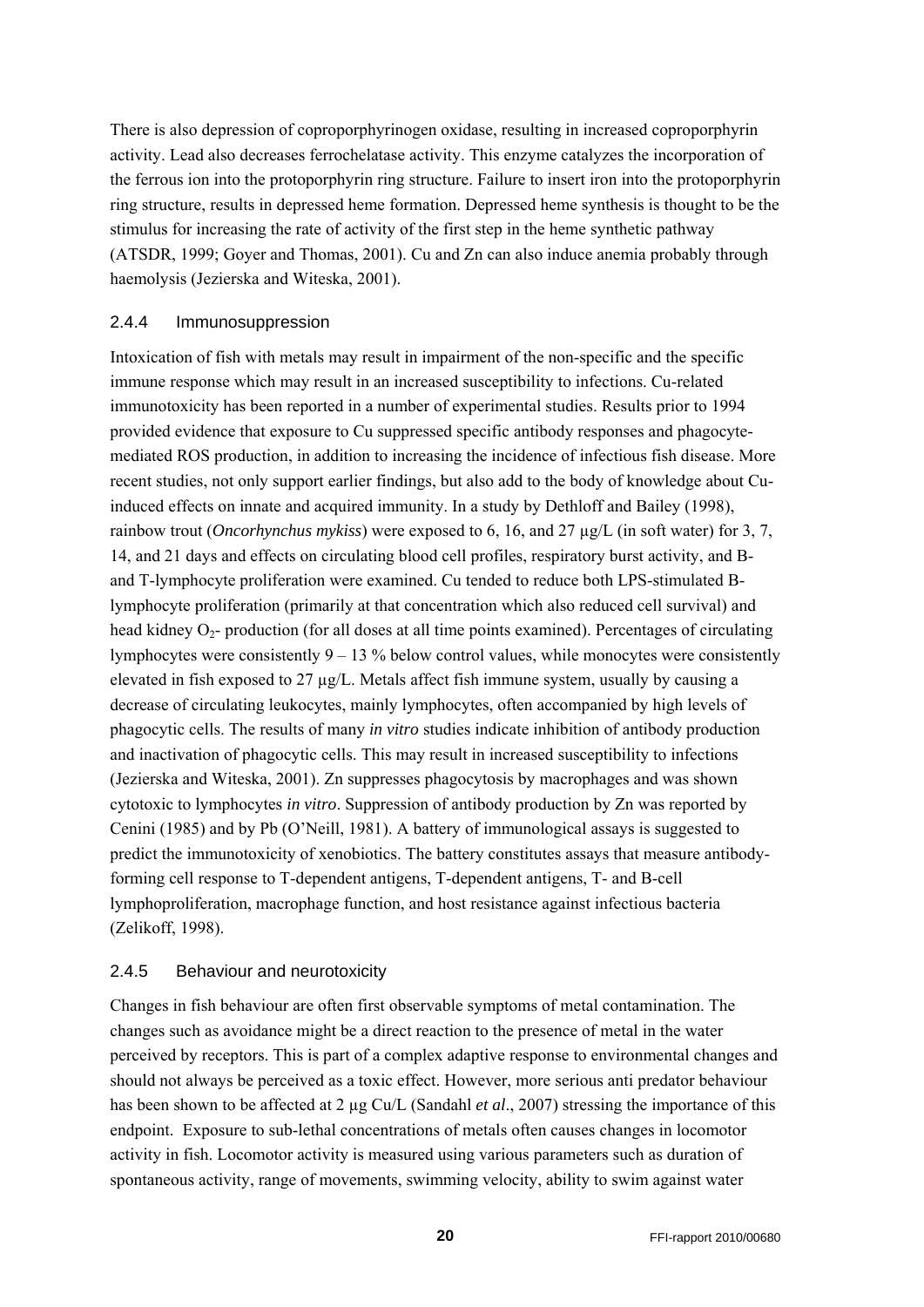current, or number of turns (Jezierska and Witeska, 2001). An early response to waterborne metals is hyperactivity. Initial hyperactivity allows the fish to escape from the contaminated area, but since the fish may swim erratically, changing direction, it often remains in the contaminated area (Jezierska and Witeska, 2001). Lead exposure caused a general increase in the locomotor activity in the mirror carp (*Cyprinus carpio*) (Shafiq-ur-Rehman, 2003). Avoidance is observed in some species where e.g. rainbow trout (*Oncorhynchus mykiss*) avoided copper concentrations above 5 µg/L (Svecevicius, 1999). Alteration in avoidance or attraction has been observed in response to Cu. In rainbow trout (*Oncorhynchus mykiss*), lake whitefish (*Coregonus clupeaformis*), Atlantic salmon (*Salmo salar*) and goldfish (*Carassius auratus*), Cu induces avoidance behaviour (Atchison *et al*., 1987). This avoidance behaviour is attributed to the effects of Cu on the olfactory bulb. Cu attenuates electrical responses of the olfactory bulb and receptor cells to excitatory compounds (Hara *et al*., 1976; Sutterli and Sutterli, 1970; Winberg *et al*., 1992). Furthermore, Cu exposure causes degeneration of specific olfactory receptor cells, likely through oxidative-stress-mediated apoptosis (Julliard *et al*., 1993).

Higher concentrations and longer exposure have been shown to cause a reduction in swimming activity, orientation disorders, and impaired reaction to different stimuli. These disturbances often make the fish more susceptible to predation (Jezierska and Witeska, 2001). Waterborne metals may injure receptors in fish causing impaired perception – especially olfaction and sight, which eventually lead to impaired prey search and capture. Lead exposure induces apoptosis in rod photoreceptor cells, neuronal cells, hepatocytes and macrophages by Bax translocation to the mitochondria (Pulido and Parish, 2003). In zebrafish (*Danio rerio*) and fathead minnows (*Pimephales promelas*), lead exposure reduced feeding ability, as evidenced by feeding miscues and increased prey-handling times (Di Gulio and Hinton, 2008). The reduction in feeding ability in walking catfish (*Clarias batrachus*) was attributed to psychomotor coordination, and decreases in GABA concentrations (Katti and Sathyanesan, 1986).

Metal induced impairment of olfactory perception may interfere with spawning behaviour in fish. Bloom *et al*. (1978) observed that Zn exposed *Brachydanio rerio* females did not react to sexual pheromone present at concentrations that attracted control individuals. Disturbances in spawning behaviour were reported in *Pimephales promelas* exposed to Pb (Weber, 1993). The fish spent less time on mating, the males were less active and the females laid eggs less frequently than under control conditions. Fish exhibit complex behaviour that provides the foundation for fish population structure and aquatic communities. Changes in social behaviour that affects reproduction may result in a decrease or even extinction of fish populations or communities in polluted waters (Jezierska and Witeska, 2001).

One of the mechanisms behind neurotoxicity of Pb is the ability of Pb to mimic biologically relevant metals and cations, particularly calcium (e.g. Bressler *et al*., 1999; Marchetti, 2003). This ability leads to neurotoxicity by interaction with calcium regulated proteins such as calmodulin, synaptotagmin, and cadherin, disrupting gene expression, the synaptic machinery, and neuronal migration (Bressler *et al*., 1999; De Gennaro, 2002; Marchetti, 2003; Prozialeck *et al*., 2003). Binding site competition displaces calcium ions, subsequently exposing cells to higher levels of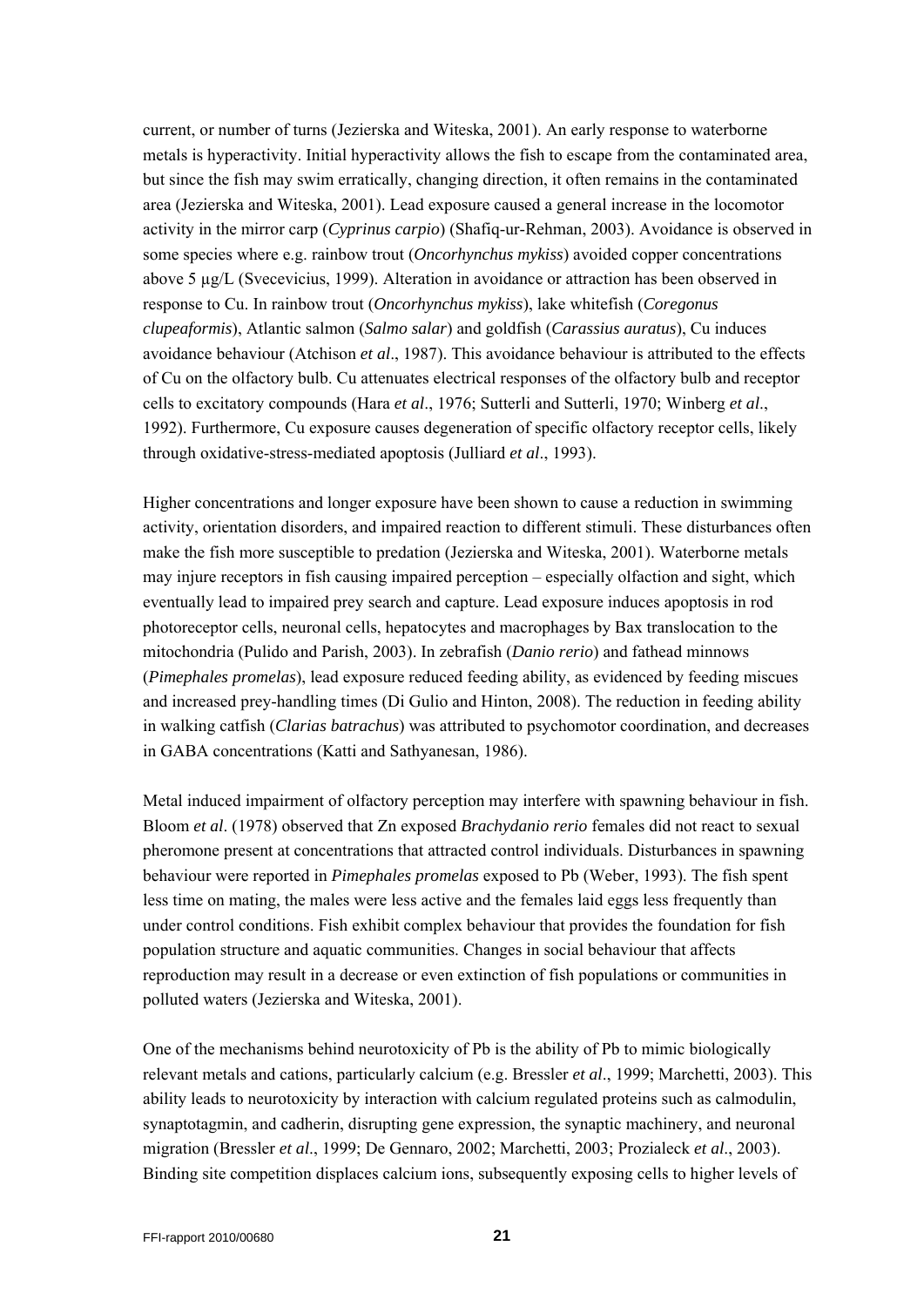free calcium and potentially leading to oxidative stress (De Gennaro, 2002), and impaired myelination (Brubaker *et al*., 2009). Pb also blocks calcium ion flux across dopamine receptors, glutamate receptors, and voltage-sensitivity calcium channels. This blockage effect can affect neurotransmitter synthesis and release, ultimately leading to neuron hyperexcitability and damage (Chang and Verity, 1995; Cory-Slechta, 1995; De Gennaro, 2002; Marchetti, 2003).

#### <span id="page-21-0"></span>**2.5 Mortality and population effects**

#### <span id="page-21-1"></span>2.5.1 Growth and condition

Fish have a highly variable growth rate, and exposure to metals has been associated with decreased growth. Any metal-induced disturbance of energy production, allocation, or consumption is reflected in fish growth rate. Hence, effects on the growth of fish are related to the stress response. However, the effect of metals on fish growth rate first becomes clearly visible during long-term exposure. Statistical significant reduction of growth was observed already at 0,47 µg/L in *Salmo salar* alevins exposed to Cd (Rombough and Garside,1982). Field studies in recipients contaminated by metals from mining in Norway revealed that effects on fish condition were observed down to 20 µg Cu/L (total values). Fultons condition factor is a much used measure of the fish health condition and is based on the relationship between the length of the fish and body mass (e.g. Pyle *et al*., 2005). Growth, together with density, has been suggested as quantitative indicators of essential fish habitat quality in respect to contaminants (Gilliers *et al*., 2006). Growth and exercise performance were used to assess the effects from metal mining effluent on the fish species slimy sculpin (*Cottus cognatus*) and Atlantic salmon (*Salmo salar*) at a Zn, Pb, and Cu mine in New Brunswick, Canada. The growth promoting enzyme, ornithine decarboxylase (ODC) has been proposed as a biomarker for assessing chronic toxicity of metals to naturally reproducing fish populations (Norris *et al*., 2000).

### <span id="page-21-2"></span>2.5.2 Reproduction and early life stages

Metals seem to accumulate in the gonads. Higher concentrations of Pb, Cu and Zn were found in both testes and ovaries in fish from contaminated sites (Jezierska and Witeska, 2001). Metals can inhibit both oogenesis and spermatogenesis. According to Pierson (1981) maturation is the most sensitive period to metal intoxication in fish. Zn was found to inhibit maturation in both males and females in *Poecilia reticulate* (Pierson, 1981). Ovarian development was less advanced in Pbexposed *Pimephales promelas* than in controls, and Pb suppressed also spermatocyte production (Weber, 1993). It is not certain that the effects on maturation are solely caused by a direct toxic action of the metals in the gonads. Some results indicate that the toxic effect is induced at the level of the hypothalamus and pituitary gland, disturbing hormonal control of reproductive cycle. An effect of Zn on GABAergic regulation of gonadotropin in *Cyprinus carpio* was reported by Sokolowska-Mikolajczyk *et al*. (2000). As mentioned for in Chapter 2.3.8 metals may adversely affect spawning behaviour in fish. In addition metals are shown to reduce egg production, and sperm motility (Jezierska and Witeska, 2001). Proper egg swelling is important for embryo development since it allows the embryo to change its position within the egg. Pb and Zn have been shown to reduce egg swelling in a concentration dependent manner (Jezierska and Witeska,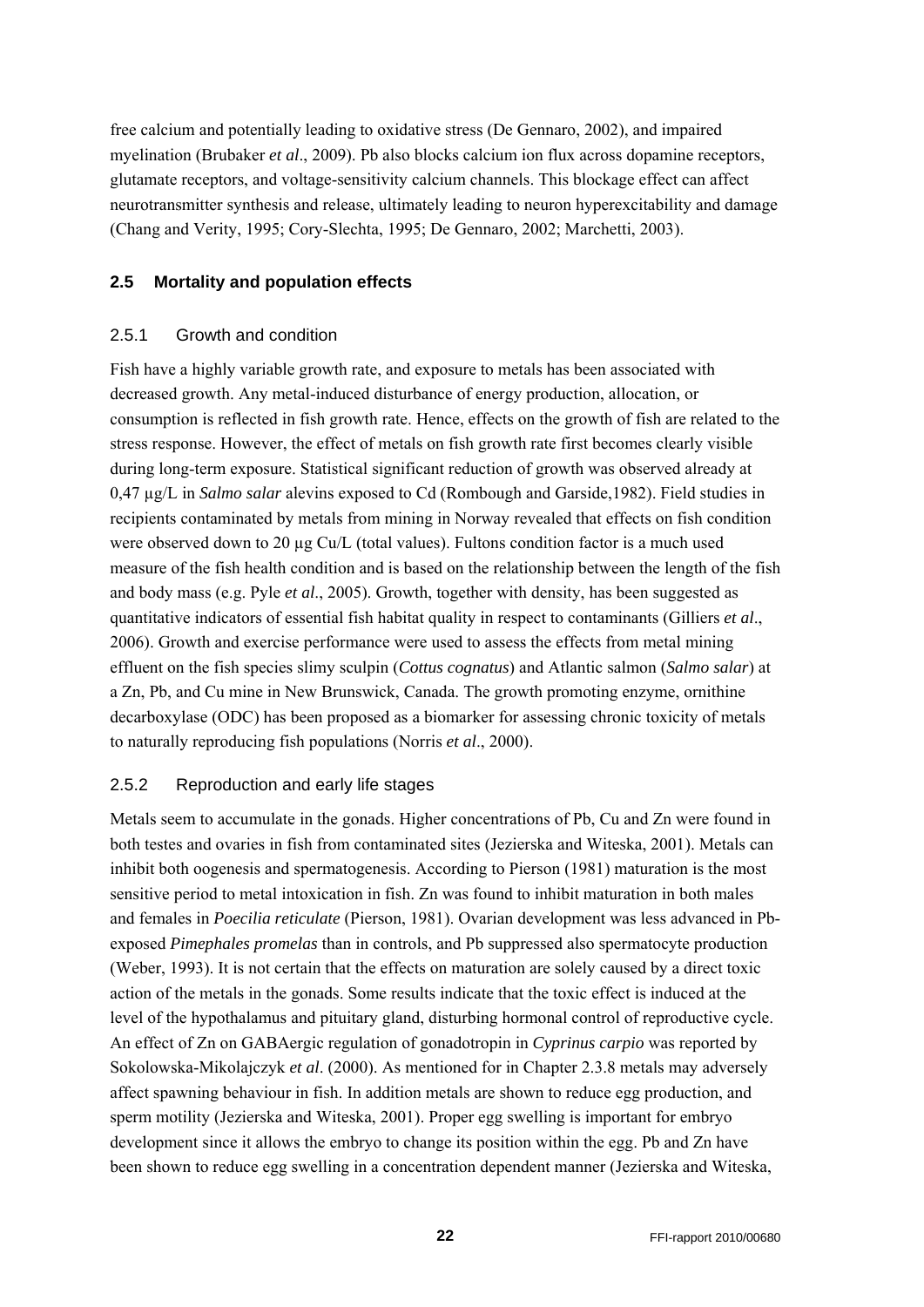2001). Metals present in the aquatic environment may affect the rate of fish development. Retarded development has been observed in various fish embryos after Pb and Cu exposure as well as disturbances of cleavage and organogenesis (Jezierska and Witeska, 2001). Further, Zn and Cu have been shown to extend the hatching, and Zn also induced premature hatching. Pb shortened the hatching process. These metals also decrease the hatchability and induce body malformation in fish larvae. Larvae from metal exposed eggs are also smaller (Jezierska and Witeska, 2001). Effects on hatchability was observed at 1 µg/L for Cu, at 295 µg/L for Zn and 500 µg/L for Pb. LeBlanc and Dean (1984), could not find any effects on survival or hatching of fathead minnow embryos exposed to antimony trioxide for 30 days at a concentration of 7.5  $\mu$ g/L. Larval stages are the most susceptible to metal toxicity and in Japanese anchovy (*Engraulis japonicus*), and LC<sub>50</sub> was found at 5 µg/L for Pb and 149 µg/L for Zn (Cherkashin *et al.*, 2004). In a recent study by Nam *et al*. (2009), larva and embryos of Japanese medaka (*Oryzias latipes*), and the crustaceans *Moina macrocopa* and *Simeocephalus mixtus*, were exposed to antimony (III) potassium tartrate (APT), which is regarded as one of the most toxic Sb-compounds. The crustaceans appeared to be the most sensitive organisms with 24-h LC<sub>50</sub> values of 4.92 mg/L and 12.83 mg/L respectively, whereas the 24-h LC<sub>50</sub> of the larvae of Japanese medaka was 261 mg/L. Effects on reproduction and early life stages are very sensitive and are endpoints of high ecological relevance. Fish produce a great number of gametes that are easy to count and investigate, and fertilization and hatching are easy to study.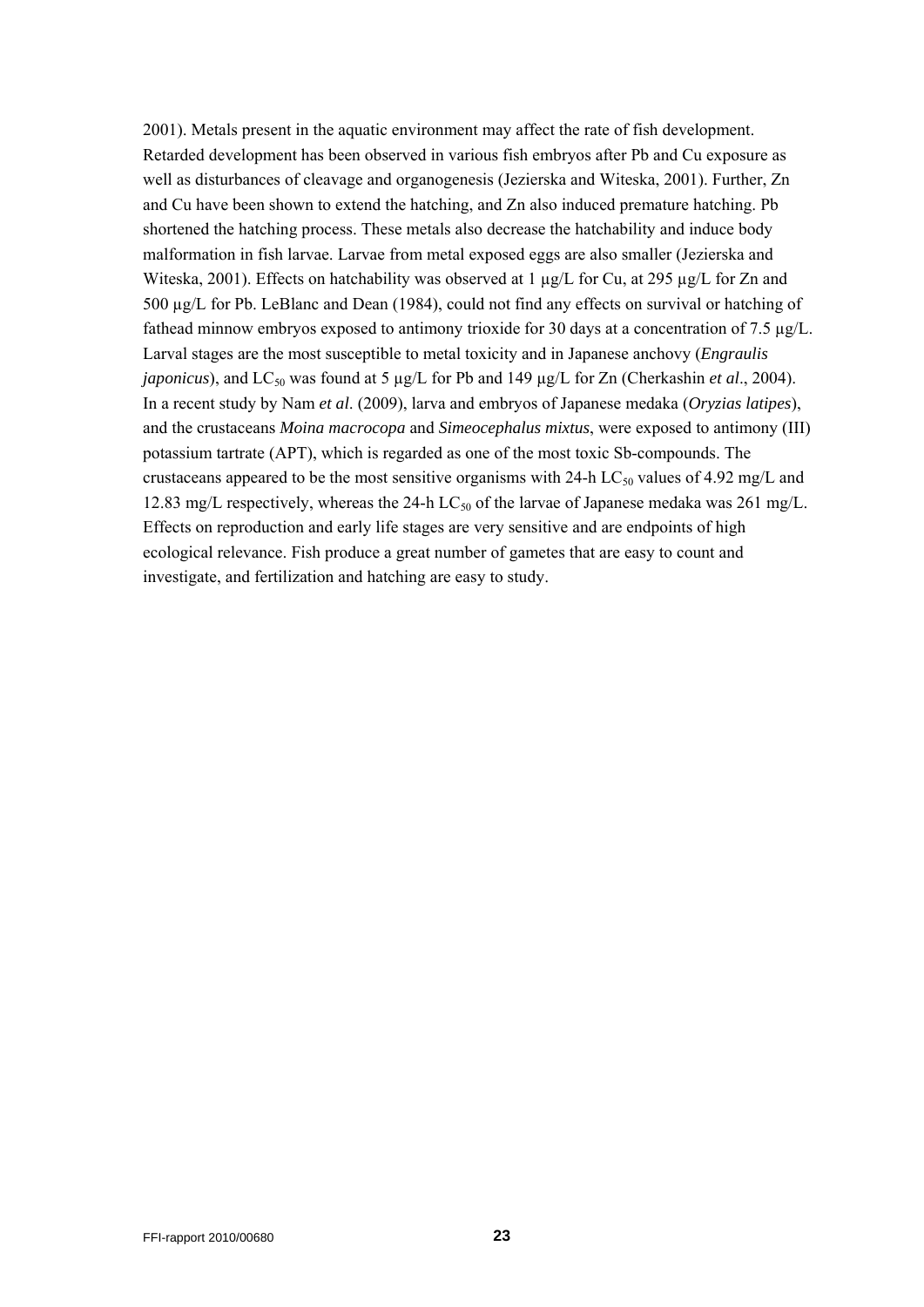## <span id="page-23-0"></span>**3 Effects of biotic and abiotic parameters on toxicity and the biotic ligand model**

The method frequently used by ecotoxicologists to calculate ecotoxicological screening levels (Eco SL) and water quality criteria is to use a range of chronic toxicity data of the most sensitive organisms and endpoints. Usually factors affecting toxicity, such as chemical speciation, bioavailability and field conditions have not been taking into account, making estimated risk levels at best highly qualitative and often conservative. Since field conditions can impart much from laboratory conditions it is important to have information about the range of endpoint variability due to biotic and abiotic factors. Biotic factors that are known to affect the range of endpoints are individual genetic variability, age and the reproductive stage. Abiotic parameters primarily include hardness of water, water pH and content of organic matters (Birceanu *et al*., 2008). The relationship between metal toxicity and water hardness was shown early. Water hardness can be generalized as the sum of concentration of the divalent cations  $Ca^{2+}$  and  $Mg^{2+}$  of which  $Ca^{2+}$  exert a more protective effect than  $Mg^{2+}$  (Wood, 2001). Loyd (1961) showed that lethal concentration of  $Ca^{2+}$  in hard water in a 3 day exposure was 1.1 mg/L, whereas in soft water in a 7 day exposure was 0.044mg/L. A similar protective effect is shown for Pb in hard water (Davies *et al*., 1976). The protective effect of Ca/Mg is ascribed to actions on gill and several mechanisms are suggested (Wood, 2001):

- 1) In gills there are a range of binding sites for ionic transport such as Ca, Na, K and H which are essential for the fish physiology. Several toxic metals exist as cations and compete for the same sites as Ca/Mg in the gills, and high Ca-concentrations will prevent binding of toxic metals.
- 2) The divalent Ca and Mg exert a stabilizing effect of the junctional complexes between gill cells, which limits permeability to ions and water and reduce overall osmoregulatory costs.
- 3) In soft water it is observed increased proliferation of mucus and chloride cells, which might result in increased uptake and binding of toxicants transported via chloride cells. The gill epithelium will also increase in thickness, which may increase respiratory toxicity.
- 4) Hardness of water is influenced of other aspect of water chemistry such as pH and solubility of other metals. For example, increased calcium concentration in water may reduce lead bioavailability due to a concomitant increase in pH, reduction in dissolved Pb and an increase in lead complexes and precipitation of lead carbonate.

In a thorough survival study by Grosell *et al* (2006) the influence of Ca, humic acid and pH on lead accumulation and toxicity on fish (Fathead minnow) were performed. In control water with pH 7 the mean 4 day  $LC_{50}$  value was  $52\mu g/L$  Pb. A reduction in pH by approximately one unit to pH 6.3 or increasing the pH to 8.3 increased the Pb sensitivity approximately five-fold to 4-days LC<sub>50</sub> values of 7.9  $\mu$ g/L and 15  $\mu$ g/L respectively. Addition of 0.5 and 2 mM Ca lead to 4-days LC<sub>50</sub> values of 206  $\mu$ g/L and 524  $\mu$ g/L, whereas addition of 2 mg and 16mg humic acid lead to 4days  $LC_{50}$  values of 372 µg/L and 1656 µg/L. Humic acid is mainly phenolic and acidic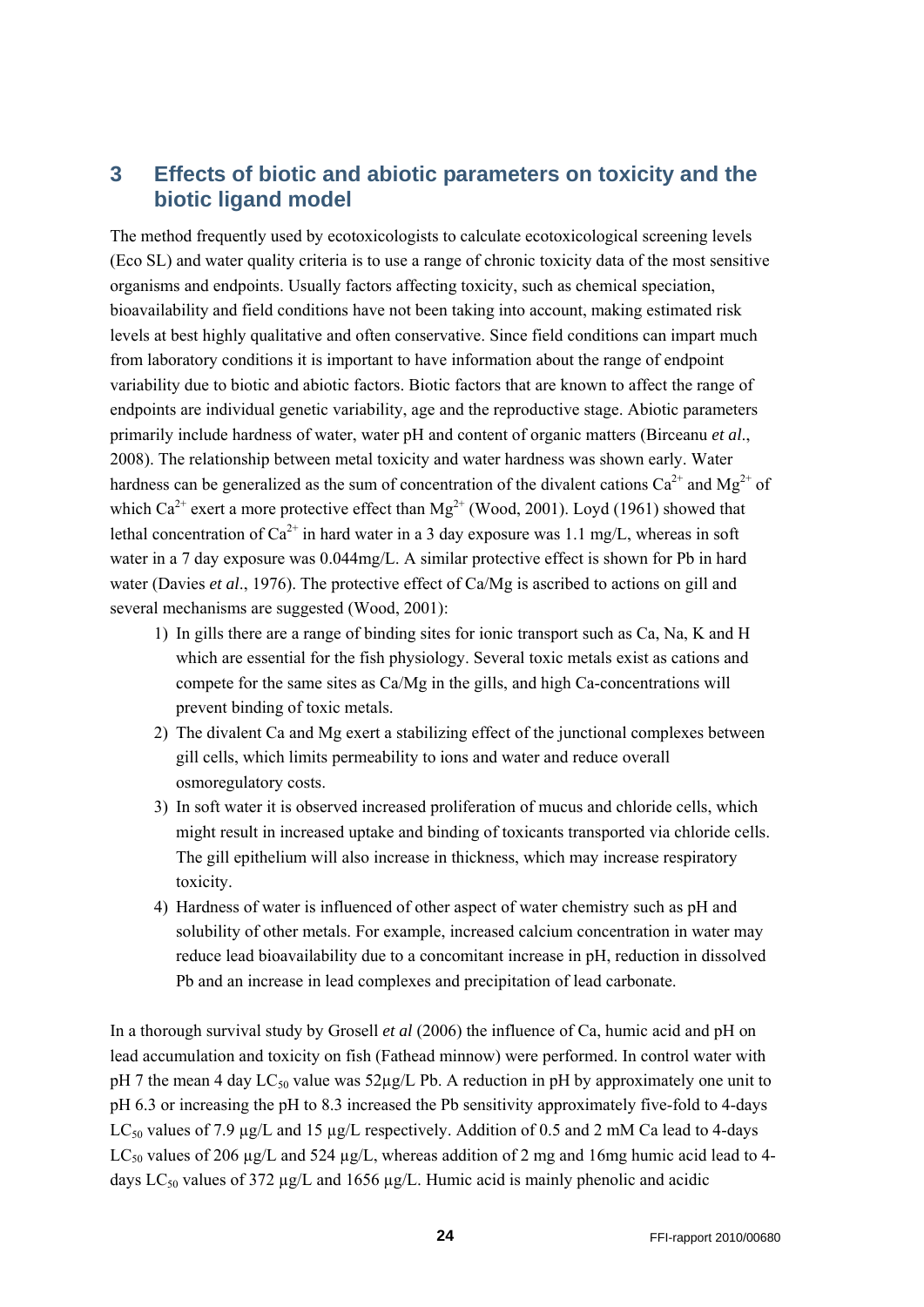compounds with strong cation exchange capacity with a high capacity for metal adsorption and will presumably make Pb and other metals less bioavailable and therefore less toxic. These results strongly suggest that water chemistry must be taken into account when considering water quality criteria. Lead is as most other metals less toxic in hard water where lead readily complexes to form Pb(CO3) which are less available for uptake (Davies *et al*., 1976; Holcombe *et al*., 1976). In addition calcium, a prominent component of hard water, is believed to compete with lead for uptake, contributing to the protective effects of water hardness. In soft acidic water lead species such as  $Pb^{2+}$  and  $Pb(OH)^+$  are more available and toxic (Davies *et al.*, 1976; Hodson *et al.*, 1978). Metal uptake seems also to depend upon seasonal variations in feeding intensity and metabolic rate (Dragun *et al*., 2007).

The biotic ligand model (BLM) has been developed to make a more quantitative estimate of risk to allow for site specific conditions., where the site specific water chemistry and its influence on metal bioavailability is included in the calculation of risk (Figure 3.1). The site of action of toxicity corresponds to the biotic ligand, and BLM is used to predict metal binding at this site and in turn related to a toxicological response (Paquin *et al*., 2002). The water quality input parameters for BLM calculations are temperature, pH, dissolved organic carbon, cations such as calcium, magnesium, sodium, and potassium, dissolved inorganic carbon, dissolved oxygen, major anions such as chloride, sulphate and alkalinity (CaCO<sub>3</sub>) (e.g. USEPA-2007, MacDonald *et al*., 2002; van Genderen *et al*., 2007; Paquin *et al*., 2002). The model assumes that the metal and its complexes are in chemical equilibrium with each other and the site of action (Slaveykova and Wilkinson, 2004). Environmental systems are, however, not in equilibrium and the model is therefore an approximation of reality. For example metal complexation with natural organic matter is in general thought to reduce metal bioavailability and toxicity. However, in some studies it has been shown that humic substances can absorb to biological surfaces and increase the metal uptake flux followed by an increased susceptibility (Slaveykova and Wilkinson, 2004). Further, the model does not account for seasonal variation in water chemistry, and a thorough examination of the watershed through seasons is essential to achieve good predictions of risk (Paquine *et al*., 2002). According to US-EPA (USEPA-2007) the BLM approach is now considered appropriate for use to derive freshwater acute water quality criteria, whereas further development is required for deriving chronic water quality criteria (freshwater or saltwater). For a more detailed description of the use and limitations of BLM we recommend further readings such as Slaveykova and Wilkinson (2004), Paquin *et al*. (2002), Niyogi and Wood (2004) and Reiley (2007).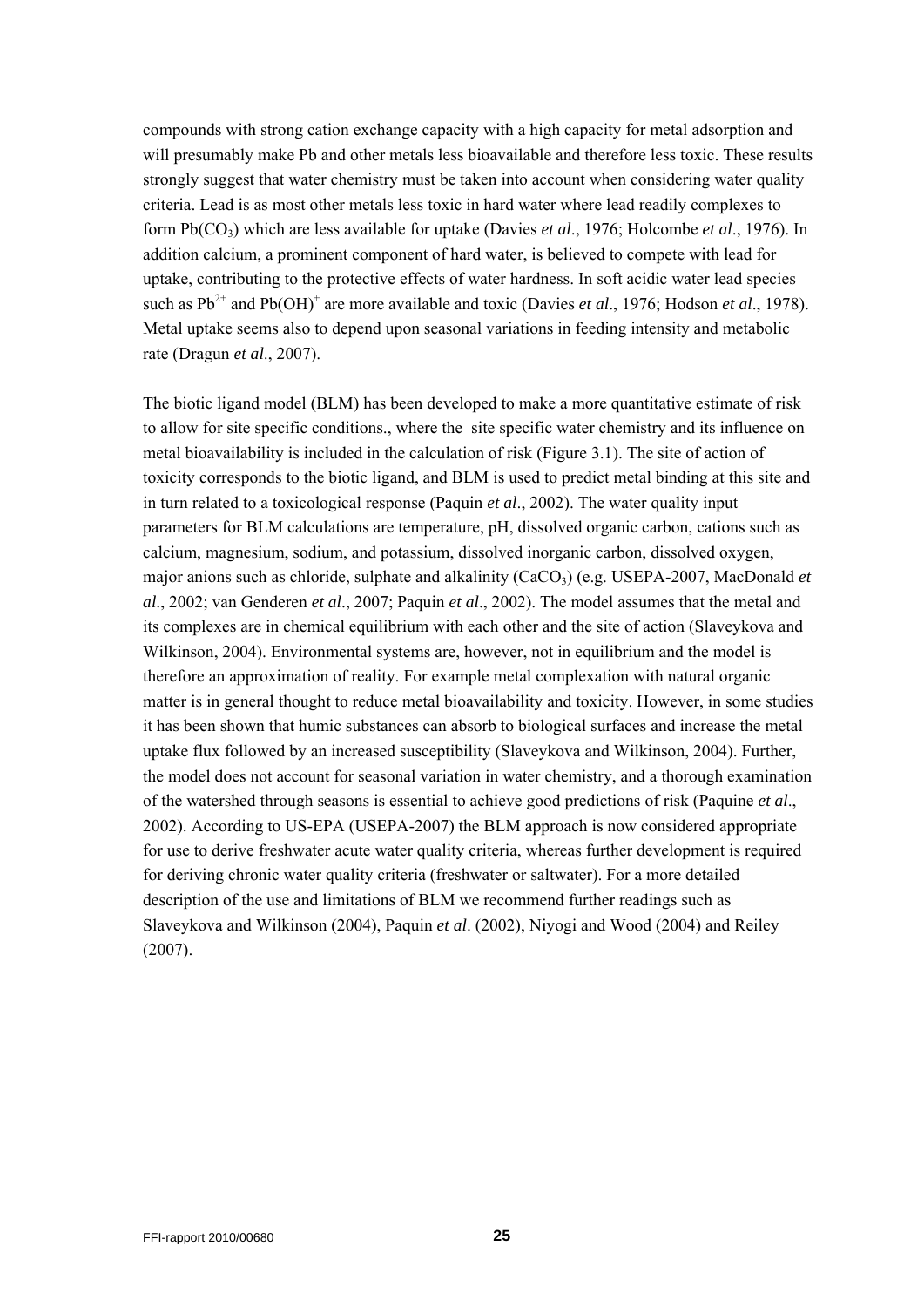

*Figure 3.1 An overview of the biotic ligand model (BLM) according to Pequin et al (2002).* 

## <span id="page-25-0"></span>**4 Effects on aquatic organisms from mixtures of metals**

#### <span id="page-25-1"></span>**4.1 Assessing mixture effects**

Traditionally, risk assessments have focused on the toxicity of single compounds. However, in the environment, an organism will never be exposed to only one toxic compound at a time. They will generally be exposed to a myriad of different compounds, with similar or different modes of action in their toxicity. Some studies have shown that some compounds, mixed in doses where they do not exhibit an effect, together cause an effect. In risk assessments, it might therefore be important to look at the toxicity of the mixture as a whole, instead of the components of the mixture (Fairbrother *et al.* 2007).

Interactions between chemicals are defined as a deviation from an expected additive outcome. Additivity can be defined as the obtained effect if two doses of same chemical are mixed (Sühnel, 1990). Synergy is defined as a stronger response than expected by additivity, whereas antagonism is defined as a weaker response than expected by additivity. Different models have been proposed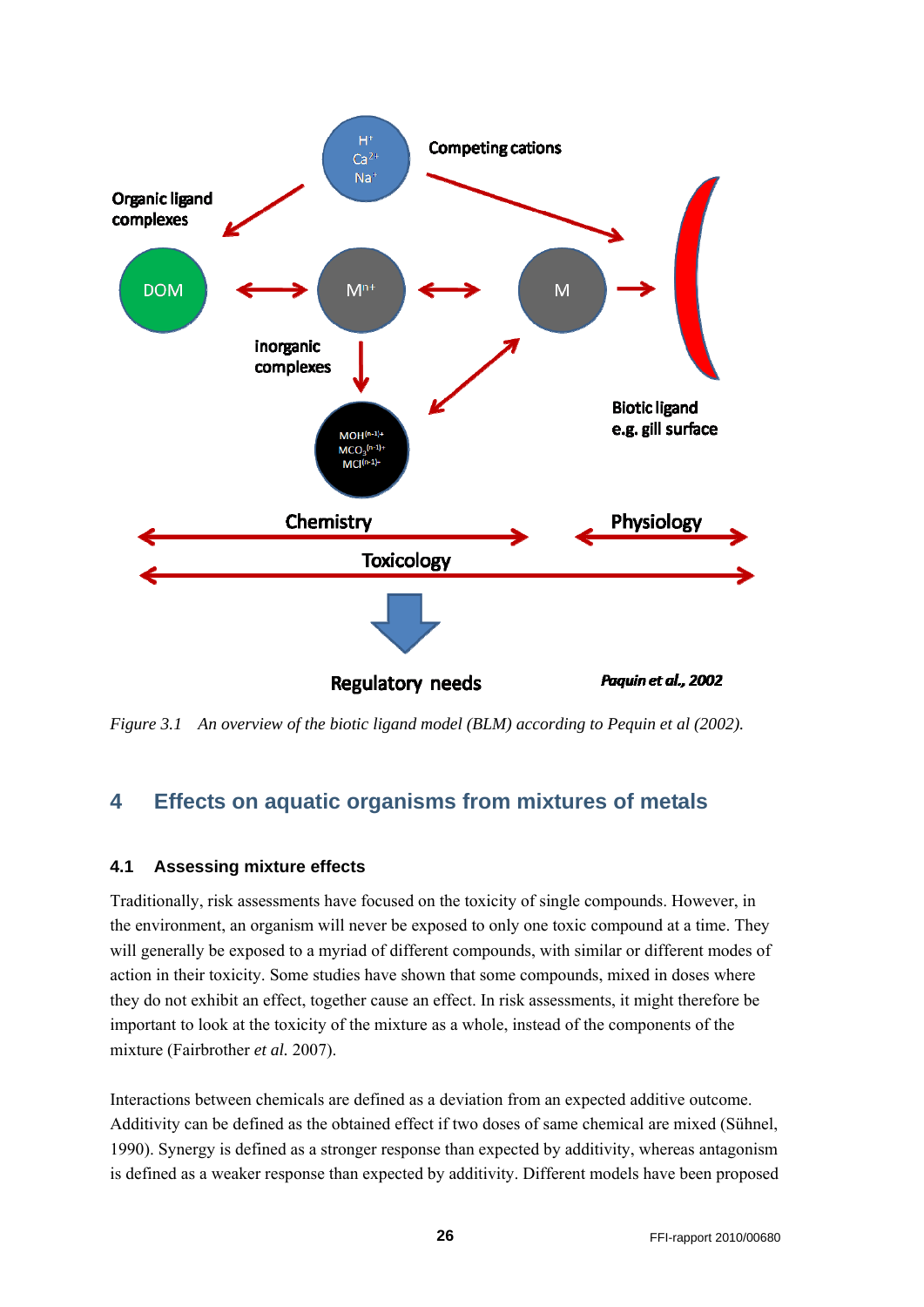to investigate potential interactions between chemicals. The one, perhaps most intuitive and mostly used, is simple effect summation, which is based on an expectation that the effect of a mixture is the sum of the effects of the individual compounds. However, this method is only valid for chemicals that have a linear dose-response relationship, which is rare.

There are few guidelines for investigation of mixture effects. Nelson (1994) reported that more than 90% of the terminology used in studies on interactive effects was not according to recognized toxicological definitions. Further, Kortenkamp and Altenburg (1998) also reported risks for both underestimation and overestimation of mixture effects by erroneous use of models and interpretations of the results. Two main strategies, however, are currently recognized valid to predict toxicity of a mixture: Concentration addition, also called Loewe additivity, and effect addition also called Bliss model of independent action (Baas *et al*., 2010; Goldoni and Johansson, 2007). In order to predict a mixture effect, both models requires information on dose-response relationships of the single chemicals.

#### <span id="page-26-0"></span>4.1.1 Concentration addition

The concentration of each metal is compared adjusted for its toxic potential. This strategy can be used for mixtures where the individual components have a similar/the same mode of action. If a mixture contains many different metals, this method tends to overestimate the toxicity of the mixture (causing an upward bias) (Fairbrother *et al.,* 2007). The Loewe additivity model was proposed by the pharmacologists Loewe and Muischnek (1926). The model is built upon an assumption that the substances tested act on the same cellular target, through the same molecular mechanism, only with differences in potency. Loewe additivity for binary mixtures can be defined as shown in Eq 2.

Eq 2 
$$
\frac{d_1}{D_1} + \frac{d_2}{D_2} = I
$$

In Eq 2,  $d_1$  and  $d_2$  are the concentration of substance 1 and substance 2, which in combination exert a certain effect.  $D_1$  and  $D_2$  are the doses of the same substances, which exert similar effect tested alone. If the substances in combination are more potent than expected from the effect of the substances individual effects, the equation will be  $\leq 1$ , which indicates Loewe synergy. And opposite, if the substances in combination are less potent than expected from the effects of the substances individual effects the equation will be  $\geq 1$ , indicating Loewe antagonism. So-called isobole diagrams are graphic descriptions of Loewe additivity model for binary mixtures. This model is also valid for multiple mixtures of n substances, which are defined in Eq 3 (Berenbaum, 1985; Rajapakse *et al.*, 2001). C<sub>di</sub> are the concentrations of substances di in a mixture that elicit a given effect, and  $ECx_{Di}$  are the concentrations of each substance which elicit the same effect if individually applied.

Eq 3 
$$
\sum_{i=1}^{n} \frac{c_{di}}{\text{ECx}_{Di}} = 1
$$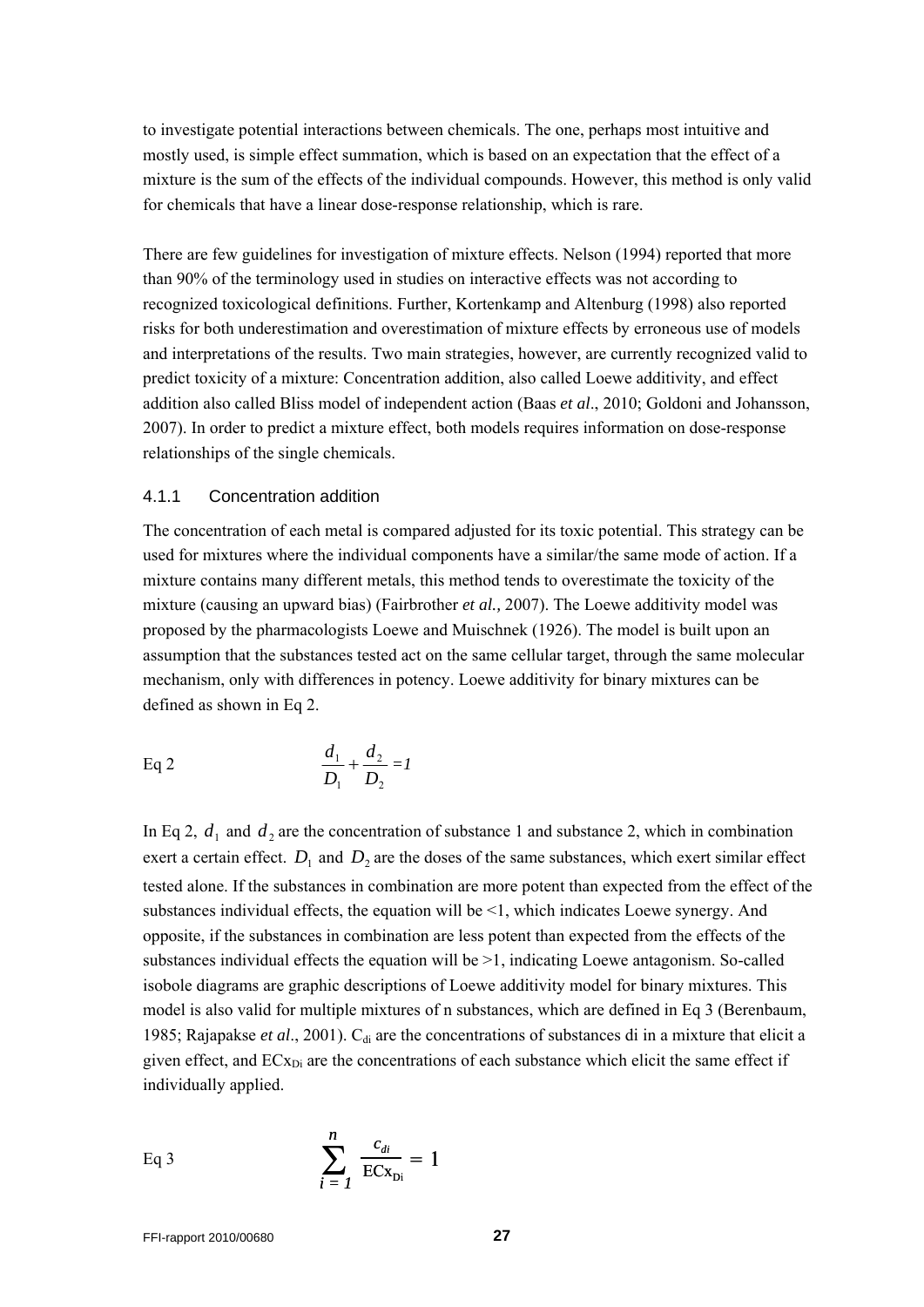#### <span id="page-27-0"></span>4.1.2 Effects (response) addition

The second strategy is effects addition, where the toxic potential of each metal is ignored. Instead, each of the metals effects is used to calculate the toxicity of the whole mixture. Effects addition is often used when the metals have different modes of action, i.e. cause different effects (Fairbrother *et al.,* 2007). The Bliss independence model was proposed by the biometrician Bliss (1939). This model uses theory from the field of probability, describing the independent situation where the combined additive effect equals the contribution of the effect of the single compounds, minus the product of these. This independence can be defined by Eq 4.

Eq 4 
$$
fa_{1,2} = fa_1 + fa_2 - fa_1fa_2
$$
  $(0 \le f \le 1)$ 

In Eq 3  $fa_1$ ,  $fa_2$  and  $fa_1$ , are the fractions of effect of substance 1 and 2, and a combination of these, respectively. If IC25-value is found for the two compounds  $fa_1$  and  $fa_2$  to be 0.25, the calculated combined effect will then be 0.4375. This model is also valid for multiple mixtures of n substances are defined as Eq 5 (Rajapakse *et al.*, 2001). E(c<sub>mixture</sub>) is the total effect of the mixture and  $E(c_{Di})$  is the effects of the individual components. Effects E are defined as fractions of maximum effects.

Eq 5 
$$
E(c_{\text{mixture}}) = 1 - \prod_{i=1}^{n} (1 - E(c_{\text{Di}}))
$$

#### <span id="page-27-1"></span>**4.2 Practical issues, how to make the mixtures used in experiments**

Investigations of joint effects are a challenging approach with an infinite possible number of combinations of chemicals. Important factors, other than type of chemicals, are the relative contribution of each chemical in the mixture and target organ, and the complexity of the test system to be investigated. Further, interactions cannot be revealed without knowledge about the effect of the single compounds. In order to make good predictions of joint effects, studies of mixtures must be performed under identical conditions as done for the single compounds.

An important issue that should be addressed is the complexity of the test system. Interaction between toxicants that is revealed in one test system may disappear or be disguised in another more complex test system. For example, toxicants that are shown to interact as endocrine disruptor in a simple in vitro system may not interact in an in vivo system. One can also imagine the opposite; toxicants that do not interact in a simple in vitro system may interact in a more complex in vivo system. The reasons for this are that a living organism has a complex machinery, which has developed compensatory and protective mechanisms from adverse external influences. In addition, toxicants may also act through different mechanisms of action, which is not discovered if the test system is too simple.

There are several ways to approach study of joint effects. Due to the complex nature of mixtures one has to take into account site specific conditions. For example, metal runoff from shooting ranges has a certain signature of Pb, Cu, Sb and Zn, and potential interactive effects should be predicted according to this signature. When the intention is to study site-specific conditions, EPA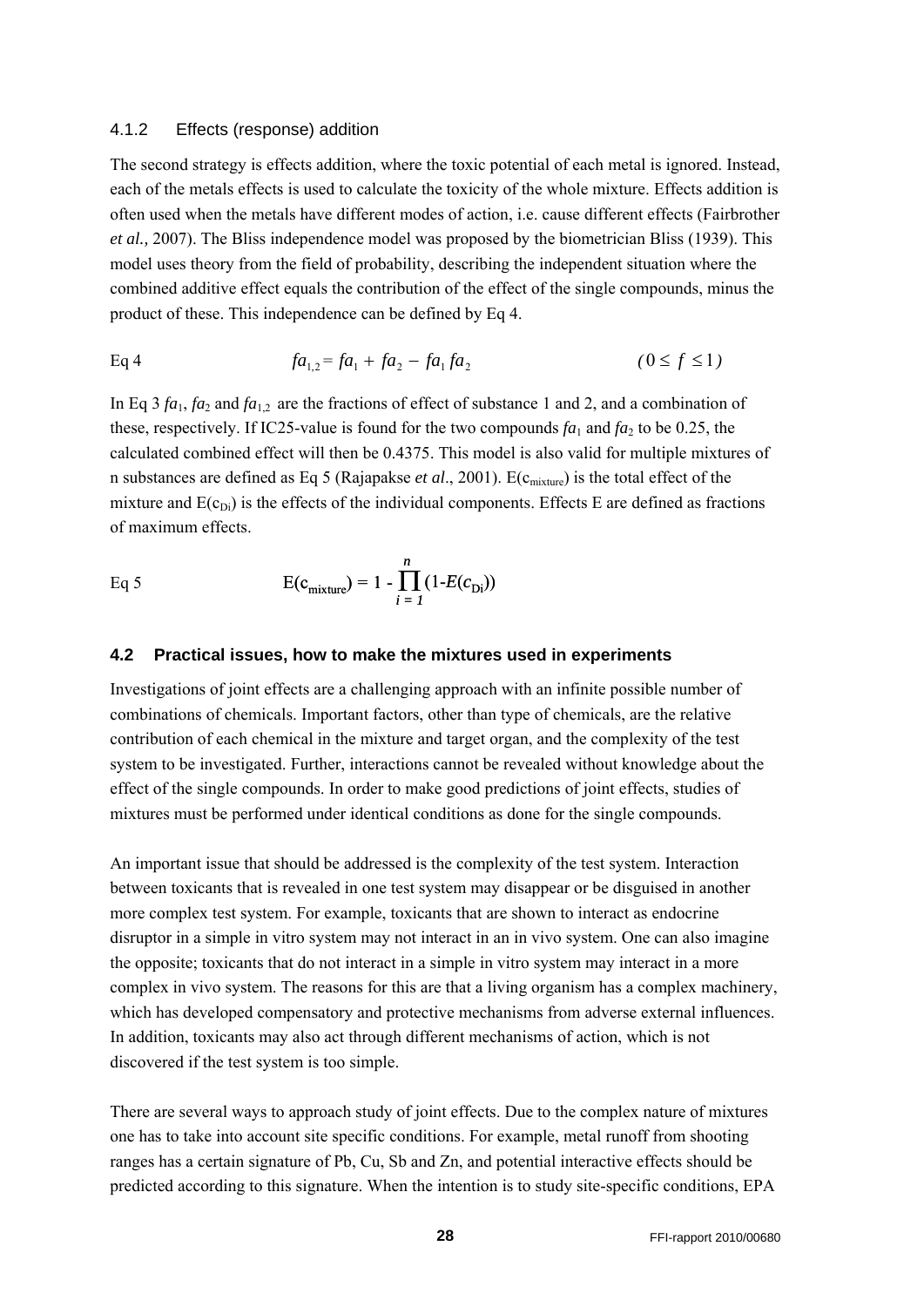(the US Environmental Protection Agency), recommends using water or sediments from the site (Fairbrother *et al*. 2007). However, by taking water from the site, into a lab, entails the loss of additional stressors the fish are exposed to in their natural environment. Therefore, several experiments use cage-exposures instead. Often, controlled laboratory fish are used for these experiments, to protect the natural population from sampling (Reynders *et al*. 2008).

#### <span id="page-28-0"></span>**4.3 Reported effects**

Studies of effects of mixtures of metals on fish were addressed as early as 1946 by Bandt (1946) and Doudroff (1952) who indicated synergistic effects between Cu and Zn. In a later study by Loyd *et al.*, (1961) lethal effects of mixtures of Zn and Cu in hard and soft water on fish were tested, showing additive effects at low concentrations and more than additive effects at the higher concentrations independently of water quality. Two technical report published by the Food and agriculture organization of the United Nations in 1980 and 1987 (EIFAC, 1980; 1987) summarize published studies performed on joint action of mixtures on aquatic organisms (Table 4.1). The reports include studies on both metals and other chemicals, such as pesticides, and most studies use mortality as endpoints. The findings are in general inconclusive and no combinations of metals appear to induce a predominantly synergistic or antagonistic effect, albeit some reports show trends towards the one or another. Although the design of many of the older studies appears adequate, they are mostly mortality studies of which have several limitations. First, the concentrations needed to induce mortality are unrealistically high compared to real life and second, mortality studies can reveal joint effects, but cannot exclude the occurrence of joint effects. In order to do more conclusive studies it is necessary to do investigations with sublethal concentrations.

Few studies have focused on the combined toxic action of metals, and interactions between. Additive effects on the estuarine mysid *Neomysis integer* (Crustacea: Mysidacea) were reported for a mixture of metals comprised of Hg, Cd, Cu, Zn, Ni and Pb (Verslycke *et al*., 2003). However, the mixture effect was assessed by concentration addition which is not a method recommended by the current study. A mixture of As, Cd, Cr, Cu, Hg and Pb was tested on fathead minnows (*Pimephales promelas*) and daphnids. Adverse effects at mixture concentrations of onehalf to one-third the MATC (maximum acceptable toxicant concentration) was found for fathead minnows and daphnids, respectively, suggesting that components of mixtures at or below no effect concentrations may contribute significantly to the toxicity of a mixture on a chronic basis (Spehar and Fiandt, 1986). Kamo and Nagai (2008) studied the toxicity of Zn, Cu and cadmium toxicity to rainbow trout. It was found that the toxic effects of metal mixtures are the sum of the toxicities of each metal (additive effect), corresponding to the bioavailable form of the metals (Kamo, 2008).

Effects of mixtures of heavy metals on the filtration rate and survival of the freshwater mussel *Dreissena polymorpha* were studied during chronic exposure. In laboratory experiments, mussels were exposed to mixtures of  $Cu + Zn$ ,  $Cu + Cd$ ,  $Zn + Cd$ , and  $Cu + Zn + Cd$  in concentrations causing a 50% decrease in filtration rate in 48 hr experiments. The effects on mortality and filtration rate were not related. In short-term experiments  $Cu + Cd$  were more than concentration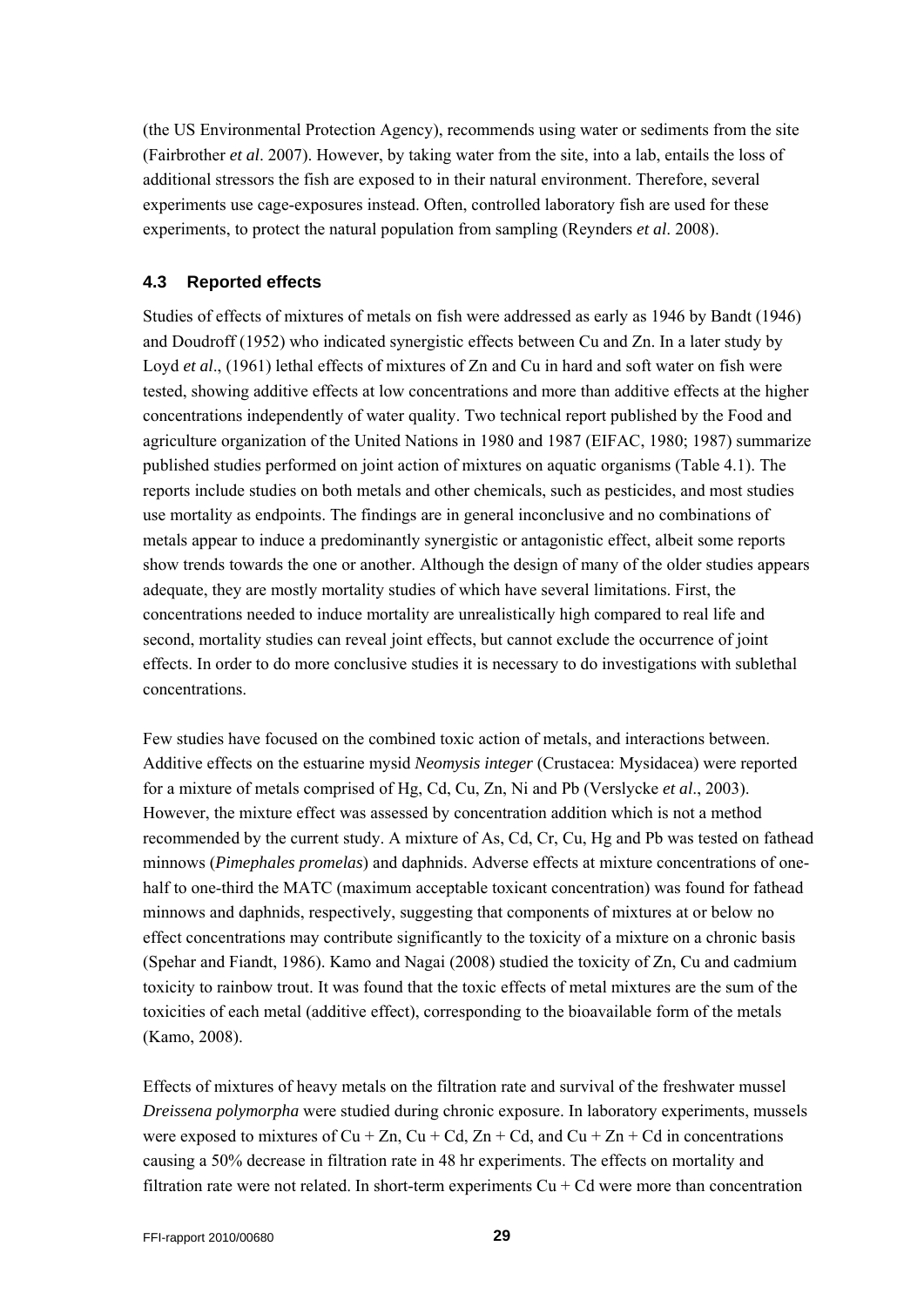additive, whereas in chronic experiments  $Cu + Cd$  were strongly less than additive. This indicates a loss of potential for additivity during prolonged exposure. In general, Cu, Zn, and Cd did not affect each others uptake. It was concluded that the chronic effects of mixtures could not be predicted from their short-term effects or from the chronic effects of the metals tested individually (Kraak *et al.* 1993). Birceanu *et al.* (2008) exposed rainbow trout to metal mixtures with Cd and Pb. It was found that Pb and Cd bound to gills in a less than additive manner. This was probably due to competition for binding sites. However, ionic disturbances by the mixture were found to be more than additive (Cd < 100 nmol/Ll; Pb < 500 nmol/Ll). Roch and McCarter, (1984ab) exposed rainbow trout to both water from contaminated lakes and to an artificial mixture in the laboratory. In both experiments, the fish exposed to Zn, Cu and Cd showed an elevated MT level in their livers. In the field experiment, they found the level of MT in the liver to be correlated with Zn levels. For the laboratory experiment, they found that the combined toxicity of the mixture was additive, and that changes in the parameters measured were due to Cu exposure, with no interactive effect of Zn (Roch and McCarter, 1984ab).

Lock and Janssen made an attempt to predict the chronic toxicity of mixtures of Zn, Cd, Cu and Pb to a potworm (*Enchytraeus albidus).* The effect prediction based on the concentration addition model was always higher than those gained with the independent action model. For all the mixtures, the experimental results showed an effect that was always lower than the effect that had been predicted by the concentration addition model. They thereby conclude that the concentration addition approach represents the worst case scenario for the risk assessment of metal mixtures in terrestrial environments. (Lock and Janssen 2002)

Some studies have reported on the ability of Zn to interact with Cu and Fe, decreasing the metal content in tissues and retarding oxidative processes. In both in vitro and in vivo models, Zn supplementation prevents apoptosis induced by a variety of agents (by increasing the ratio of Bcl-2 to Bax). Zn may also have a more indirect protective role by maintaining the level of MT. However, its protective role depends upon concentration, as it can contribute to the induction of apoptosis at higher concentration (Formigari *et al.,* 2007).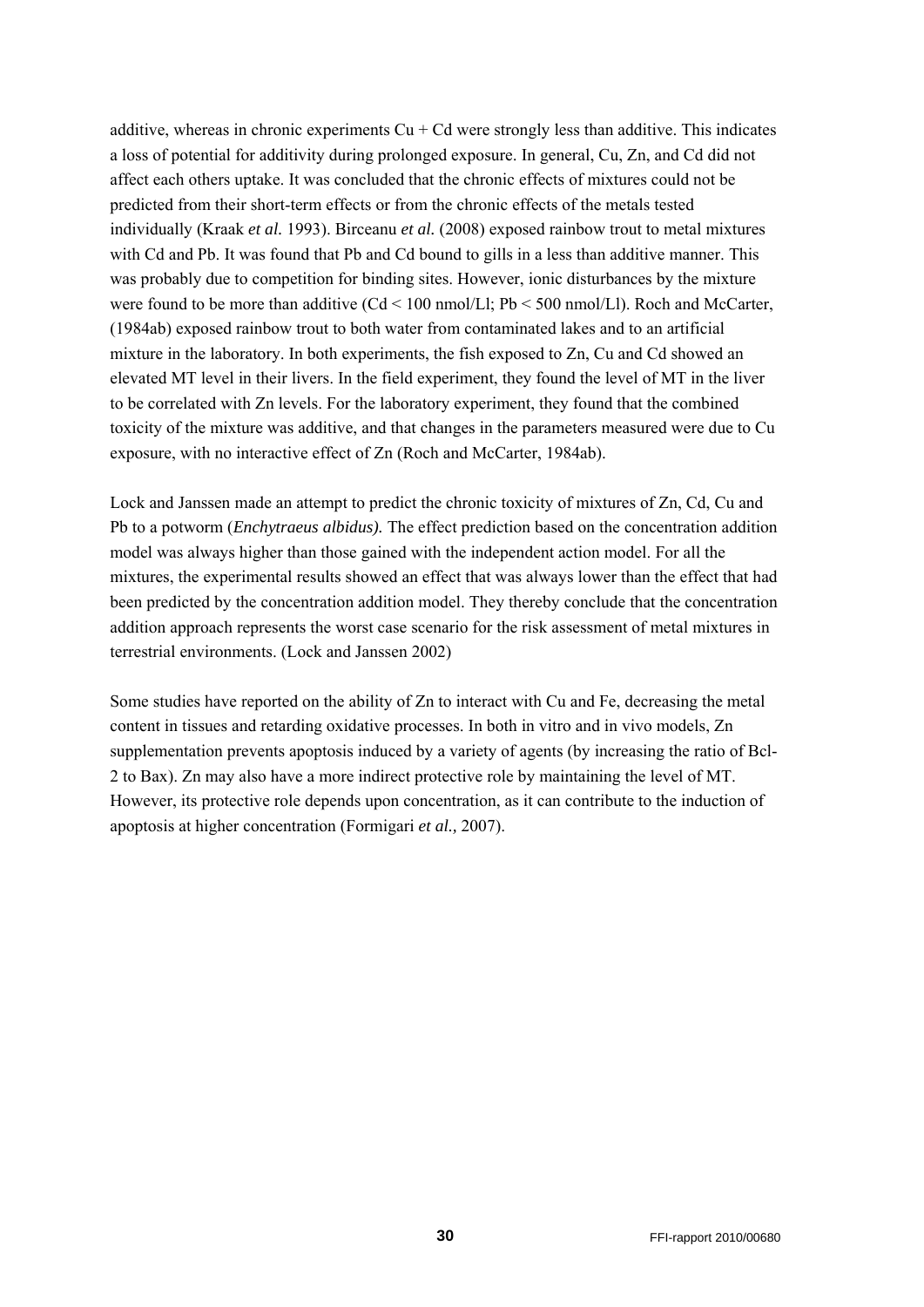|                |                 | More than      |                    |
|----------------|-----------------|----------------|--------------------|
|                | <b>Additive</b> | additive       | Less than additive |
| $Cu + Zn$      | 3               | 1              |                    |
| $Cu + Cd$      |                 | $\overline{2}$ | 1                  |
| $Cu + Zn + Ni$ | $\overline{2}$  |                |                    |
| $Cu + Zn + Cd$ | 1               | 3              | 1                  |
| $Cu + Mn$      | 1               |                |                    |
| $Cu + Hg$      | 1               |                | 1                  |
| $Cu + Ni$      | 1               |                |                    |
| $Zn+Ni$        | 1               |                |                    |
| $Cr + Ni$      | 1               | $\overline{2}$ |                    |
| $Cr + Ni + Cd$ |                 |                |                    |

*Table 4.1 Studies of mixture effects on the mortality of fish in the years from 1960-1980.* 

### <span id="page-30-0"></span>**5 Emerging contaminants in shooting ranges**

Effects of metals on aquatic organisms have been subject to intensive research for decades of which knowledge on elements such as Cu, Pb, Hg, and Zn are well documented. US-EPA recently released ambient freshwater quality criteria on Cu, based on the BLM (USEPA, 2007) and other metals-BLM, such as Zn, Ni, Ag and Pb, are under development (Reiley, 2007). Some elements, relevant for the Norwegian shooting ranges, such as antimony and tungsten, are however less studied. Antimony is used as an alloy in lead bullets and W is used in so-called green ammunition. Recent investigations have shown that these elements are readily mobilized from berms and released into the aquatic system. Therefore, there is a need to increase knowledge of these elements on the toxicity of aquatic organisms, in order to develop adequate water quality criteria. Below is an overview of some of the existing knowledge on Sb and W on aquatic organisms.

### <span id="page-30-1"></span>**5.1 Antimony (Sb)**

Antimony (Sb) is one of the least studied elements. Sb is a metalloid between arsenic and bismuth in group 15 of the periodic table. Its resemblance to As has made it a so-called pollutant of interest by the environmental authorities in U.S. and E.U. (Filella *et al*., 2002a). Sb can exist in several oxidation states, but is primarily found as Sb (III) and Sb (V), the trivalent and pentavalent oxidation states respectively. The toxicity of Sb depends both on its oxidation state and type of antimony compound. In natural oxic waters Sb (V) predominates, primarily as [Sb(OH)<sub>6</sub>] (Filella *et al.*, 2002b). Sb is used for treatment of certain parasitic infections, such as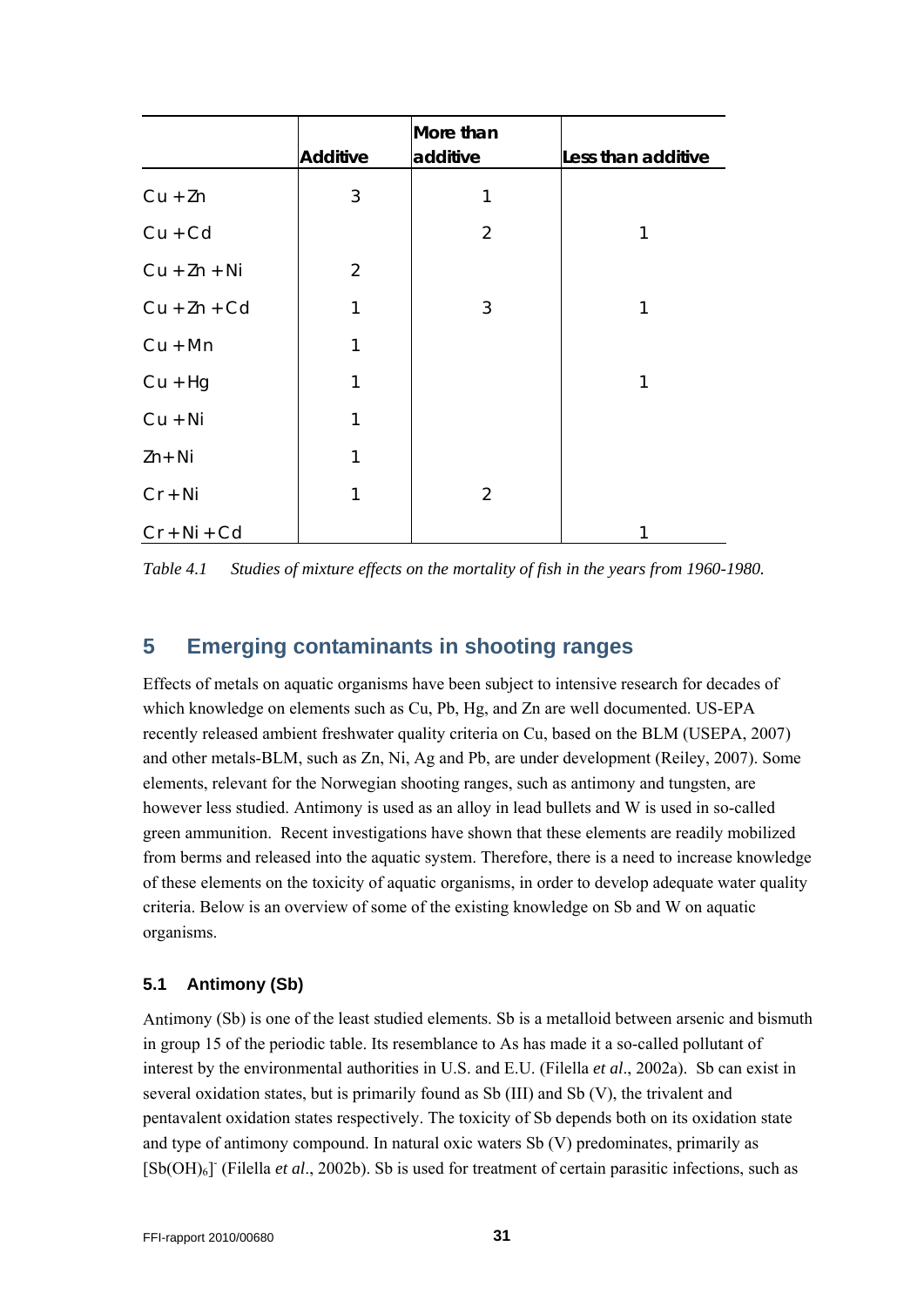Leishmaniasis, as flame retardants, as alloys in semi conductors and even as alloy in lead containing small arm ammunition (Filella *et al*., 2002a).

Similar to As, the trivalent forms of Sb are regarded as most toxic. Most concerns are raised with regards to the potential genotoxic and carcinogenic effects of Sb. Given that antimony and arsenic belong to the same periodic group and have the same oxidation states, it is possible that the DNA damage induced by antimony follows similar pathways as arsenic. In general, there are the trivalent forms of Sb that have tested positive in mammalian genotoxicity tests (Boeck *et al*., 2003 Pulido and Parrish 2003). The International Agency on Research of Cancer has concluded that there are sufficient evidences to regard antimony trioxide  $(Sb<sub>2</sub>O<sub>3</sub>)$  as a carcinogen following inhalation. Sb, however, usually co-occur with the carcinogenic As, and it is therefore difficult to evaluate carcinogenicity data (e.g. De Boeck *et al*., 2003). A study by McCarty *et al*, (2004) could not support the hypothesis that Sb contributed significantly to the health effects in relationship with As in drinking water from wells in Bangladesh.

Sb can be found in substantial concentrations in aquatic environment, especially from anthropogenic activities such as mining (Migon *et al*., 1999, Migon and Mori, 1999) and from deposition of small arm ammunition (Johnson *et al*., 2005, Strømseng *et al*., 2009). Antimony does not bioaccumulate in the food chain (Veenstra *et al.* 1998; Culioli *et al*., 2009). Very few toxicological studies have been performed on aquatic organisms. A few acute and sub-chronic studies on aquatic organisms have, however, shown that Sb is not particularly toxic compared to other heavy metals, such as Cu, Pb and Cd. Estimated  $LC_{50}$  of SbCl<sub>3</sub> for 3-day tilapia larvae in a 96-h study is approximately 35.5 mg/Ll(Lin and Hwang, 1998). Estimated  $LC_{50}$  of SbCl<sub>3</sub> for juvenile common carp (C. carpio) in a 96-h study was shown to be 14.05 mg/L (Chen and Yang, 2007). Takayanagi (2001) exposed juvenile red seabream (*Pargus major*) for SbCl3, SbCl5 and K[Sb(OH)<sub>6</sub>] with 24-h LC<sub>50</sub> values of 15.5 mg/L, 0.93 mg/L and 6.9 mg/L respectively. Interestingly it was the pentavalent Sb-compounds that were the most toxic in this study.

### <span id="page-31-0"></span>**5.2 Tungsten (W)**

Tungsten is a transition metal in the periodic system along with chromium and molybdenum. Tungsten is an element with high boiling and melting point, high density, high thermal and electrical conductivity and is used in a range of different applications, including ammunition as a substitute for lead and as high kinetic energy penetrators (Koutsospyros *et al*., 2006). Tungsten has a very complex chemistry and can exist in oxidation states ranging from  $-2$  to  $+6$  and is capable of forming a large number of soluble complexes. Under alkaline and neutral conditions dissolved W exist primarily as  $WO_4^2$ , whereas under acidic conditions it tend to polymerize into isopolytungstates (Seiler *et al*., 2005; Koutsospyros *et al*., 2006). Mobility of tungsten in different soil types in a columns study showed that neutral to alkaline soil increased mobility  $(>40mg/L)$  in effluent), whereas acidic conditions reduced mobility (<1-3mg/L in effluent). Addition of phosphate in acidic conditions increased tungsten mobility, whereas the addition of calcium reduced mobility. The mobilization of tungsten with phosphate where attributed to the anionic character of W (Bednar *et al*., 2009).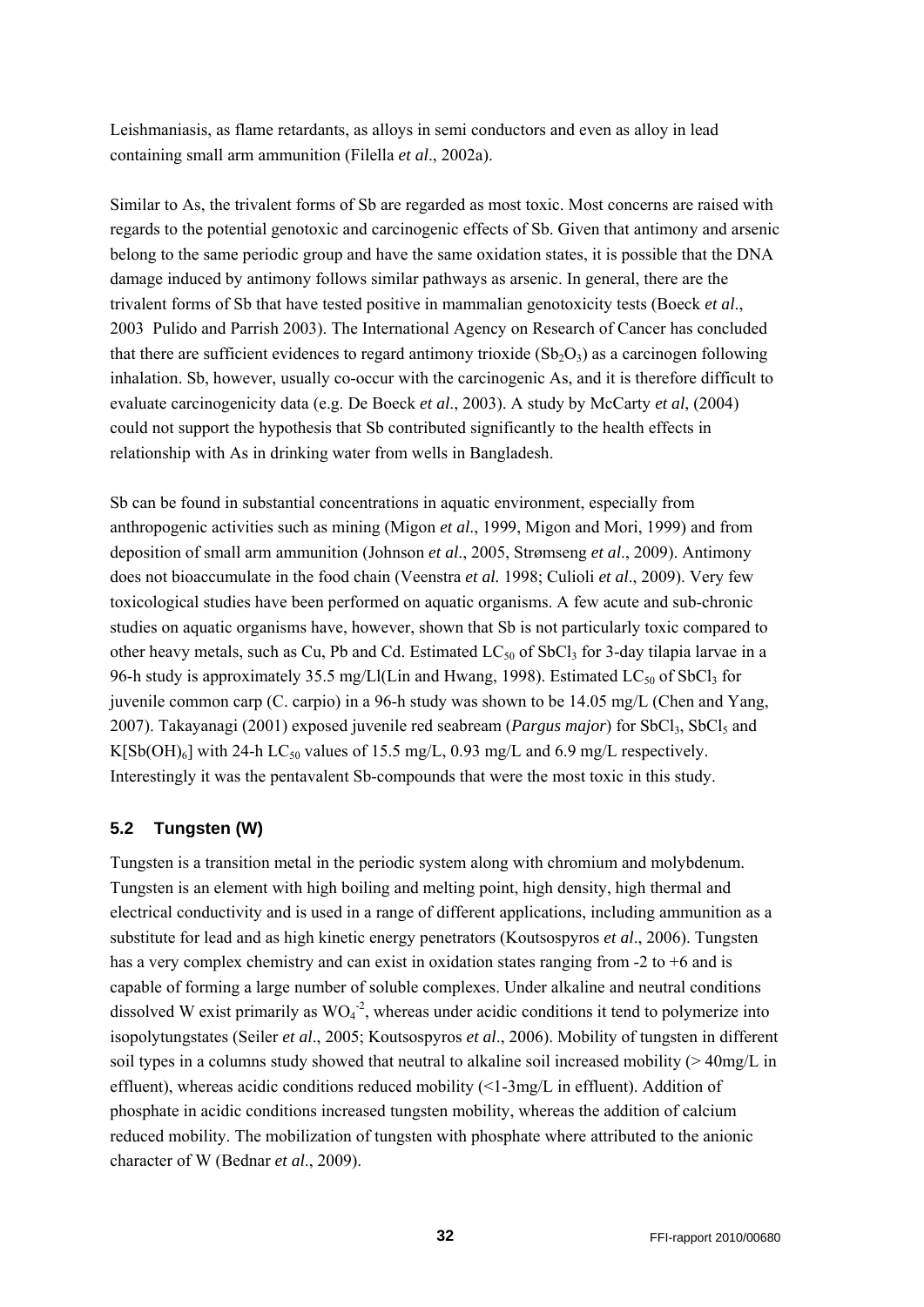Tungsten is regarded as an element with low toxicity and lethal oral dose for rodents (rats and mice) is reported to approximately 1900 mg/kg (Koutsospyros *et al*., 2006). The occurrence of a childhood leukaemia cluster in Fallon Nevada, US, raised concerns about tungsten as a carcinogen. This area is known for W mines and there is an active W mine in the Fallon area. It was found elevated levels of airborne tungsten (Sheppard *et al*., 2006), in urine of residents (CDC, 2003; Seiler *et al*., 2005) and in ground- and tap water (CDC, 2003; Seiler *et al*., 2005) in the vicinity of Fallon. A thorough study by US Centers for Disease Control concluded that residents were subjected to increased exposure to Tungsten, but was not able to identify Tungsten as the cause of the leukaemia (CDC, 2003). A later study by Sheppard *et al*. (2007) with use of dendrochemistry (measurement of element concentrations in tree rings) showed a temporally increase in tungsten and cobalt from the early 1990, which co-occurred with the excessive childhood leukaemia. The authors warranted further research on the linkage between cobalt and tungsten and leukaemia.

There are limited amounts of studies performed on aquatic organisms. A few acute studies on aquatic organisms have been performed with  $Na<sub>2</sub>WO<sub>4</sub>$  on rainbow trout, goldfish, narrowmouthed toad and an invertebrate (*Daphnia magna*) showing lethal concentrations ranging from approximately 2.5 mg/L to 90mg/L (Strigul *et al*., 2010). Strigul *et al*. (2010) exposed two different species of tungsten (mono- and polytungstate) to guppies in a 96-h acute test followed by a 14-day prolonged toxicity test with fish that survived the 96-h test. It was found that the polytungstate species was 5-6 times more toxic than monotungstate with 96-h and 14-day  $LD_{50}$ values of 850mg/L and 130 mg/L respectively. These finding shows that tungsten has a relatively low toxicity to aquatic organisms, but also that tungsten toxicity differs between different anionic species.

### <span id="page-32-0"></span>**6 Conclusion**

In respect to the criteria for selecting the most relevant endpoints discussed in chapter 2.1, some endpoints are noteworthy;

- 1) Sensitive endpoints on reproduction such as sexual maturation, larval growth and survival
- 2) Behavioural effects on spawning
- 3) Chronic stress

The endpoints on reproduction are important due to the sensitivity of the endpoints and the ecological relevance. The effects on behaviour are also among the most sensitive endpoints, and since they are related to reproduction by disturbed spawning, they have ecological relevance. Behaviour can also affect social structures that are important for population viability. Many important adverse effects observable in chronic studies are thought to be rooted in the stress response. This, in addition to the sensitivity of this endpoint, makes the stress response a relevant endpoint. There are many biomarkers available for studying the stress response in fish. In general, Pb, Cu and Zn all seem to affect the same molecular, cellular, and physiological endpoints. This suggests that additive effects should be anticipated.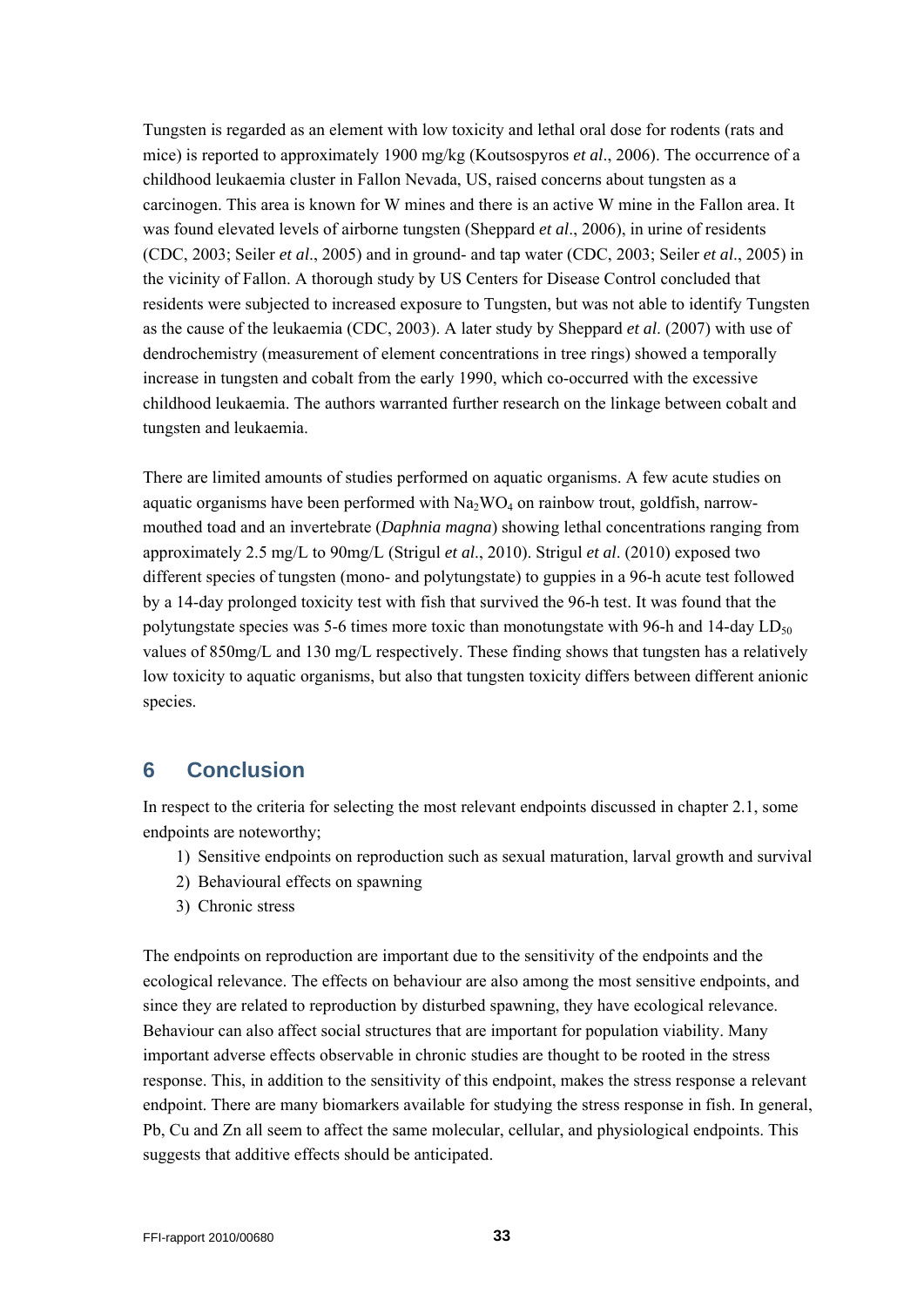Additivity seems to be a frequent observed effect of metals in mixture (Table 3.1). However, Zn is a metal that at some circumstances show protective properties when administrated together with other metals. Regarding runoff from shooting ranges Zn is present at lower concentrations, thus not expected to interfere with the toxicity of the other metals. By additivity metals in a mixture can give adverse effects even though the individual concentrations of the metals are below ecotoxicological benchmark levels. This indicates that additivity is an important property of metals and should be a major consideration in ecological risk assessments. Two main strategies are currently recognized valid to predict toxicity of a mixture: Concentration addition, also called Loewe additivity, and effect addition also called Bliss model of independent action. In order to predict a mixture effect, both models requires information on dose-response relationships of the single chemicals. In order to predict the mixture effects on fish of metals from shooting ranges laboratory studies should be performed with mixture concentrations based on the signature reported from shooting ranges. By using the Bliss or the Loewe models predictions of additivity could be made. Cage-exposure and field studies could then be performed in order to validate the models. Other strategies for the prediction of the toxicity of mixtures have been suggested. One of these approaches, the Biotic Ligand Model (BLM), also take into account environmental factors that could affect toxicity, such as pH, TOC as discussed in chapter 3. According to US-EPA (USEPA-2007) the BLM approach is now considered appropriate for use to derive freshwater acute water quality criteria, whereas further development is required for deriving chronic water quality criteria (freshwater or saltwater).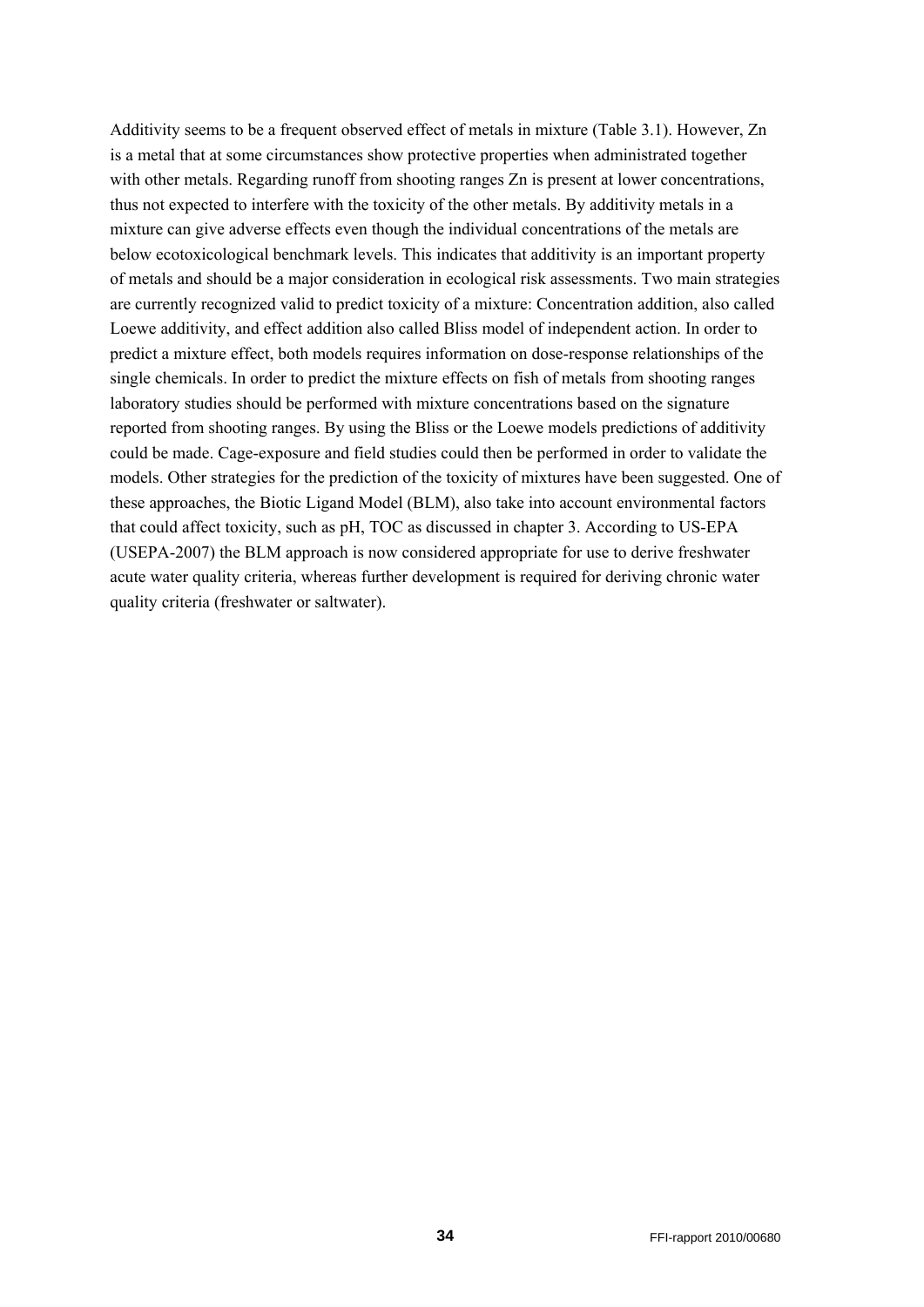### <span id="page-34-0"></span>**References**

- Ahamed, M., Siddiqui, M. K. J. (2007) Low level lead exposure and oxidative stress: Current opinions. *Clinica Chimica Acta* **383**(1-2), 57-64.
- Ahern, M.D., Morris, S. (1998) Accumulation of lead and its effects on Na balance in the freshwater crayfish *Cherax destructor*. *Journal of Experimental Zoology* **281**(4), 270-279.
- Atchison, G.J., Henry, M.G., Sandheinrich, M.B. (1987) Effects on metals on fish behavior: a review. *Environmental Biology of Fishes* **18**, 11-25.
- ATSDR (1999). Toxicological profile for lead. U.S. Department of health and human services. Agency for Toxic Substances and Disease Registry. Atlanta, Georgia.
- Baas, J., Jager, T., Kooijman, B. (2010) A review of DEB theory in assessing toxic effects of mixtures. Science of The Total Environment. In press.
- Bednar AJ, Boyd RE, Jones WT, McGrath CJ, Johnson DR, Chappell MA, Ringelberg DB. (2009) Investigations of tungsten mobility in soil using column tests. *Chemosphere* 75, 1049-1056.
- Bennet, J.R., Kaufman, C.A., Koch, I., Sova, J., Reimer, K.J. (2007) Ecological risk of lead contamination at rifle and pistol ranges using techniques to account for site characteristics. *Science of the Total Environment* **374**, 91-101.
- Berenbaum, M.C. (1989). What is synergy? *Pharmacological Reviews* **41**, 93-141.
- Birceanu, O., Chowdhury, M.J., Gillis, P.L., McGeer, J.C., Wood, C.M., Wilkie, M.P. (2008) Modes of metal toxicity and impaired branchial ionoregulation in rainbow trout exposed to mixtures of Pb and Cd in soft water. *Aquatic Toxicology* **89,** 222-231.
- Bliss, C.I. (1939) The toxicity of poisons applied jointly. *Annals of Applied Biology* **26**, 585-615.
- Bloom, H.D., Perlmutter, A., Seeley, R.J. (1978) Effect of a sublethal concentration of zinc on an aggregating pheromone system in the zebrafish, *Brachydanio rerio* (Hamilton-Buchanan). *Environmental Pollution* **17**(2), 127-131.
- Braun, U., Puterla, N., Ossent, P. (1997) Lead poisoning of calves pastured in the target area of a military shooting range. *Schweizer Archiv für Tierheilkunde* **139**(9), 403-407.
- Bressler, J., Kim, K., Chakraborti, T., Goldstein G (1999) Molecular mechanisms of lead neurotoxicity. *Neurochemical Research* **24**(4), 595-600.
- Brubaker, C.J., Schmithorst V.J., Haynes, E.N., Dietrich, K.N., Egelhoff, J.C., Lindquist, D.M., Lanphear, B.P., Cecil, K.M. (2009) Altered myelination and axonal integrity in adults with childhood lead exposure: A diffusion tensor imaging study. *NeuroToxicology* **30**(6), 867- 875.
- Carney Almroth, B., Albertsson, E., Sturve, J., Förlin , L. (2008) Oxidative stress, evident in antioxidant defences and damage products, in rainbow trout caged outside a sewage treatment plant. *Ecotoxicology and Environmental Safety* **70**, 370–378.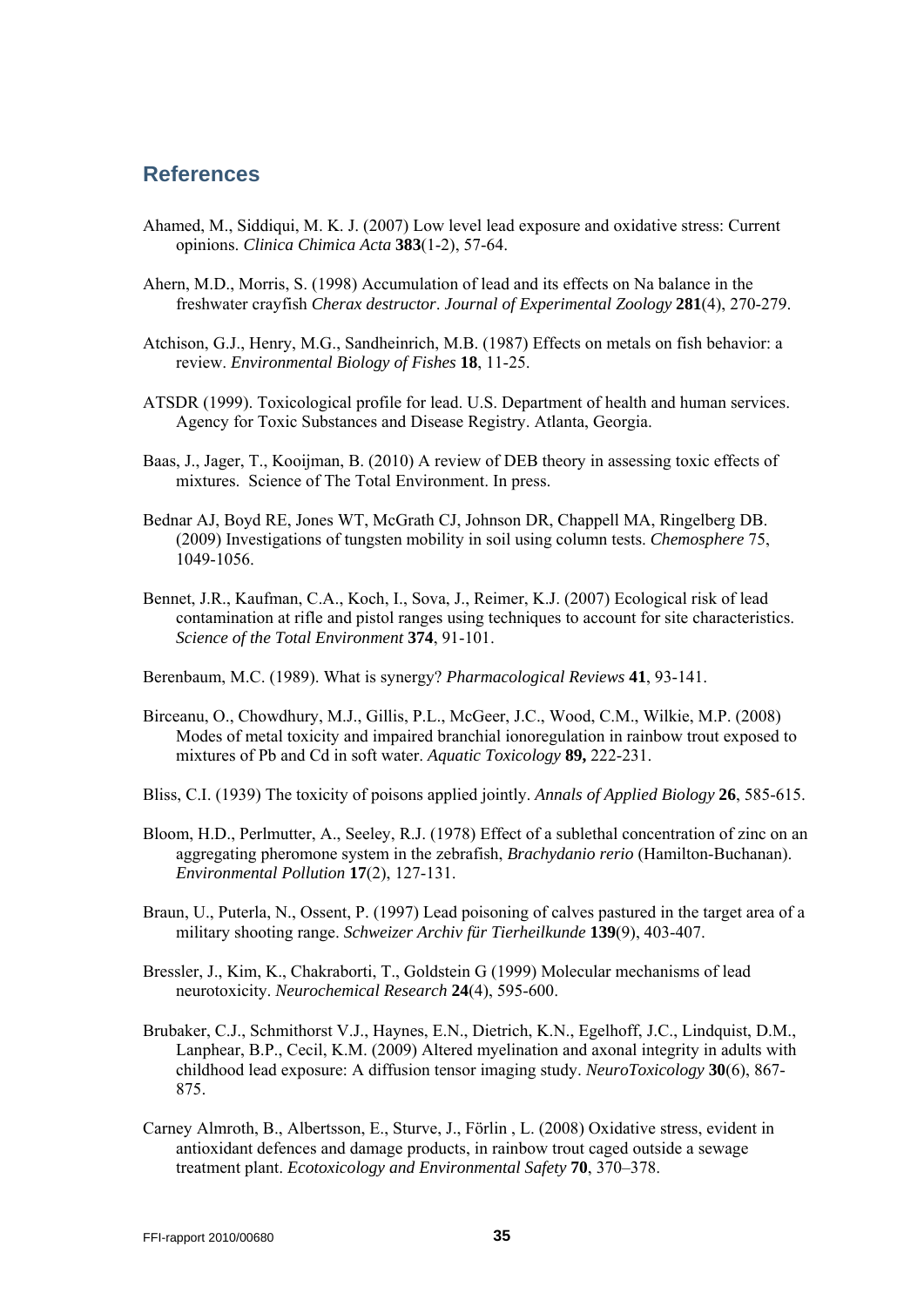- Carney Almroth, B., Sturve, J., Berglund, Å., Förlin, L. (2005) Oxidative damage in eelpout (*Zoarces viviparus*), measured as protein carbonyls and TBARS, as biomarkers. *Toxicology* **73**, 171–180.
- CDC (2003) Cross-Sectional Exposure Assessment of Environmental Contaminants in Churchill County, Nevada. Final report. Centers for Disease Control and Prevention Available at: <http://www.cdc.gov/nceh/clusters/Fallon/>
- Cenini, P. (1985) Induction of metal-binding proteins by zinc is accompanied by reduction of other proteins including antibodies. *Comparative Biochemistry and Physiology Part C: Comparative Pharmacology* **81**(1), 213-217.
- Chang, L.W., Verity, M.A. (1995) Mercury neurotoxicity: Effects and mechanisms. In: Handbook of Neurotoxicology, Chang L.W., Dyer, R.S. (eds). Marcel Dekker, New York, pp 31-59.
- Cherkashin, S.A. Nikiforov, M.V. Shelekhov V.A. (2004) The use of the mortality rate of marine fish prelarvae for the estimation of Zn and lead toxicity. *Russian Journal of Marine Biology* **30**(3), 217–222.
- Choe, Y.S., Kim, S.J., Lee, J.H., Choi, Y., Lee, H., Kim, Y. (2003) Evaluation of estrogenicity of major heavy metals. *Science of the Total Environment* **312**,15-21.
- Clearwater, S.J., Farag, A.M., Meyer J.S. (2002) Bioavailability and toxicity of dietborne copper and zinc to fish. *Comparative Biochemistry and Physiology Part C: Toxicology & Pharmacology* **132**(3), 269-313.
- Cory-Slechta, D.A. (1995) Relationships between lead-induced learning impairments and changes in dopaminergic, cholinergic, and glutamatergic neurotransmitter system functions. *Annual Review of Pharmacology and Toxicology* **35**, 391-415.
- Couture, P., Kumar, P.R. (2003) Impairment of metabolic capacities in copper and cadmium contaminated wild yellow perch (*Perca flavescens*). *Aquatic Toxicology* **64**(1), 107-120.
- Culioli J.L., Fouquoire, A., Calendini, S., Mori, C., Orsini, A. (2009) Trophic transfer of arsenic and antimony in a freshwater ecosystem: a field study. *Aquatic Toxicology* **94**, 286-293.
- Davies PH, Goettl JP, Sinley JR, Smith NF (1976). Acute and chronic toxicity of lead to rainbowtrout salmo-gairdneri, in hard and soft-water. *Water Research* **10**, 199-206.
- De Boeck, M., Kirsch-Volders, M., Lison, D. (2003) Cobalt and antimony: genotoxicity and carcinogenicity. *Mutation Research* **533**, 135-152.
- De Gennaro L.D. (2002) Lead and the developing nervous system. *Growth, Development & Aging* **66**(1), 43-50.
- Dethloff, G.M., Bailey, H.C. (1998) Effects of copper on immune system parameters of rainbow trout (*Oncorhynchus mykiss*). *Environmental Toxicology & Chemistry* **17**, 1807–1814.
- Deviller, G., Palluel, O., Aliaume, C., Asanthi, H., Sanchez, W., Franco Nava, M. A., Blancheton, J. P., Casellas, C. (2005) Impact assessment of various rearing systems on fish health using multibiomarker response and metal accumulation. *Ecotoxicology and Environmental Safety* **61**(1), 89-97.
- Di Gulio R.T., Hinton, D.E. (2008) The toxicology of fishes. CRC Press, ISBN: 978- 0415248686, 1096 pp.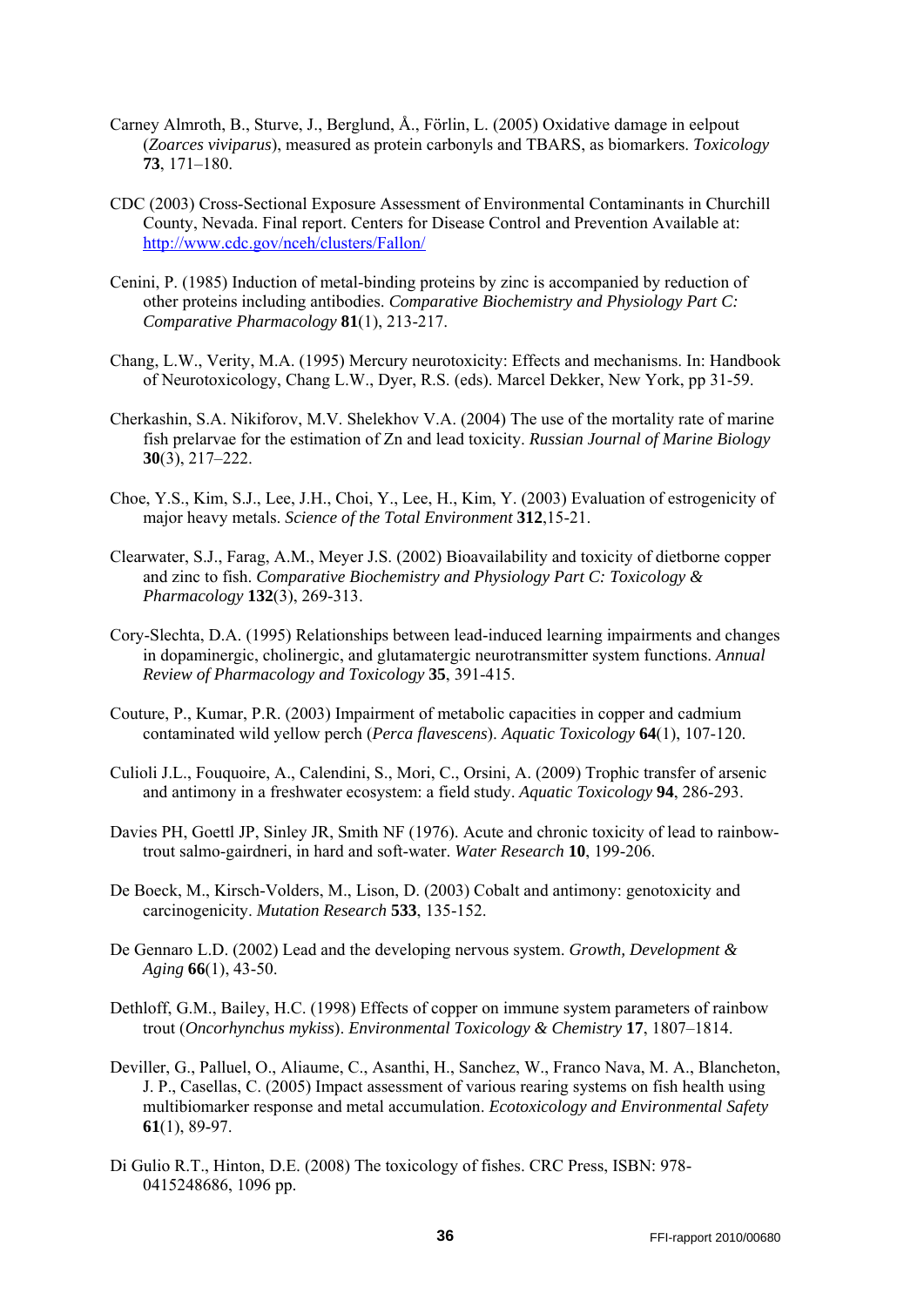- Dragun, Z., Raspor, B., Podrug, M. (2007) The influence of the season and the biotic factors on the cytosolic metal concentrations in the gills of the European chub (*Leuciscus cephalus* L.). *Chemosphere* **69**(6), 911-919.
- Dube, M.G., MacLatchy, D. L., Kieffer, J. D., Glozier, N. E., Culp, J. M., Cash, K. J. (2005). Effects of metal mining effluent on Atlantic salmon (*Salmo salar*) and slimy sculpin (*Cottus cognatus*): using artificial streams to assess existing effects and predict future consequences. *Science of the Total Environment* **343**(1-3), 135-154.
- EIFAC (1980). Water quality criteria for European freshwater fish report on combined effects on freshwater fish and other aquatic life of mixtures of toxicants in water. EIFAC techn. Paper No. 37.
- EIFAC (1987). Water quality criteria for European freshwater fish report on combined effects on freshwater fish and other aquatic life of mixtures of toxicants in water. EIFAC techn. Paper No. 37 Revision 1.
- EU (2000). Directive 2000/60/EC of the European Parliament and of the Council of 23 October 2000 establishing a framework for Community action in the field of water policy. Official Journal of the European Union. L327/1, 72.
- Fairbrother, A., Wenstel, R., Sappington, K., Wood, W. (2007) Framework for Metals Risk Assessment. *Ecotoxicology and Environmental Safety* **68**(2), 145-227.
- Ferreira-Cravo, M., Ventura-Lima, J., Sandrini, J.Z., Amado, L.L., Geracitano, L.A., Rebelo, M., Bianchini, A., Monserrat, J.M. (2008) Antioxidant responses in different body regions of the polychaeta *Laeonereis acuta* (Nereididae) exposed to copper. *Ecotoxicology & Environmental Safety* **72**(2), 388-393.
- Filella, M. Belzile N. Chen, Y. W. (2002a) Antimony in the environment: a review focused on natural waters I. Occurrence. *Earth-Science Reviews* **57**, 125-176.
- Filella, M. Belzile N. Chen, Y. W. (2002b) Antimony in the environment: a review focused on natural waters II. Relevant solution chemistry, *Earth-Science Reviews* **59**, 265-285.
- Formigari, A., Irato, P., and Santon, A. (2007). Zn, antioxidant systems and metallothionein in metal mediated-apoptosis: Biochemical and cytochemical aspects. *Comparative Biochemistry and Physiology Part C: Pharmacology, Toxicology and Endocrinology* **146**(4), 443-459.
- Gilliers, C., Le Pape, O., Désaunay, Y., Morin, J., Guérault, D., Amara, R. (2006) Are growth and density quantitative indicators of essential fish habitat quality? An application to the common sole Solea solea nursery grounds. *Estuarine, Coastal and Shelf Science* **69**(1-2), 96- 106.
- Goldoni, M., Johansson, C. (2007) A mathematical approach to study combined effects of toxicants *in vitro*: Evaluation of the Bliss independence criterion and the Loewe additivity model. *Toxicology in Vitro* **21**, 759–769
- Goyer, R.A., Clarkson, T.W. (2001). Toxic effects of metals. In: Cassaret and Doull's Toxicology, 6th ed., Klaassen, C.D., Amdur, M.O., Doull, J. (eds). Macmillan, New York, pp. 811-867.
- Grande, M. (1987). Background levels of metals in freshwater fish. NIVA-report, O-85167, l, 1979, pp 34.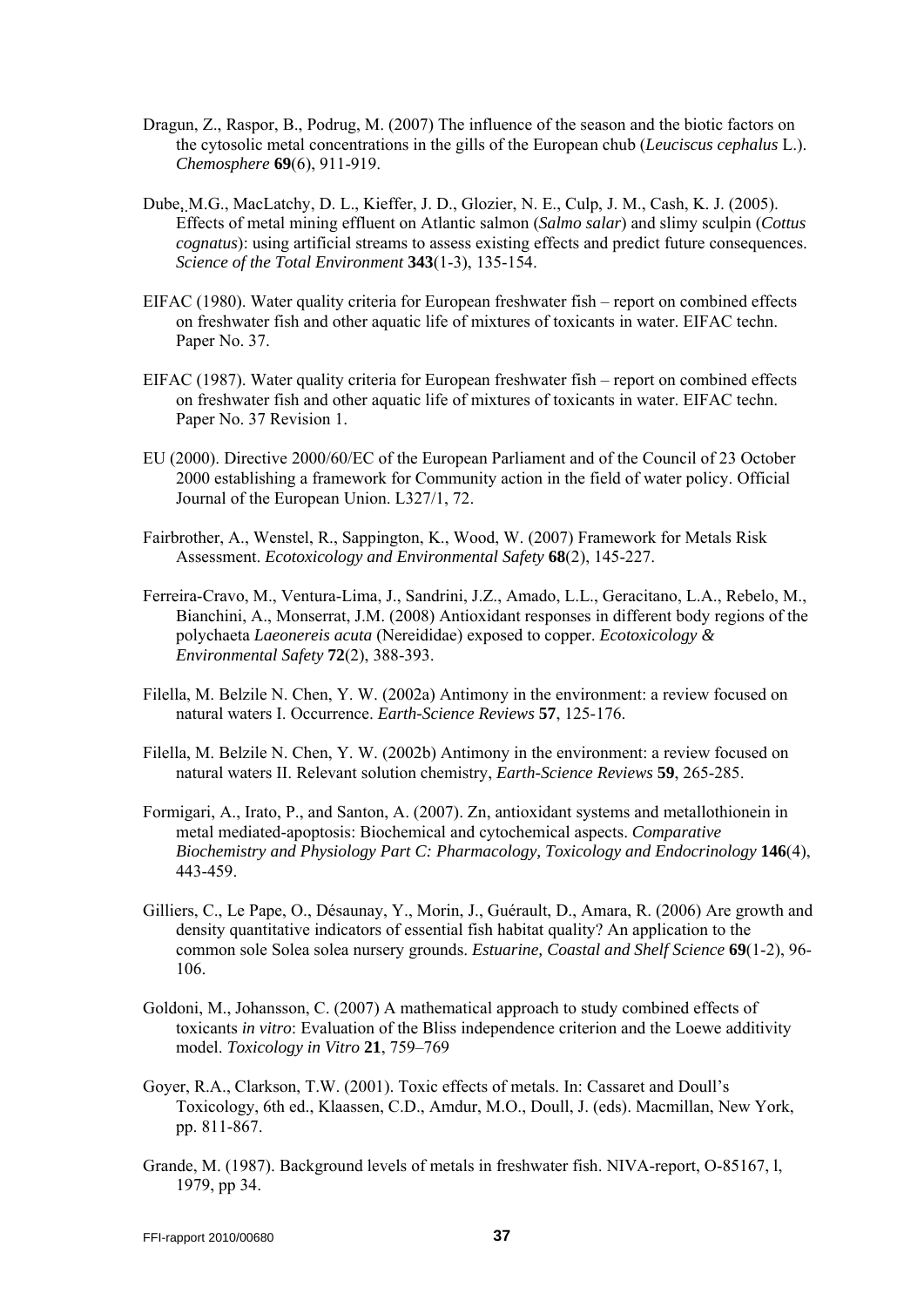- Grande, M. (1991) Biological effects of metal pollution from mining. N effekter av gruveindustriens metallforurensninger. Norwegian Institute for Water Research. pp 136.
- Grosell M, Gerdes R, Brix KV. (2006). Influence of Ca, humic acid and pH on lead accumulation and toxicity in the fathead minnow during prolonged water-borne lead exposure. *Comparative Biochemistry and Physiology - Part C: Toxicology & Pharmacology* **143**, 473- 483.
- Handy, R.D. (2003) Chronic effects of copper exposure versus endocrine toxicity: two sides of the same toxicological process? *Comparative Biochemistry and Physiology - Part A: Molecular & Integrative Physiology* **135**(1), 25-38.
- Hansen, B.H., Rømma, S., Garmo, Ø. A., Pedersen, S.A., Olsvik, P. A., Andersen, R. A. (2007) Induction and activity of oxidative stress-related proteins during waterborne Cd/Zn-exposure in brown trout (*Salmo trutta*). *Chemosphere* **67**(11), 2241-2249.
- Hara, T.J., Law Y.M.C., MacDonald, S. (1976). Effects of mercury and copper on the olfactory response in rainbow trout, Salmo gairdneri. *Journal of the Fisheries Research Board of Canada* **33**, 1568–1573.
- Heijerick, D.G., De Schamphelaere, K.A.C., Janssen C.R. (2002). Biotic ligand model development predicting Zn toxicity to the alga *Pseudokirchneriella subcapitata*: possibilities and limitations. *Comparative Biochemistry and Physiology Part C: Toxicology & Pharmacology*, **133**(1-2), 207-218.
- Hodson, P.V., Blunt, B.R., Spry, D.J. (1978) Chronic toxicity of waterborne and dietary lead to rainbow trout (*Salmo gairdneri* ) in Lake Ontario water. *Water Research* **12**, 869-878.
- Holcombe, G.W., Benoit, D.A., Leonard, E.N., Mckim, J.M. (1976) Long-term effects of leadexposure on 3 generations of brook trout (*Salvelinus fontinalis*). *Journal of the Fisheries Research Board of Canada* **33**, 1731-1741
- Huang, H., Shu, S.C., Shih, J.H., Kuo, C.J., Chiu, I.D. (1998) Antimony trichloride induces DNA damage and apoptosis in mammalian cells. *Toxicology* **129**, 113–123.
- Janus, J.A. (2000). Addendum to RIVM report 6010140 003 (Integrated Criteria Document Lead). Ecotoxicity of lead. Aquatic and terrestrial data, RIVM.
- Jezierska, B. and Witeska, M. (2001). Metal Toxicity to Fish, University of Podlasie, Siedlce, Poland. pp. 318.
- Johnson, C.A., Moench, H., Wersin, P., Kugler, P., Wenger, C. (2005) Solubility of antimony and other elements in samples taken from shooting ranges. *Journal of Environmental Quality* **34**, 248-254.
- Johnson, M.S., Wickwire, W.T., Quinn Jr., M.J., Ziolkowski, Jr., D.J., Burmistrov, D., Menzie, C.A., Geraghty, C., Minnic, M., Parson, P. (2007) Are songbirds at risk from lead at small arms ranges? An application of the spatial explicit exposure model. *Environmental Toxicology and Chemistry* **26**(10), 2215-2225.
- Julliard, A.K., Saucier, D., Astic, L. (1993) Effects of chronic low-level copper exposure on ultrastructure of the olfactory system in rainbow trout (*Oncorhynchus mykiss*). *Histology and Histopathology* **8**(4), 655-672.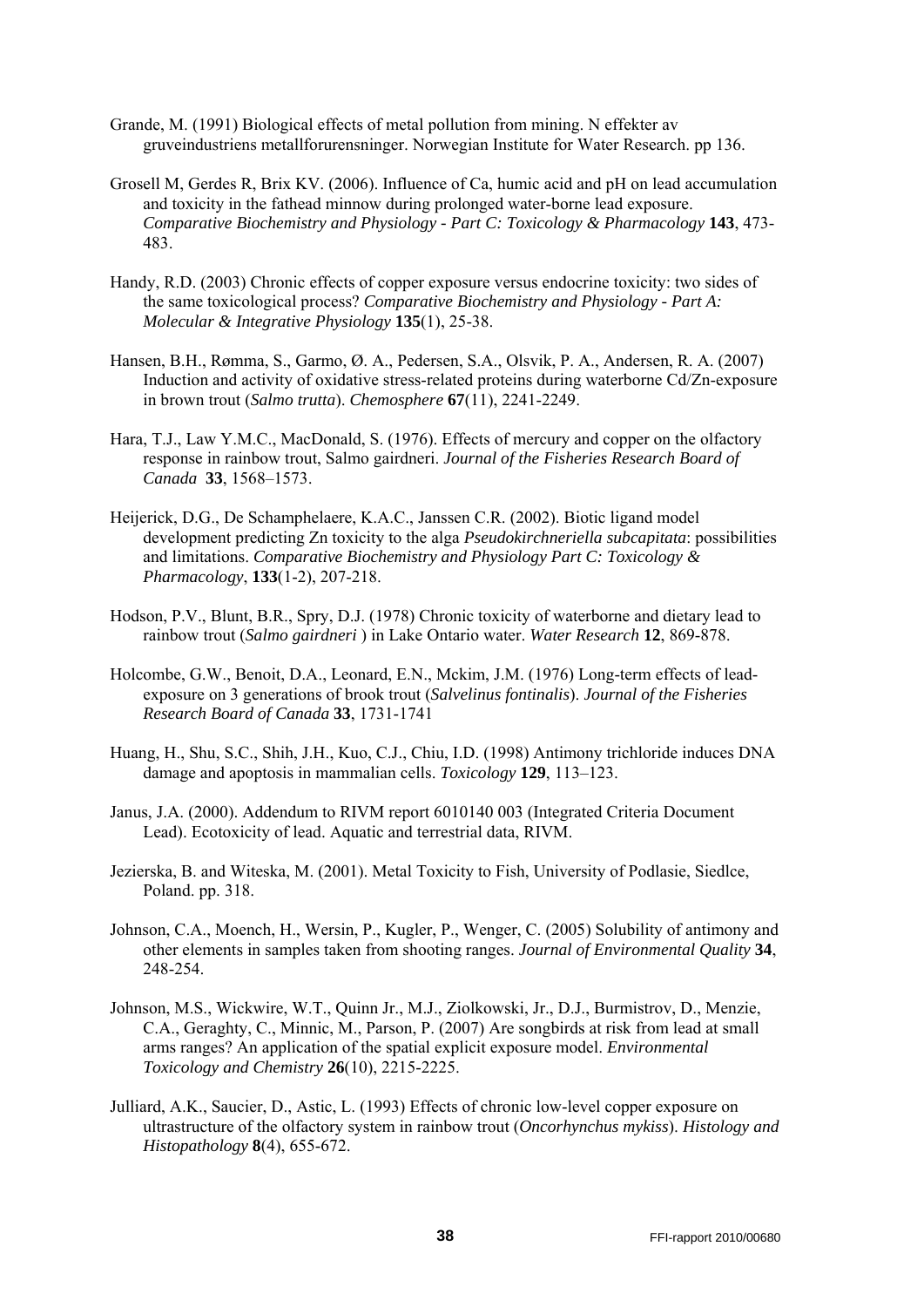- Kähkönen, M.A., Lankinen, P., Hatakka, A. (2008) Hydrolytic and ligninolytic enzyme activities in the Pb contaminated soil inoculated with litter-decomposing fungi. *Chemosphere* **72**, 708- 714.
- Kamo, M. (2008) An application of the biotic ligand model to predict the toxic effects of metal mixtures. *Environmental Toxicology and Chemistry* **27**(7), 1479-1487.
- Katti, S.R., Sathyanesan A.G. (1987) Lead nitrate induced changes in the thyroid physiology of the catfish *Clarias batrachus* (L). *Ecotoxicology and Environmental Safety* **13**(1), 1-6.
- Kavlock, R.J. (1996) Research needs for risk assessment of health and environmental effects of endocrine disruptors: a review of the US EPA-sponsored workshop, *Environmental Health Perspectives* **104**, 715–740.
- Kobayashi, N., Okamura, H. (2005) Effects of heavy metals on sea urchin embryo development. Part 2. Interactive toxic effects of heavy metals in synthetic mine effluents. *Chemosphere*  **61**(8), 1198-1203.
- Kortenkamp. A., Altenburger, R. (1998) Synergisms with mixtures of xenoestrogens: A reevaluation using the method of isoboles. *Science of the Total Environment* **221**, 59-73.
- Koutsospyros A, Braida W, Christodoulatos C, Dermatas D, Strigul N. (2006). A review of tungsten: from environmental obscurity to scrutiny. *Journal of Hazardous Matererials* **136**, 1-19.
- Kraak, M.H.S., Schoon, H., Peeters, W.H.M., Vanstraalen, N.M. (1993). Chronic Ecotoxicity of Mixtures of Cu, Zn, and Cd to the Zebra Mussel *Dreissena polymorpha*. *Ecotoxicology and Environmental Safety* **25**(3), 315-327.
- Labare, M.P., Butkus, M.A., Riegner, D., Schommer, N., Atkinson, J. (2004). Evaluation of lead movement from the abiotic to biotic at a small-arms firing range. *Environmental Geology* **46**,(6-7), 750-754.
- Lauren, D.J., McDonald, D.G. (1985). Effects of Cu on branchial ionoregulation in the rainbow trout, *Salmo gairdneri* Richardson. *Journal of Comparative Physiology* **155**, 635-644.
- Le Blanc, G., Dean, J. (1984) Antimony and thallium toxicity of embryos and larvae of fathead minnows (*Pimephales promelas*). *Bulletin of Environmental Contamination and Toxicology* **32**, 565-569.
- Lecureur , V., Lagadic-Gossmann, D., Fardel, O. (2002) Potassium antimonyl tartrate induces reactive oxygen species-related apoptosis in human myeloid leukemic HL60 cells. *International Journal of Oncology* **20**, 1071–1076.
- Leonard, S.S., Harris, G.K., Shi, X. (2004). Metal-induced oxidative stress and signal transduction. *Free Radical Biology & Medicine* **37**(12), 1921-1942.
- Lin, H.C., Hwang, P.P. (1998) Acute and chronic effects of antimony chloride (SbCl<sub>3</sub>) on tilapia (*Oreochromis mossambicus*) larvae. *Bulletin of Environmental Contamination and Toxicology* **61**, 129-134.
- Lin, Z., Comet, B., Qvarfort, U., Herbert, R. (1995) The chemical and mineralogical behaviour of Pb in shooting range soils from central Sweden. *Environmental Pollution*, **89**(3), 303-309.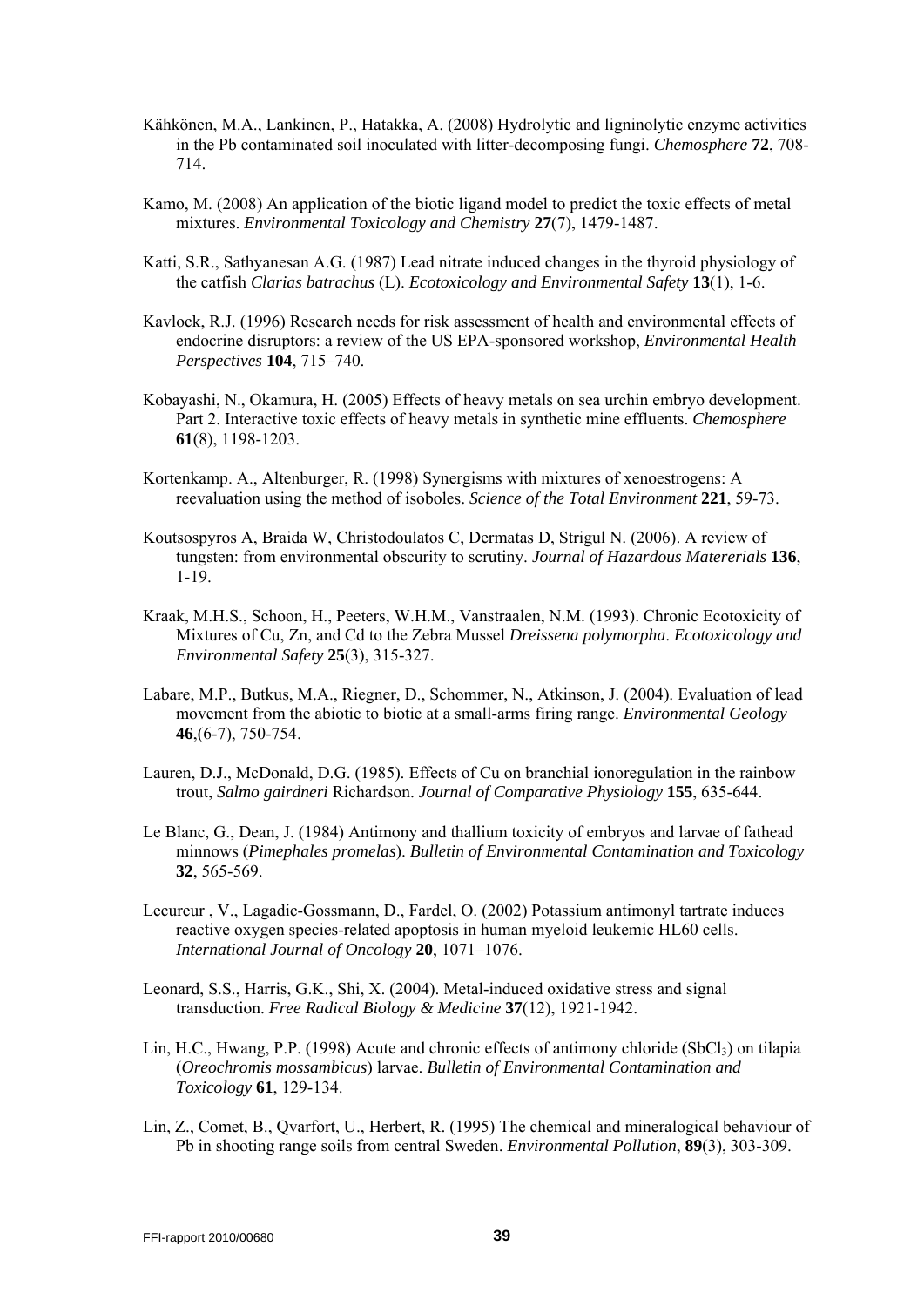- Lloyd, R. (1961) The toxicity of mixtures of zinc and copper sulphates to rainbow trout (*Salmo gairdneri* Richardson). *Annals of Applied Biology* **49**, 535-538.
- Lock, K., Janssen, C.R. (2002) Mixture Toxicity of Zinc, Cadmium, Copper, and Lead to the Potworm *Enchytraeus albidus*. *Ecotoxicology and Environmental Safety* **52**(1), 1-7.
- Löewe, S., Muischnek, H. (1926) Über Kombinationswirkungen Mitteilung: Hilfsmittel der Fragestellung. *Naunyn Schmiedeberg's Archives of Pharmacology* **114**, 313-326.
- Lydersen, E., Löfgren, S., Arnesen, R.T. (2002) Metals in Scandinavian surface waters: Effects of acidification, liming, and potential reacidification. *Critical Reviews in Environmental Science and Technology* **32**(2-3), 73-295*.*
- Macdonald, A., Silk, L., Schwartz, M., Playle, R.C. (2002) A lead-gill binding model to predict acute lead toxicity to rainbow trout (*Oncorhynchus mykiss*). *Comparative Biochemistry and Physiology Part C: Toxicology & Pharmacology* **133**, 227-242.
- Mann, K.K., Davison, K., Colombo, M., Colosimo, A.L., Diaz, Z., Padovani, A. M. S., Guo, Q., Scrivens, P.J., Gao, W., Mader, S., Miller, J. (2006) Antimony trioxide-induced apoptosis is dependent on SEK1/JNK signaling. *Toxicology Letters* **160**(2), 158-170.
- Marchetti, C. (2003) Molecular targets of lead in brain neurotoxicity. *Neurotoxicity Research* **5**(3), 221-236.
- McCarty, K.M., Senn, D.B., Kile, M.L., Quamruzzaman, Q., Rahman, M., Mahiuddin, G., Christiani, D.C. (2004). Antimony: an unlikely confounder in the relationship between well water arsenic and health outcomes in Bangladesh. *Environ Health Perspectives* **112**, 809- 811.
- McKenzie, D.J., Garofalo, E., Winter, M.J., Ceradini, S., Verweij, F., Day, N., Hayes, R., van der Oost, R., Butler, P.J., Chipman, J.K., Taylor, E.W. (2006) Complex physiological traits as biomarkers of the sub-lethal toxicological effects of pollutant exposure in fishes. *Philosophical Transactions of the Royal Society B: Biological Sciences* **362**(1487), 2043- 2059.
- Migliorini, M., Pigino, G., Bianchi, N., Bernini, F., Leonzio, C., (2004) The effects of heavy metal contamination on the soil arthropod community of a shooting range. *Environmental Pollution* **129**, 331-340.
- Migon. C., Mori, C. (1999). Arsenic and antimony release from sediments in a Mediterranean estuary. *Hydrobiologia* **392**, 81-88.
- Migon, C., Mori, C., Orsini A., Tian, R.C. (1995) Arsenic and antimony contamination in a riverine environment affected by and abandoned realgar mine. *Toxicology & Environmental Chemistry* **52**, 221–230.
- Mørch, T., Pedersen, R., Sørli, S., Breyholtz, B., Lambertsen, E., Farestveit, T., Pegg, I., Været, L., Bismo, M. (2007) Runoff from shooting ranges in Norway. Monitoring of water contaminants. Program for Ground Pollution2006-2007. Sweco Grøner Rapport 152030.
- Morgan, I.J., Henry, R.P., Wood, C.M. (1997) The mechanism of acute silver nitrate toxicity in freshwater rainbow trout (*Oncorhynchus mykiss*) is inhibition of gill Na+ and Cl<sup>−</sup> transport. *Aquatic Toxicology* **38**(1-3), 145-163.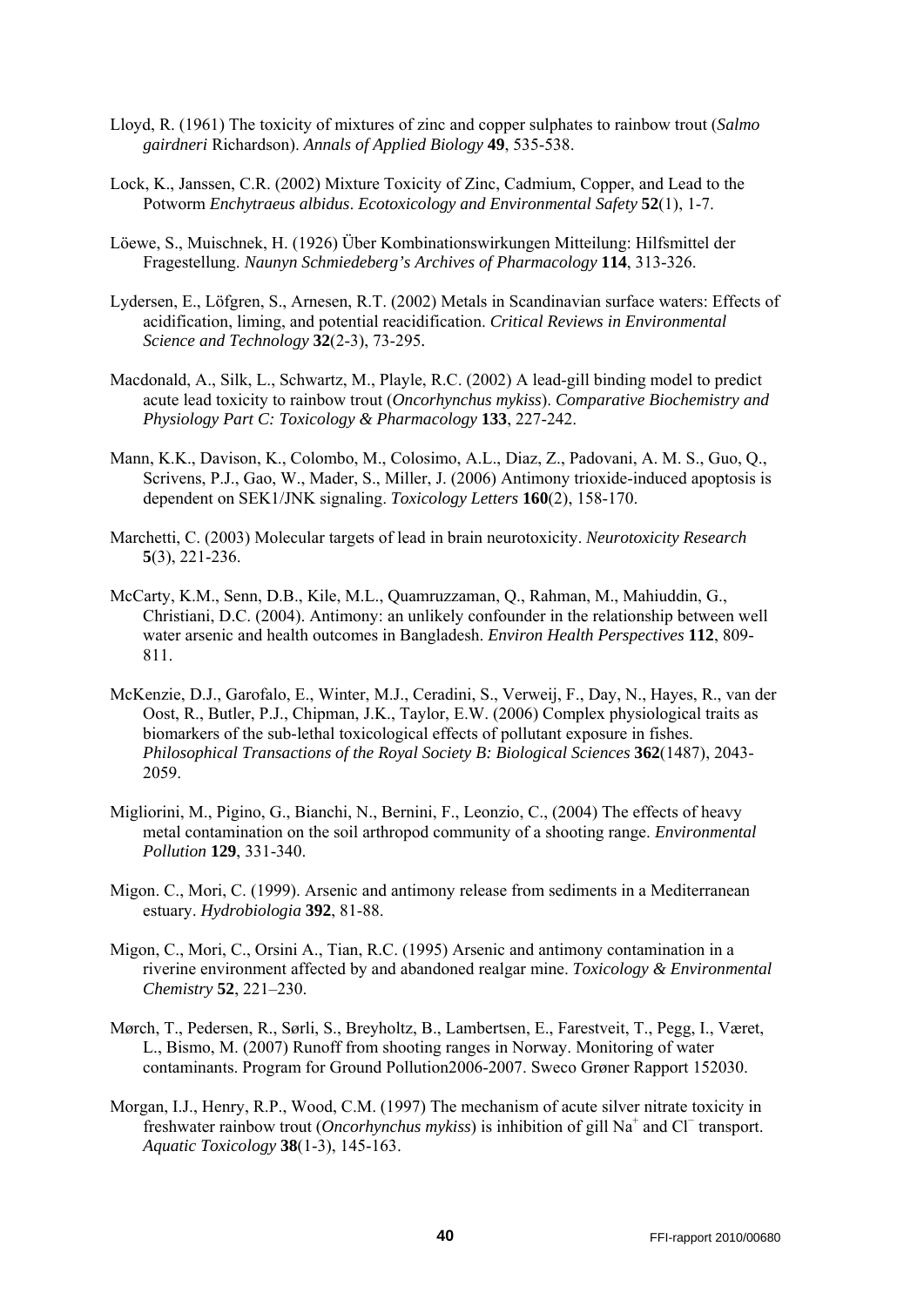- Nam, S.H., Yang, C.Y., An, Y.J. (2009) Effects of antimony on aquatic organisms (Larva and embryo of *Oryzias latipes*, *Moina macrocopa*, *Simocephalus mixtus*, and *Pseudokirchneriella subcapitata*). *Chemosphere* **75**, 889–893.
- Nelson, B.K. (1994). Interactions in developmental toxicology: a literature review and terminology proposal. *Teratology* **49**, 33-71.
- Newman, M.C., Unger, M.A. (2003) Fundamentals of Ecotoxicology, second ed. Lewis Publishers, New York.
- Niyogi S, Wood CM (2004) Biotic ligand model, a flexible tool for developing site-specific water quality guidelines for metals. *Environmental Science & Technology* **38**, 6177-6192.
- Norris, D.O., Camp, J.M., Maldonado, T.A., Woodling, J.D. (2000) Some aspects of hepatic function in feral brown trout, *Salmo trutta*, living in metal contaminated water. *Comparative Biochemistry and Physiology Part C: Pharmacology, Toxicology and Endocrinology* **127**(1), 71-78.
- O'Neill, J.G., (1981) The humoral immune response of *Salmo trutta* L. and *Cyprinus carpio* L. exposed to heavy metals. *Journal of Fish Biology* **19**(3), 297 – 306.
- Paquin, P.R., Gorsuch, J.W., Apte, S., Batley, G.E., Bowles, K.C., Campbell, P.G., Delos, C.G., Di Toro, D.M., Dwyer, R.L., Galvez, F., Gensemer, R.W., Goss, G.G., Hostrand, C., Janssen, C.R., McGeer, J.C., Naddy, R.B., Playle, R.C., Santore, R.C., Schneider, U., Stubblefield, W.A., Wood, C.M., Wu, K.B. (2002) The biotic ligand model: a historical overview. *Comparative Biochemistry and Physiology Part C: Toxicology and Pharmacology* **133**, 3-35.
- Patel, M., Rogers, J.T., Pane, E.F., Wood, C.M. (2006). Renal responses to acute lead waterborne exposure in the freshwater rainbow trout (*Oncorhynchus mykiss*). *Aquatic Toxicology* **80**(4), 362-371.
- Pierson, K.B., (1981) Effects of chronic zinc exposure on the growth, sexual maturity, reproduction and bioaccumulation of the guppy, *Poecilia reticulate*. *Canadian Journal of Fisheries and Aquatic Sciences* **38**(1), 23-31.
- Pistole, D.H., Peles, J.D., Taylor, K. (2008) Influence of metal concentrations, percent salinity, and length of exposure on the metabolic rate of fathead minnows (*Pimephales promelas*). *Comparative Biochemistry and Physiology, Part C Toxicology and Pharmacology* **148**, 48- 52.
- Playle, R.C., Dixon, D.G., Burnison, K. (1993) Copper and cadmium-binding to fish gills: estimates of metal gill stability-constants and modeling of metal accumulation. *Canadian Journal of Fisheries and Aquatic Sciences* **50**, 2678–2687.
- Pulido, M.D., Parrish, A.R. (2003) Metal-induced apoptosis: mechanisms. *Mutation Research-Fundamental and Molecular Mechanisms of Mutagenesis* **533**(1-2), 227-241.
- Pyle, G.G., Rajotte, J.W., Couture, P. (2005) Effects of industrial metals on wild fish populations along a metal contamination gradient. *Ecotoxicology and Environmental Safety* **61**(3), 287- 312.
- Rajapakse, N., Ong, D., Kortenkamp, A. (2001) Defining the impact of weakly estrogenic chemicals on the action of steroidal estrogens. *Toxicological Sciences* **60**, 296-304.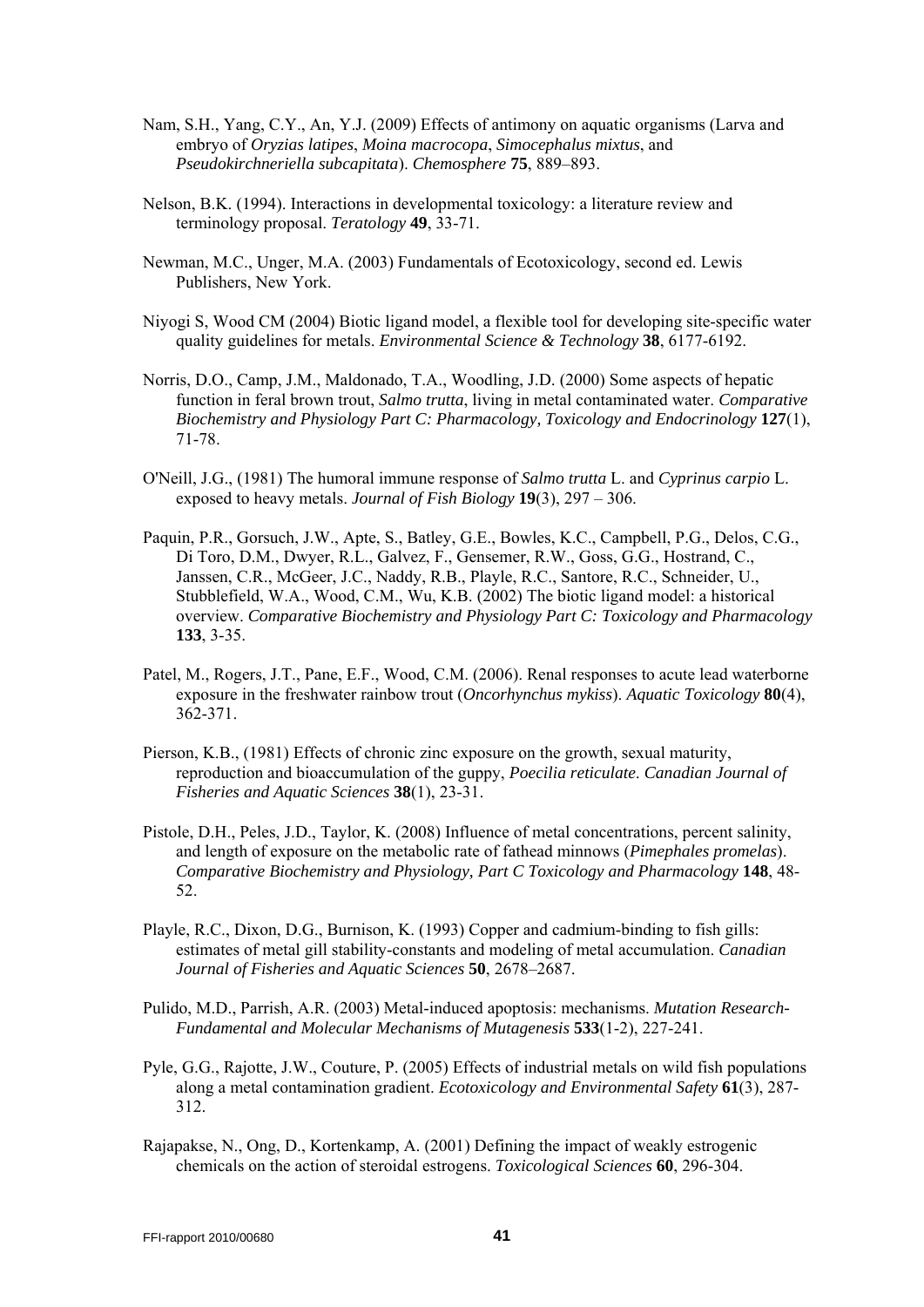- Rantalainen, M.L., Torkkeli, M., Strömmer, R., Setälä, H. (2006) Lead contamination of an old shooting range affecting the local ecosystem - a case study with a holistic approach. *Science of the Total Environment* **369**, 99-108.
- Reiley MC. (2007) Science, policy, and trends of metals risk assessment at EPA: how understanding metals bioavailability has changed metals risk assessment at US EPA. *Aquatic Toxicology* **84**, 292-298.
- Reynders, H., Bervoets, L., Gelders, M., De Coen, W. M., Blust, R. (2008) Accumulation and effects of metals in caged carp and resident roach along a metal pollution gradient. *Science of The Total Environment* **391**(1), 82-95.
- Roch M, McCarter JA. (1984a). Hepatic metallothionein production and resistance to heavymetals by rainbow-trout (*Salmo gairdneri*)--I. Exposed to an artificial mixture of zinc, copper and cadmium. *Comparative Biochemistry and Physiology Part C: Pharmacology, Toxicology and Endocrinology* **77**, 71-75.
- Roch, M., McCarter, J.A. (1984b). Hepatic metallothionein production and resistance to heavymetals by rainbow-trout (*Salmo gairdneri*)--II. Held in a series of contaminated lakes. *Comparative Biochemistry and Physiology Part C: Pharmacology, Toxicology and Endocrinology* **77**, 77-82.
- Rogers, J.T., Richards, J.G., Wood, C.M. (2003) Ionoregulatory disruption as the acute toxic mechanism for lead in the rainbow trout (*Oncorhynchus mykiss*). *Aquatic Toxicology* **64**(2), 215-234.
- Rombough, P. Garside, E. (1982) Cadmium toxicity and accumulation in eggs and alevins of the Atlantic salmon, *Salmon salar*. *Canadian Journal of Zoology* **60**(8), 2006–2014.
- Ruas, C.B., Carvalho Cdos, S., de Araújo, H.S., Espíndola, E.L., Fernandes, M.N. (2008) Oxidative stress biomarkers of exposure in the blood of cichlid species from a metalcontaminated river. *Ecotoxicology and Environmental Safety* **71**(1), 86-93.
- Sanchez, W., Katsiadaki, I., Piccini, B., Ditche, J.M., Porcher, J.M. (2008) Biomarker responses in wild three-spined stickleback (*Gasterosteus aculatus* L.) as a useful tool for freshwater biomonitoring: A multiparametric approach. *Environmental International* **34**, 490-498.
- Sanchez, W., Porcher, J.M. (2009) Fish biomarkers for environmental monitoring within the Water Framework Directive of the European Union. *Trends in Analytical Chemistry* **28**(2), 150-158.
- Sandahl, J.F., Baldwin, D.H., Jenkins, J.J., Scholz, N.L. (2007) A sensory system at the interface between urban stormwater runoff and salmon survival. *Environmental Science & Technology* **41** (8), 2998–3004.
- Santore, R.C., Mathew, R., Paul R. Paquin, P.R., DiToro, D. (2002) Application of the biotic ligand model to predicting zinc toxicity to rainbow trout, fathead minnow, and *Daphnia magna*. *Comparative Biochemistry and Physiology Part C: Toxicology & Pharmacology* **133**, (1-2), 271-285.
- Schmitt, C.J., Whyte, J.J., Roberts, A.P., Annis, M.L., May, T.W., Tillit, D.E. (2007) Biomarkers of metals exposure in fish from lead-zinc mining areas of Southeastern Missouri, USA. *Ecotoxicology and Environmental Safety* **67**, 31-47.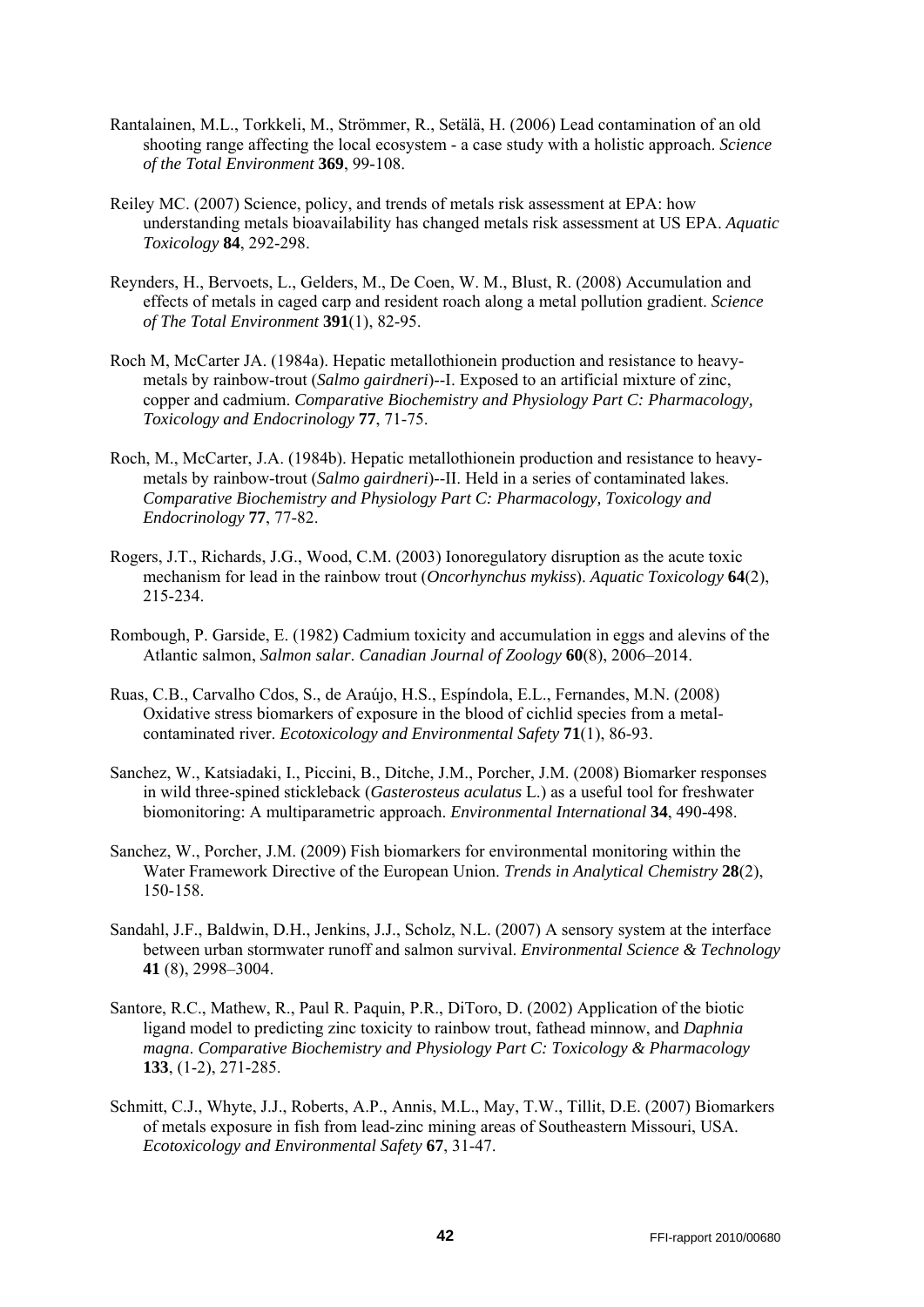- Seiler, R.L., Stollenwerk, K.G., Garbarino, J.R. (2005) Factors controlling tungsten concentrations in ground water, Carson Desert, Nevada. *Applied Geochemistry* **20**, 423-441.
- Shafiq-ur-Rehman (2003) Lead-exposed increase in movement behavior and brain lipid peroxidation in fish. *Journal of Environmental Science & Health* **38**A, 631–643.
- Sheppard, P.R., Ridenour, G., Speakman, R.J., Witten, M.L. (2006) Elevated tungsten and cobalt in airborne particulates in Fallon, Nevada: Possible implications for the childhood leukemia cluster. *Applied Geochemistry* **21**, 152-165.
- Sheppard, P.R., Speakman, R.J., Ridenour, G., Witten, M.L. (2007) Temporal variability of tungsten and cobalt in Fallon, Nevada. *Environmental Health Perspectives* **115**, 715-719.
- Slaveykova, V.I., Wilkinson, K.J. (2005) Predicting the bioavailability of metals and metal complexes: Critical review of the biotic ligand model. *Environmental Chemistry* **2**, 9-24
- Sokolowska-Mikolajczyk, M., Chyb, J., Socha, M., Epler, P. (2000) The effect of zinc on maturational gonadotropin (GtH2) secretion modulated by GABAergic system in common carp (*Cyprinus carpio* L). *Archives of Polish Fisheries* **8**(1), 129-143
- Spehar, R.L., Fiandt, J.T. (1986) Acute and chronic effects of water quality criteria-based metal mixtures on three aquatic species. *Environmental Toxicology & Chemistry* **5**(10), 917-931.
- Spry, D.J., Wood, C.M. (1985) Ion flux rates, acid-base status, and blood gases in rainbow trout, *Salmo gairdneri*, exposed to toxic zinc in natural soft-water. *Canadian Journal of Fisheries and Aquatic Sciences* **42**, 1332-1340.
- Stohs S.J., Bagchi, D. (1994) Oxidative mechanisms in the toxicity of metal ions. *Free Radical Biology & Medicine* **18**, 321–336.
- Strigul, N., Koutsospyros, A., Christodoulatos, C. (2010). Tungsten speciation and toxicity: acute toxicity of mono- and poly-tungstates to fish. *Ecotoxicology & Environmental Safety* **73**, 164-171.
- Strømseng, A.E., Ljønes, M., Bakka, L., Mariussen, E. (2009) Episodic discharge of lead, copper and antimony from a Norwegian small arm shooting range. *Journal of Environmental Monitoring* **11**(6), 1259-1267.
- Sühnel, J. (1990) Evaluation of synergism or antagonism for the combined action of antiviral agents. *Antiviral Research* **13**, 23-39.
- Sutterlin, A.M., Sutterlin, N. (1970) Taste responses in Atlantic salmon (*Salmo salar*) parr. *Journal of the Fisheries Research Board of Canada*. **27**(11), 1927-1942.
- Svecevicius, G. (1999). Fish avoidance response to heavy metals and their mixtures. *Acta Zoologica Lituanica. Hydrobiologia* **9**(2), 103-113.
- Takayanagi K. (2001) Acute toxicity of waterborne Se(IV), Se(VI), Sb(III), and Sb(V) on red seabream (*Pargus major*). *Bulletin of Environmental Contamination and Toxicology* **66**, 808-813.
- Tirmenstein, M.A., Plews, P.I., Walker, C.V., Woolery, M.D., Wey, H.E., Toraason, M.A. (1995) Antimony-induced oxidative stress and toxicity in cultured cardiac myocytes. *Toxicology and Applied Pharmacology* **130**(1), 41-47.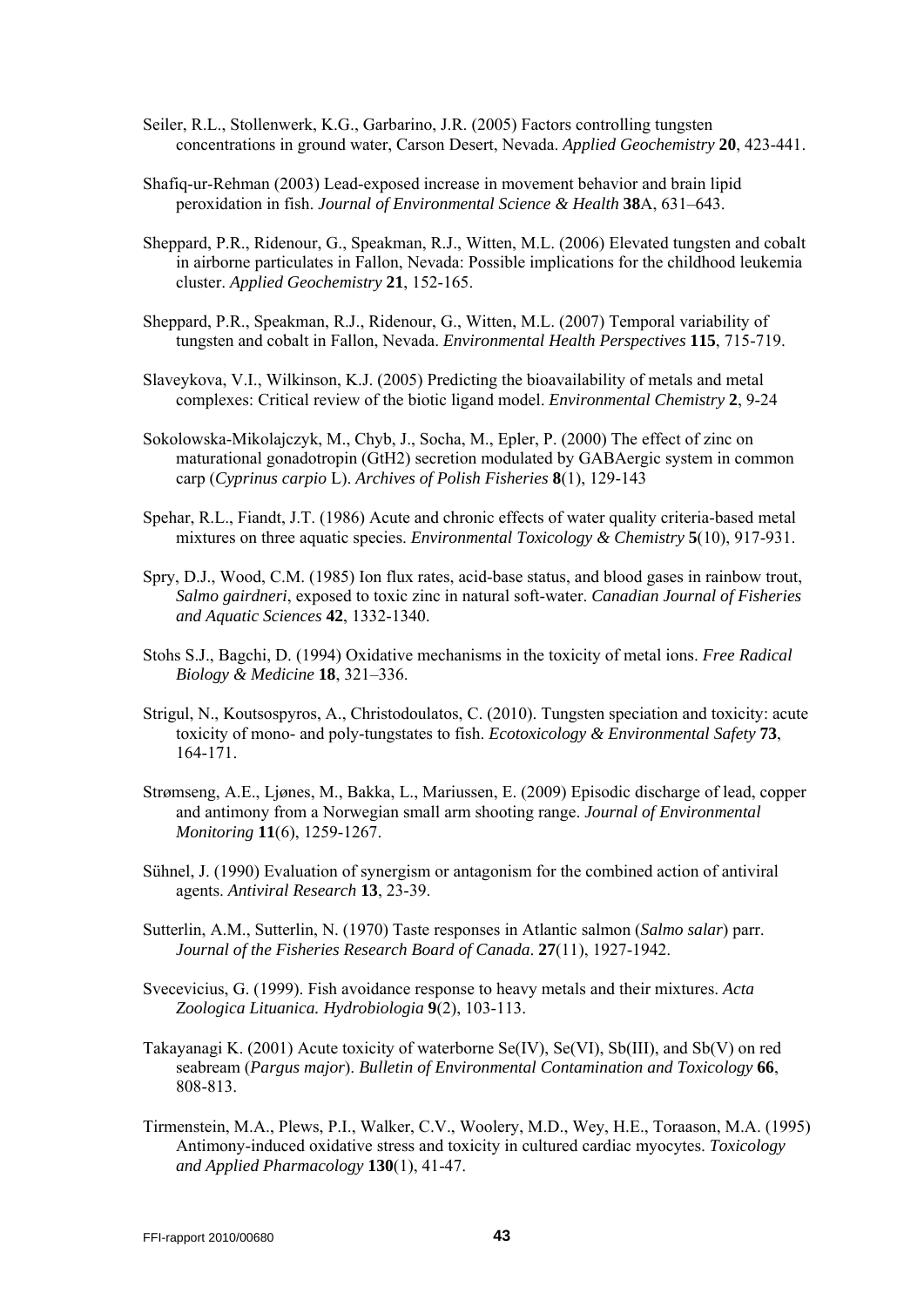- Tukker, A., Buist, H., van Oers, L., van der Voet, E. (2001) Risks to health and the environment related to the use of lead in products, Report STB-01-39, Delft, Netherlands.
- Tulasi, S.J., Reddy, P.U.M., Ramana Rao, J.V. (1992) Accumulation of lead and effects on total lipids and lipid derivatives in the fresh-water fish Anabas-testudineus (Bloch). *Ecotoxicology & Environmental Safety* **23**, 33-38.
- Tuomela, M., Steffen, K.T., Kerko, E., Hartikainen, H., Hofrichter, M., Hatakka, A. (2005). Influence of Pb contamination in boreal forest soil on the growth and ligninolytic activity of litter-decomposing fungi. *FEMS Microbiology Ecology* **53**, 179-186.
- USEPA (2007) Aquatic life ambient freshwater quality criteria copper. Report no EPA-822-R-07-001. <http://www.epa.gov/waterscience/criteria/aqlife.html>.
- van der Oost, R., Beyer, J., Vermeulen, N.P.E. (2003) Fish bioaccumulation and biomarkers in environmental risk assessment: a review. *Environmental Toxicology and Pharmacology* **13**(2), 57-149.
- van Genderen, E., Gensemer, R., Smith, C., Santore, R., Ryan, A. (2007) Evaluation of the Biotic Ligand Model relative to other site-specific criteria derivation methods for copper in surface waters with elevated hardness. *Aquatic Toxicology* **84**, 279-291.
- van Vuren J.H.J., van der Merwe, M., Du Preez, H.H. (1994) The effects of copper on the blood chemistry of *Clarias gariepinus* (Clariidae). *Ecotoxicology and Environmental Safety* **29**(2), 187-199.
- Veenstra, G.E., Deyo, J., Penman, M. (1998) Risk assessment for the exposure to antimony compounds. *Toxicology Letters* **95** (Supplement 1), 136.
- Verbost, P.M., Flik, G., Lock, R.A.C., Wendelaar-Bonga, S.E. (1987) Cadmium inhibition of Ca2+ uptake in rainbow trout gills. *American Journal of Physiology* **253**, R216-R221.
- Verslycke, T., Vangheluwe, M., Heijerick, D., De Schamphelaere, K., Van Sprang, P., Janssen, C.R. (2003) The toxicity of metal mixtures to the estuaringe mysid *Neomysis integer* (Crustacea: Mysidacea) under changing salinity. *Aquatic Toxicology* **64**, 307-315.
- Vieira, L.R., Gravato, C., Soares, A.M.V.M ., Morgado, F. Guilhermino, L. (2009) Acute effects of copper and mercury on the estuarine fish *Pomatoschistus microps*: Linking biomarkers to behavior. *Chemosphere*, **76**(10), 1416-1427.
- Vyas, N.B., Spann, J.W., Heinz G.H., Beyer, W.N., Jaquette, J.A., Mengelkoch, J.M. (2000) Lead poisoning of passerines at a trap and skeet range. *Environmental Pollution* **107**, 159-166.
- Wah Chu, K., Chow, K.L. (2002) Synergistic toxicity of multiple heavy metals is revealed by a biological assay using a nematode and its transgenic derivative. *Aquatic Toxicology* **61**(1-2), 53-64.
- Wang, G., Fowler, B. A. (2008) Roles of biomarkers in evaluating interactions among mixtures of lead, cadmium and arsenic. *Toxicology and Applied Pharmacology* **233**(1), 92-99.
- Watanabe, T., Kiron, V., Satoh, S. (1997) Trace minerals in fish nutrition. *Aquaculture* **151**(1-4), 185-207.
- Weber, D.N. (1993) Exposure to sublethal levels of waterborne lead alters reproductive behavior patterns in fathead minnows (*Pimephales promelas*). *Neurotoxicology* **14**(2-3), 347-58.